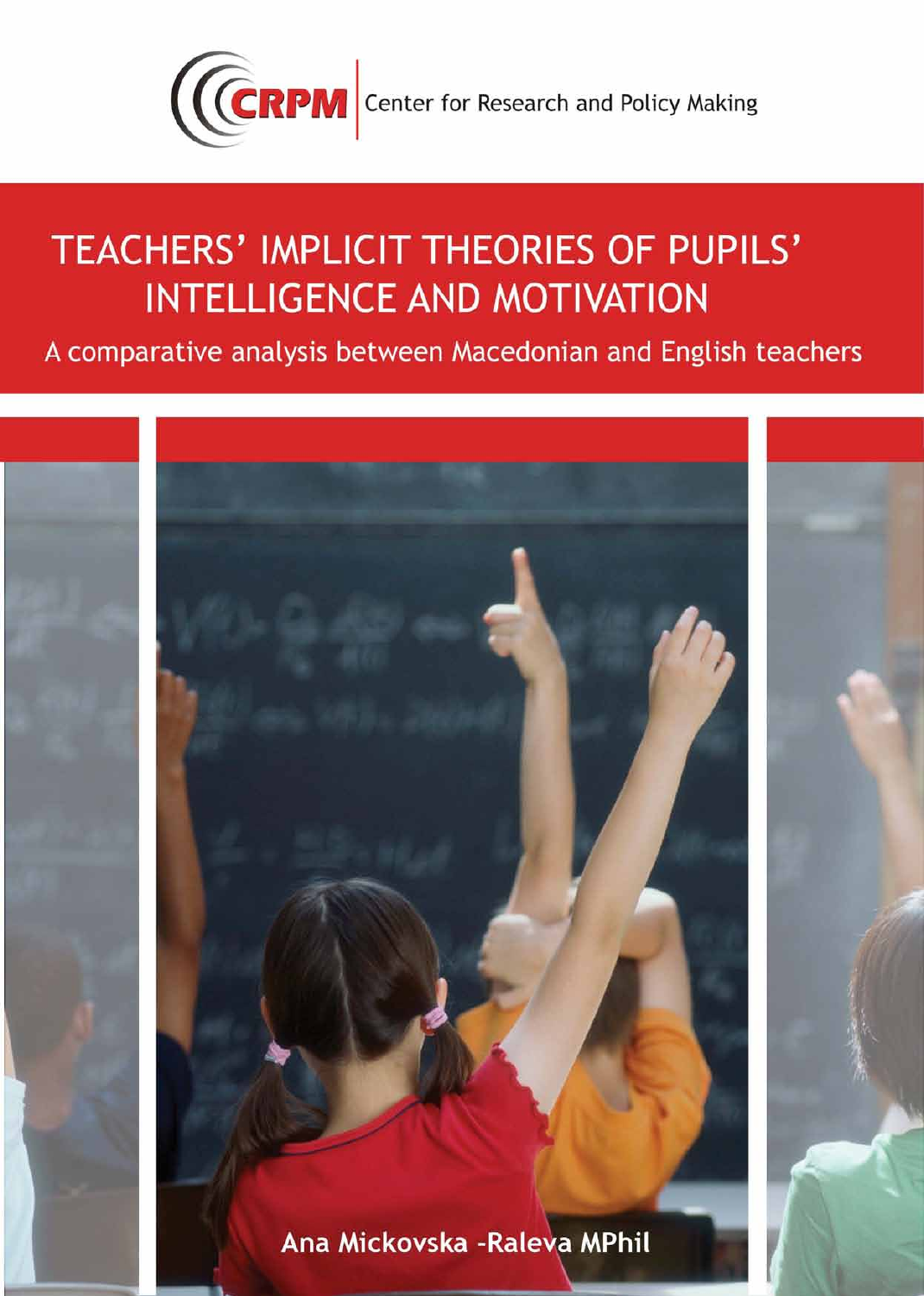

Research | Analysis | Trainings | Policy advice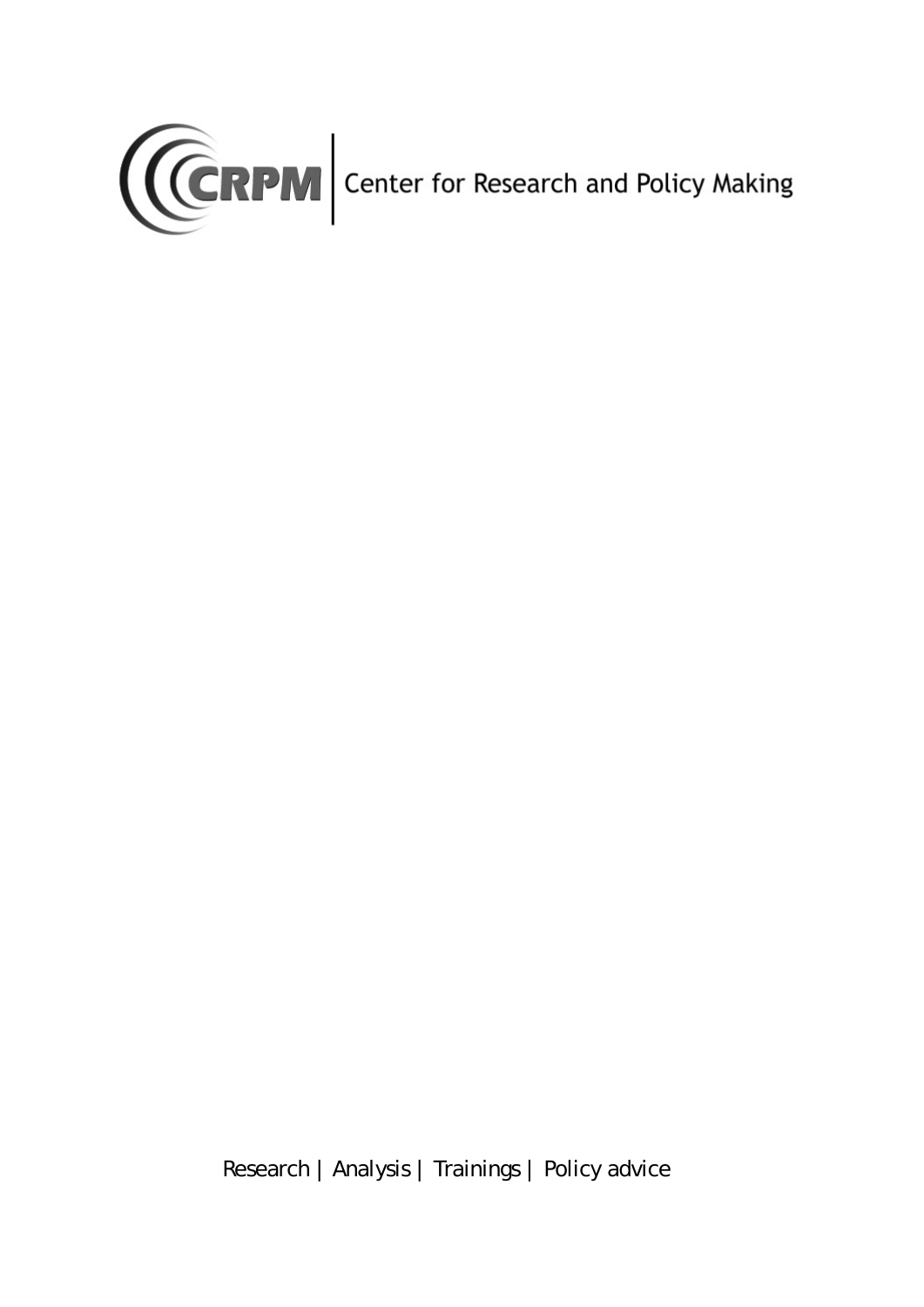Published by:

Center for Research and Policy Making Cico Popovic 6-2/9 st. 1000 Skopje Phone: +389 2 3109 932 Fax: +389 2 3109 932 www.crpm.org.mk | crpm@crpm.org.mk

Author: Ana Mickovska- Raleva

Technical preparation: Riste Zmejkoski

Cover design: Stefan Nikolovski

Printed in: 2010

We apreciate if you send us your comments or remarks to the following e-mail: crpm@crpm.org.mk

 CIP - Каталогизација во публикација Национална и универзитетска библиотека "Св. Климент Охридски", Скопје

 37.015.3: 005.32 (497.9) 37.015.3: 005.32 (410)

 TEACHERS' implicit theories of pupils' intelligence and motivation: a comparative analysis between Macedonian and English teachers. - Skopje: Center for research and policy making, 2010. - 67 стр. : граф. прикази; 29 см

фусноти кон текстот. - Библиографија: стр. 58-66

ISBN 978-608-4586-08-1

а) Ученици- Мотивација- Македонија б) Ученици- Мотивација- Англија COBISS.MK- ID 83230986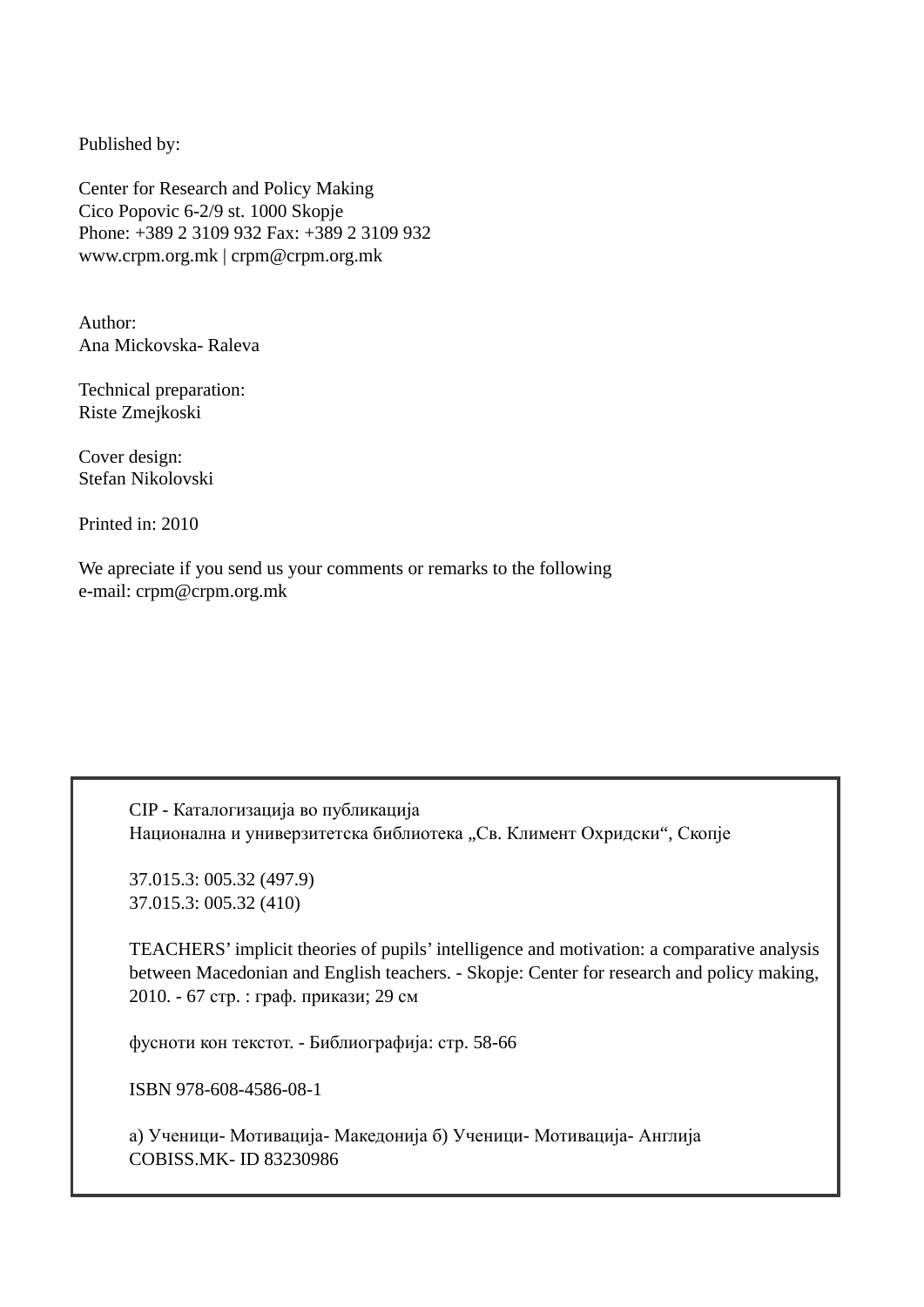### *Acknowledgements*

I wish to express my sincere gratitude to the following people and institutions, whose contributions have enabled the realization of this Thesis.

First of all, I would like to express my gratitude to the schools I have cooperated with, for taking an interest in my research. Special thanks to the enthusiastic teachers who participated in the study, for devoting time and energy to reflect on their beliefs and practices.

It gives me immense pleasure to thank Professor Dr. Carol Dweck for her enduring research on implicit theories that motivated me to re-examine my personal belief-system and inspired the idea for this thesis.

Additionally, I would like to express my sincere thanks to my supervisor Roland Chaplain for his guidance and insightful comments on my work during the entire academic year, and especially for teaching me how to think as a researcher.

On a personal note, I would like to thank my 'support-group' from the Course and the Faculty, especially Vera Kovacevska, Particia Gilleece, Jie Deng and Anne Argiriou for their friendship and calming social conversations throughout this year.

In the end, big thanks to my mother Gorica Mickovska for her emotional support, professional assistance and conveying to me her love of psychology. Last, but not the least, thanks to Aleksandar Ralev for his encouragement and keeping my spirits up in times of crisis.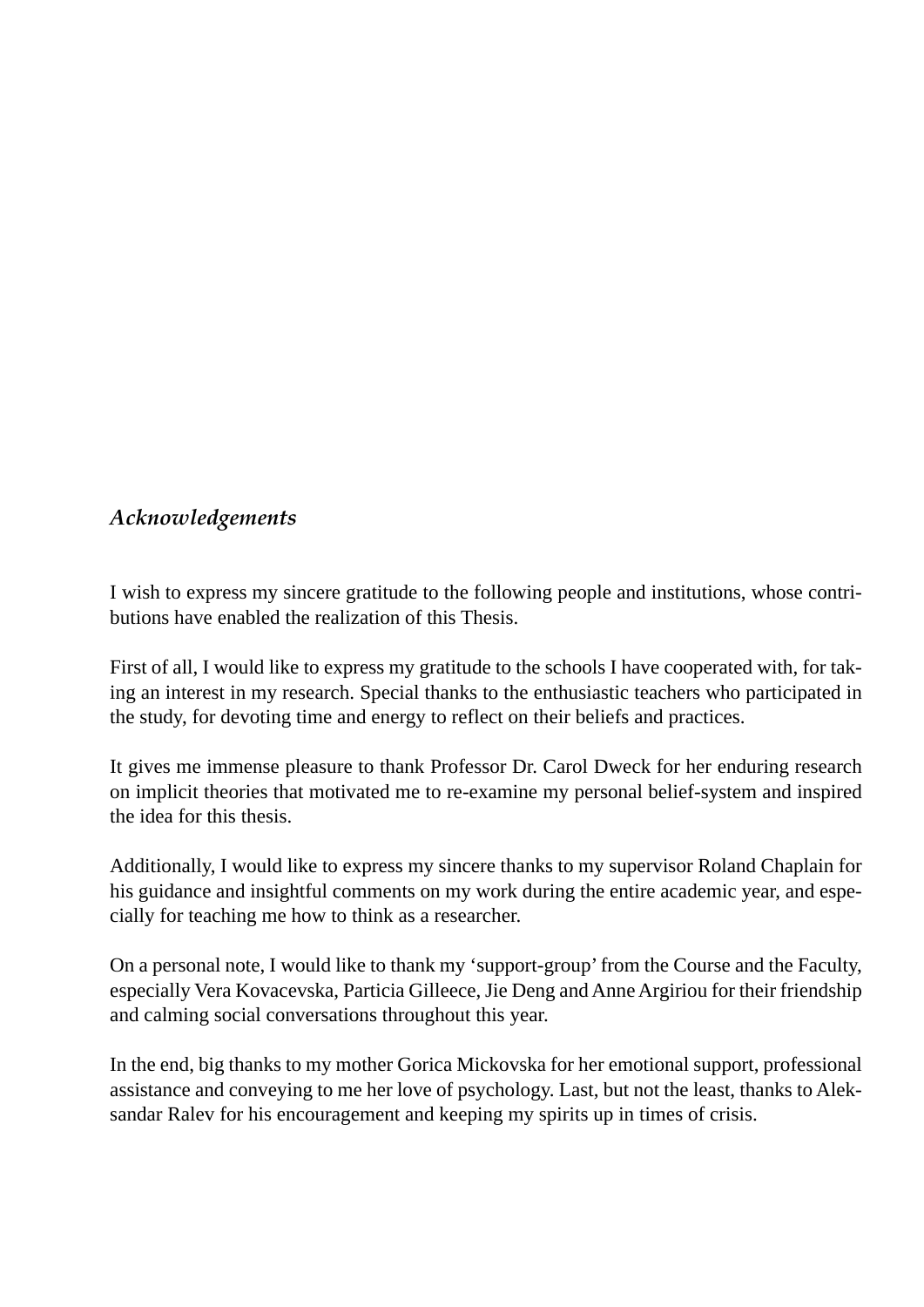### *Abstract*

This thesis represents a cross-cultural study of the similarities and differences in Macedonian and English teachers' beliefs about pupils' intelligence and motivational strategies used in the classroom. It employed a mixed-method approach to explore the issue from different perspectives. Quantitative methodology was used to compare the dominant implicit theories and motivational strategies adopted by the teachers from each cultural context, and qualitative methodology was used to analyse the structure of teachers' belief-systems and their relationship with their classroom practices.

Macedonian and English teachers were found to differ more in regard to the motivational strategies adopted, than to the implicit theories held. Findings tentatively suggest that the adoption of motivational strategies is primarily influenced by the doctrines promoted by the schooling system and to a minor degree by teachers' beliefs about pupils' intelligence and motivation.

The main postulates of Dweck and Leggett's (1988) Model of Implicit Theories of Intelligence, which provided the theoretical basis of the study, proved to be relevant for identifying teachers' implicit theories in the two contexts.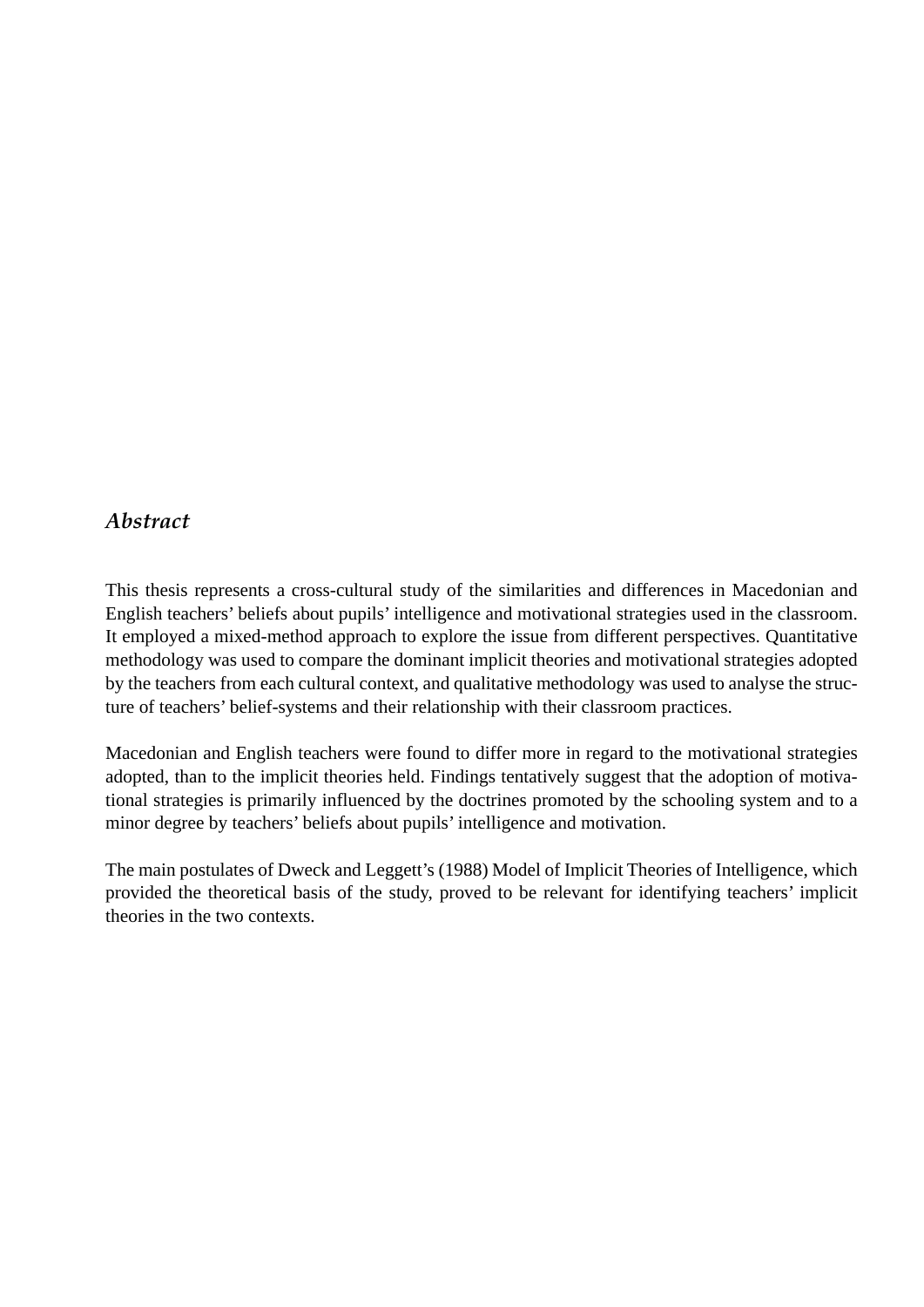## List of tables and figures

| Table 1.  | A comparison of key features associated with entity and incremental framework                                                                   |
|-----------|-------------------------------------------------------------------------------------------------------------------------------------------------|
| Figure 1. | Characteristics of the Macedonian and English schooling systems and their possible<br>association with the entity and the incremental framework |
| Figure 2. | Methodological design of the study                                                                                                              |
| Table 2.  | Demographic characteristics of the sample                                                                                                       |
| Table 3.  | Thresholds for determining membership in different categories                                                                                   |
| Table 4.  | Internal reliability (Cronbach alpha) of the main scale and the two sub-scales                                                                  |
| Table 5.  | Implicit theory of pupils' intelligence                                                                                                         |
| Table 6.  | Beliefs about the importance of ability and effort for success                                                                                  |
| Table 7.  | Beliefs about malleability of intelligence                                                                                                      |
| Table 8.  | Activities/strategies for motivating a pupil who is inconsistent in his performance                                                             |
| Table 9.  | Setting tasks for a pupil who became discouraged after a low mark                                                                               |
| Table 10. | Activities for motivating a pupil who only performs well in group assignments                                                                   |
| Table 11. | Teachers' use of feedback in different achievement situations                                                                                   |
| Table 12. | Demographic characteristics of the teachers interviewed                                                                                         |
| Figure 3. | Cognitive map - Mira                                                                                                                            |
| Figure 4. | Cognitive map - Alma                                                                                                                            |
| Figure 5. | Cognitive map - Sara                                                                                                                            |
| Figure 6. | Cognitive map - Lora                                                                                                                            |
| Figure 7. | Cognitive map - Marko                                                                                                                           |
| Table 13. | Comparison of the key aspects of the interviewees' implicit theory frameworks                                                                   |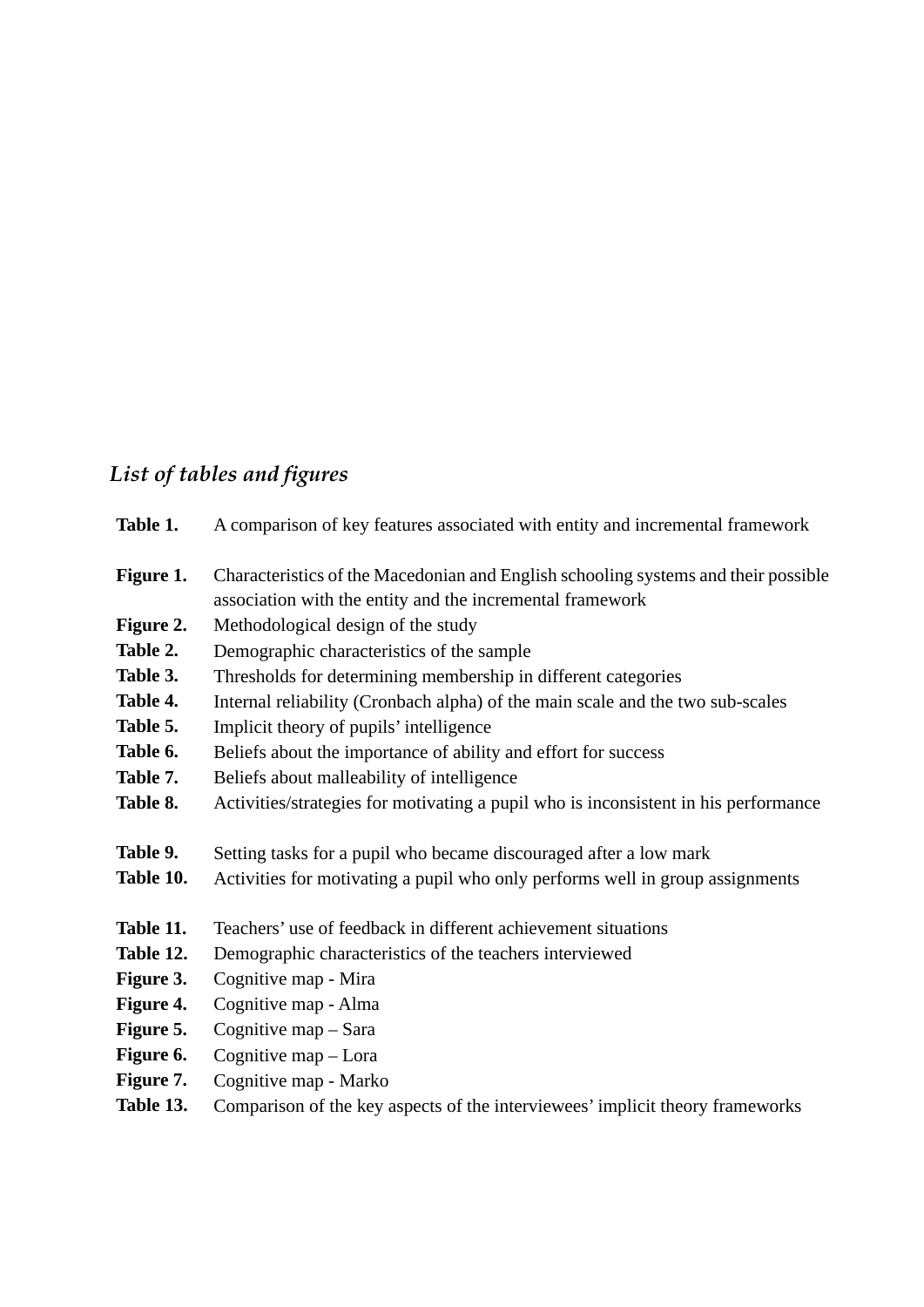### *TABLE OF CONTENTS:*

| <b>INTRODUCTION</b>                                                                | 10 |
|------------------------------------------------------------------------------------|----|
| <b>CHAPTER 1. REVIEW OF THE LITERATURE</b>                                         | 11 |
| <b>1.1 Implicit theories</b>                                                       | 11 |
| 1.1.1 Attribution theory - an implicit theory of motivation                        | 12 |
| 1.1.2 Implicit theories of intelligence                                            | 13 |
| <b>Characteristics of the construct</b>                                            | 14 |
| Development of implicit theories of intelligence                                   | 15 |
| Environmental (classroom) influences on pupils' ability conceptions                | 15 |
| <b>Teachers influences on classroom environment effects</b>                        | 17 |
| 1.1.3 Teachers' implicit theories                                                  | 17 |
| 1.2 Culture, attribution and achievement motivation                                | 19 |
| <b>Cultural differences in the attribution process</b>                             | 19 |
| Social representations of ability and effort as mediators of attributions          | 20 |
| <b>Conclusion</b>                                                                  | 21 |
| Aims of the study                                                                  | 22 |
| <b>Comparison of the contexts: The Macedonian and English schooling</b><br>systems | 22 |
| <b>CHAPTER 2. METHODOLOGY</b>                                                      | 24 |
| Conceptual and epistemological framework of the study                              | 24 |
| <b>Research design</b>                                                             | 24 |
| 2.1 Sample                                                                         | 25 |
| <b>Macedonian sample</b>                                                           | 25 |
| <b>English sample</b>                                                              | 26 |
| 2.2 Measures                                                                       | 26 |
| 2.2.1 Questionnaire                                                                | 26 |
| <b>Construction of the items</b>                                                   | 27 |
| Scoring of the responses                                                           | 27 |
| Psychometric characteristics of the scale                                          | 28 |
| <b>Translation of the questionnaire</b>                                            | 29 |
| Pilot testing of the questionnaire                                                 | 29 |
| Coding of the open-ended questions                                                 | 30 |
| Strengths and limitations of using a questionnaire as a data-collection<br>method  | 30 |
| 2.2.2 Semi-structured interviews                                                   | 30 |
| <b>Interview procedure</b>                                                         | 31 |
| 2.3 Ethical issues                                                                 | 31 |
| 2.4 Data analysis methods                                                          | 31 |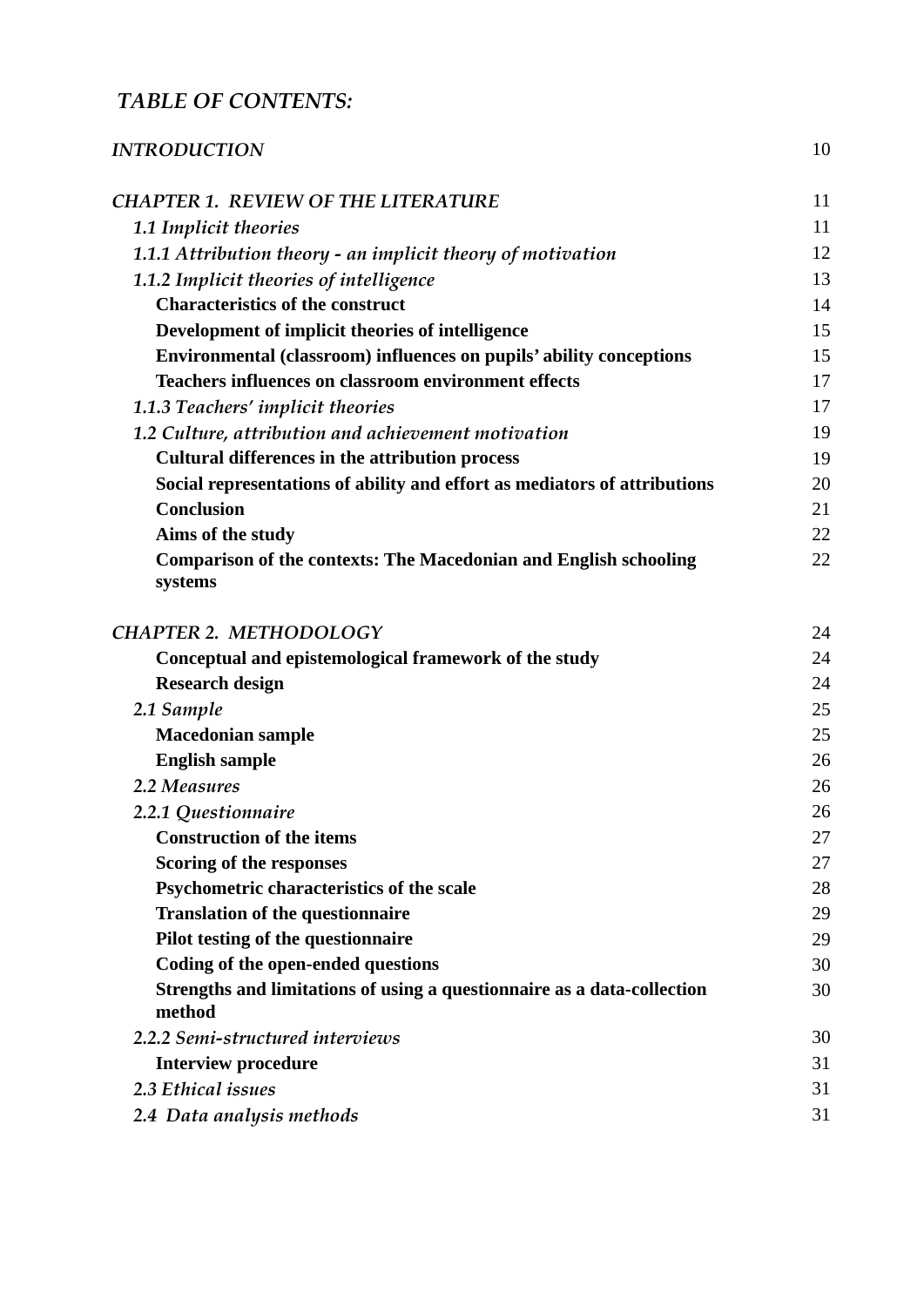| <b>CHAPTER 3 RESULTS AND DISCUSSION</b>                                                                             | 33 |
|---------------------------------------------------------------------------------------------------------------------|----|
| 3.1. Teachers' implicit theories of pupils' intelligence: a comparison be-<br>tween Macedonian and English teachers | 33 |
| Significance of effort and ability for success/achievement                                                          | 34 |
| <b>Malleability of intelligence</b>                                                                                 | 34 |
| Conceptualisation of intelligence: the qualitative data                                                             | 35 |
| 3.2. Teachers' use of motivational strategies: a comparison between<br><b>Macedonian and English teachers</b>       | 36 |
| Teachers' methods of assisting and setting tasks for pupils who exhibit<br>maladaptive motivational patterns        | 36 |
| Teachers' use of feedback in different achievement situations                                                       | 38 |
| 3.3 Modelling the structure of teachers' beliefs about intelligence and mo-<br>tivation through cognitive mapping   | 42 |
| The structural representation of incremental theory of intelligence                                                 | 42 |
| The structural representation of mixed theory of intelligence                                                       | 47 |
| The structural representation of entity theory of intelligence                                                      | 49 |
| <b>Summary: Implicit theories' structure</b>                                                                        | 53 |
| 3.4. Limitations of the study and suggestions for improvement                                                       | 54 |
| <b>CONCLUSION</b>                                                                                                   | 57 |
| <b>BIBLIOGRAPHY</b>                                                                                                 | 58 |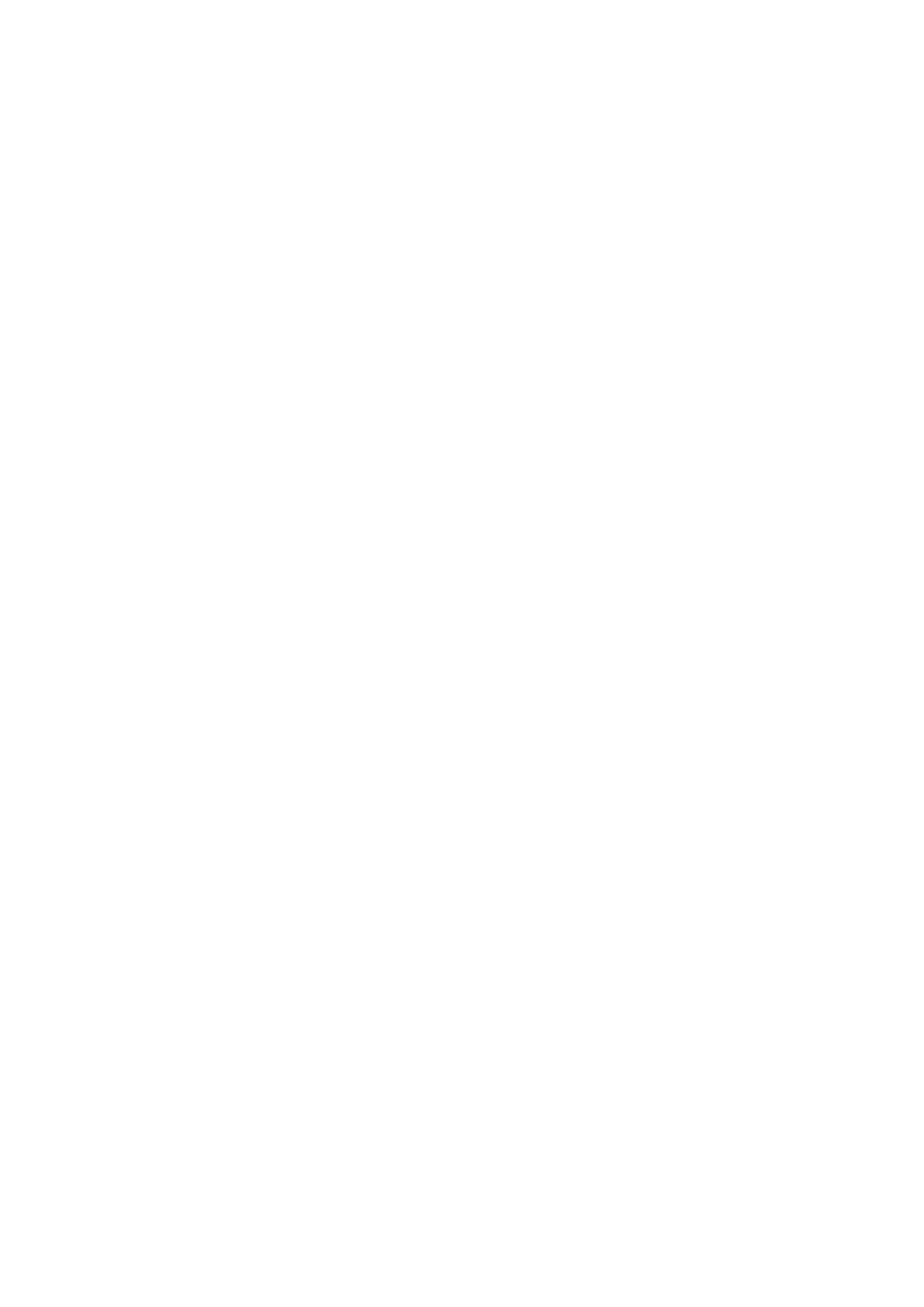## *Teachers' implicit theories of pupils' intelligence and motivation*

**A comparative analysis between Macedonian and English teachers**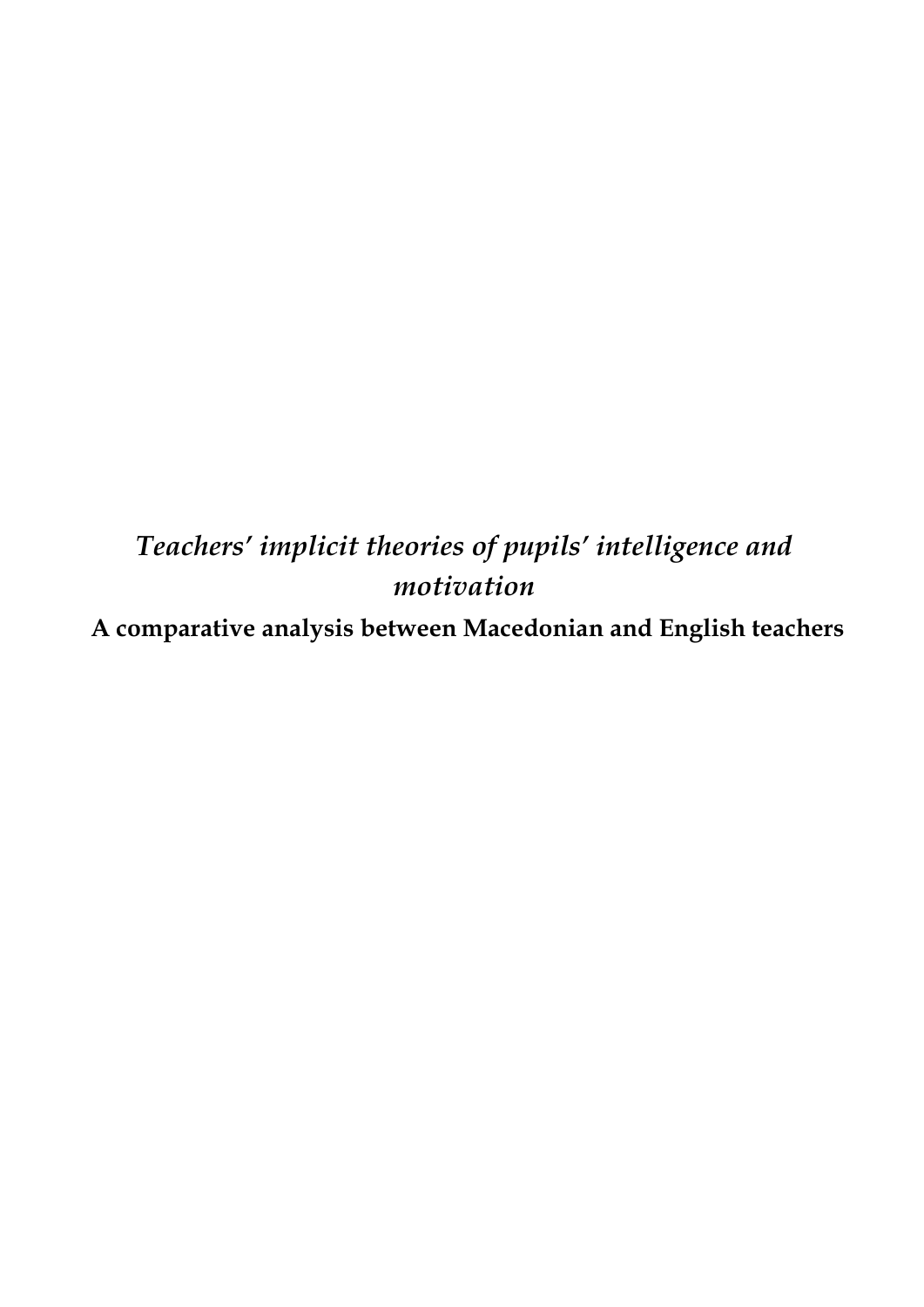### *INTRODUCTION*

 Given my international perspective, I was interested in comparing the schooling system between Macedonia (my country of origin) and England. The differences I encountered in the two countries' schooling practices ranging from the dominant methods of teaching, learning and pupil assessment, to the use of feedback, provoked my interest in exploring their origins. Are they an expression of the differences in teachers' beliefs, or simply a reflection of the countries' different schooling standards, which teachers are required to adapt to? A review of the literature indicated a deficiency of cross-cultural studies exploring the relationship of teachers' beliefs and practices. This incited my curiosity even more, and made the realisation of the idea for the present study all the more challenging. I decided to employ the Model of Implicit Theories of Intelligence (Dweck and Leggett, 1988) with the aim of exploring the cultural universalities and specifics in the Macedonian and English teachers' beliefs about pupils' intelligence, and the motivational strategies employed in the classroom.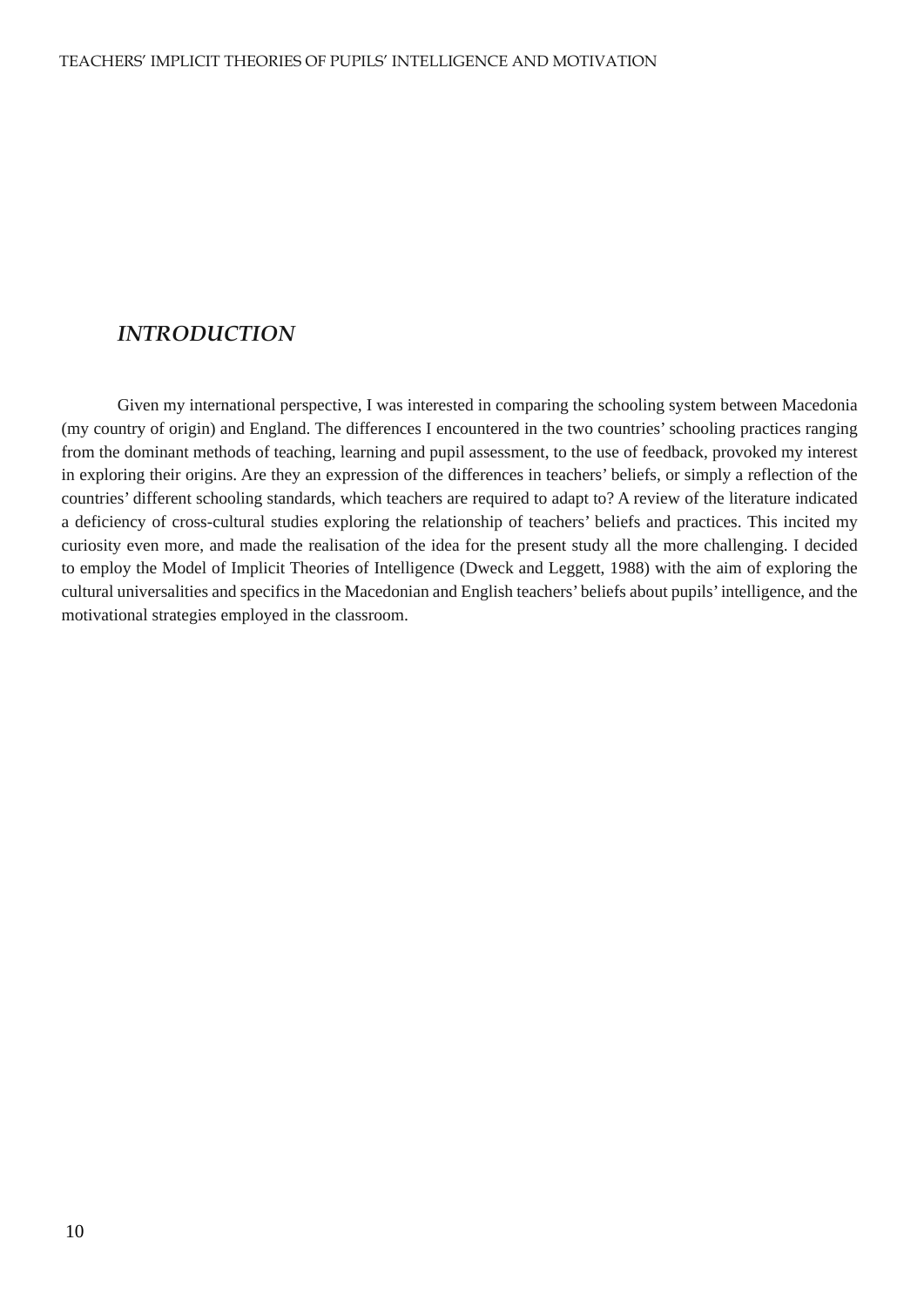### *CHAPTER 1: REVIEW OF THE LITERATURE*

 The following chapter provides an overview of the theoretical conceptions which have laid the foundations for exploring the issue of teachers' beliefs. I will begin the first part by presenting the origins of the concept of implicit theories. Then, I will introduce Attribution Theory as one of the most influential models for explaining achievement motivation, and afterwards focus on the Model of Implicit Theories of Intelligence, which provides the theoretical framework of the present study. This will be followed by an analysis of the concept of teachers' implicit theories, with an emphasis on their development and sustainability throughout the teachers' practice.

 In the second part of the chapter, I will present a selection of studies which explore the cross-cultural manifestations of achievement motivation, and introduce the debates they instigated. I will conclude by identifying deficiencies in the previous research and offering suggestions as to how they could be overcome. This will lead to defining the aims of the present study.

### **1.1 Implicit theories**

 The idea that people behave like naive 'scientists' in their daily lives has been introduced into psychology by George Kelly (1955), who contended that people construe their experience and explain the events around them by employing their personal (implicit) psychological theories. He argued that the implicit theories are organised as a hierarchical system of dichotomies – bipolar constructs (e.g. good-bad, warm-cold etc.). Several of the constructs constitute the 'core' of the system. They are considered to be the most important for the person, since they define who s/he is.

 Beginning with Kelly's Theory of Personal Constructs (1955), the concept of implicit theories has been widely used in psychology, even though researchers are still struggling to explain it and find ways to examine it. However, there is general agreement that the implicit theories are organised as cognitive schemes, consisting of constructs and the relationships between them. They are 'created through a process of enculturation and social construction' (Pajares, 1992: 316) and operate in a rather systematic way to provide a sense of predictability of one's own and others' actions (Wegner and Vallacher, 1977). Because of these features, implicit theories resemble scientific theories, but differ in that the former are not objectively tested (Wegner and Vallacher, 1977) and tend to resist change, even in the face of disconfirming evidence (Fiske and Taylor, 1991). The fact that they are 'inaccessible to our immediate awareness' (Wegner and Vallacher, 1977: 16) makes them difficult to express and be scientifically explored (Pajares, 1992). However, Kelly (1955) believed that if psychologists want to determine the nature of cognitive functioning and predict human behaviour, they first must understand how individuals construe their reality (i.e. their personal theories).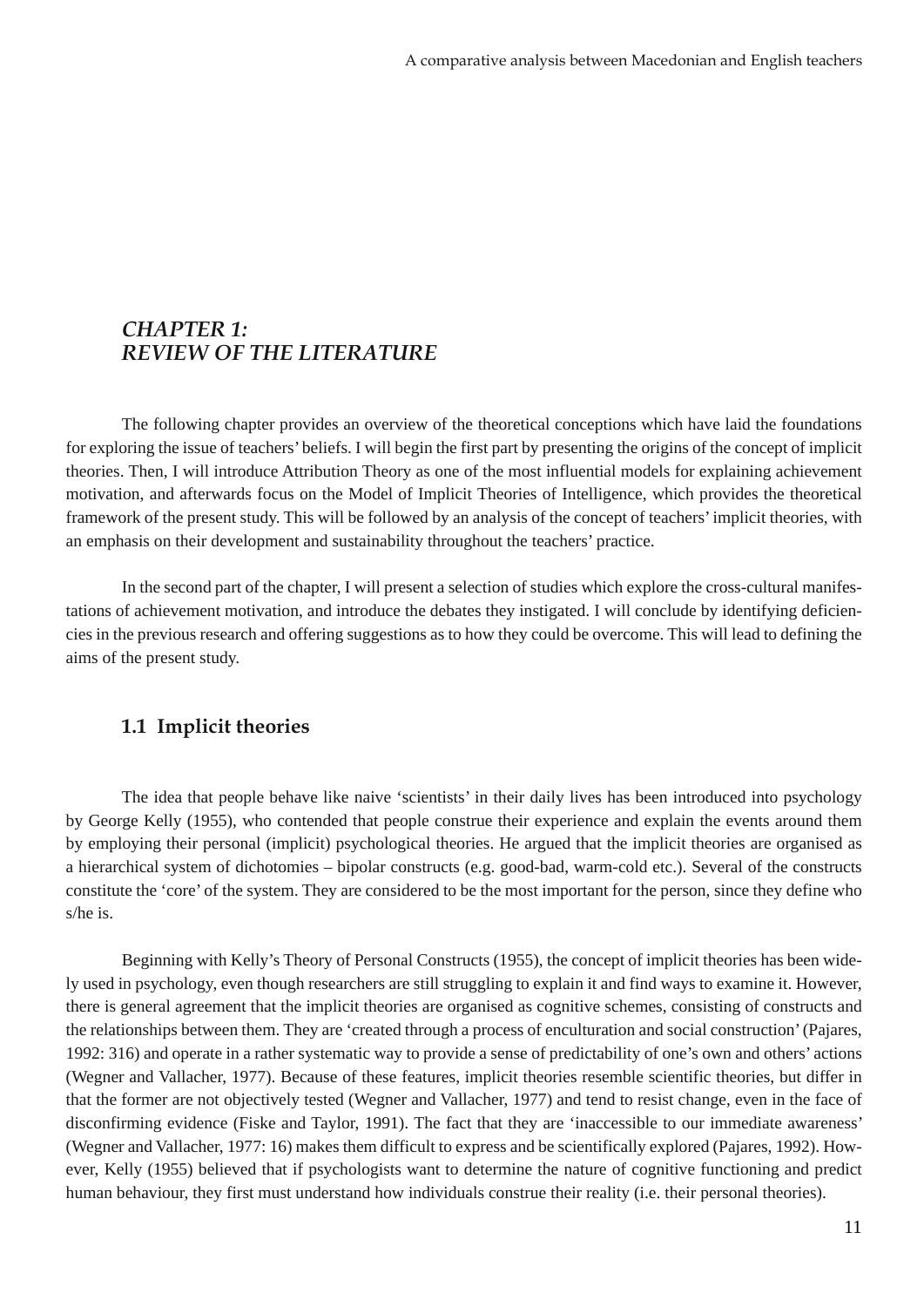### *1.1.1 Attribution theory - an implicit theory of motivation*

While Kelly (1955) was aiming to explain the organisation of the implicit theories, attributional theorists have attempted to explain how people employ some of the personal constructs as predictors or explanations of human actions. According to them, people constantly seek answers to: why a particular salient event has happened, what are the reasons (causes) for the event and what its outcomes (consequences) are (Weiner, 1992). This process of searching for the cause enables them to explain their and others' actions and predict the behaviour. However, peoples' judgments are usually not based on the real causes of events, but their personal beliefs about causes. Hence, the attribution process represents a 'sophisticated example' of implicit theory of motivation (Wegner and Vallacher, 1977).

 Heider's (1958) attribution theory is considered to have marked the 'official' beginning of this field of interest. He believed that people make their attributions on the basis of two main factors: internal (within the person performing) and external (situational factors). Kelley (1971) developed the theory further by suggesting that the attribution is dependent on the available information to draw a causal attribution. Hence, it can either be made by using a covariation principle (multiple observations over time, over persons and over entities) or in the case of incomplete data, by using a configuration principle (based on a single observation and assistance from causal schemata). (Fincham & Hewstone, 2003)

 Further refinement of the theory by Weiner (1984) resulted in the development of the Attributional Theory of Motivation and Emotion. Weiner identified ability, effort, task difficulty, and luck as the most important factors affecting attributions for achievement and classified them along three causal dimensions: locus of causality, stability, and controllability. The locus dimension has two poles: internal versus external; stability dimension refers to whether causes change over time or not and controllability contrasts causes one can control, such as skill/efficacy, with causes one cannot control, such as aptitude, mood, others' actions, and luck (Weiner, 1992). Weiner holds that peoples' appraisal of failure or success at a task is usually followed by basic emotion (positive or negative; e.g. sadness, happiness), after which comes a search for the cause of the outcome along the above three dimensions. The result of the search determines the future achievement expectations and more specific emotional reactions, which guide the successive achievement-related performance (Fiske and Taylor, 1991). For example, if a person fails on a task, his/her initial emotional reaction may be sadness which may lead to seeking an explanation and attributing the failure to a lack of ability. This causal explanation is likely to cause a further emotional reaction, perhaps shame, which might lower the person's self-expectations of future success on similar tasks. On the other hand, if the failure is attributed to not having luck, it probably will not influence the person's emotions and behaviour if faced with a similar situation in future. Hence, attributions can create expectations regarding the future prospects for achievement and thereby influence behaviour (e.g. approaching or avoiding a task).

 `Although Weiner's theory is still widely used model for explaining the process of attribution in achievement situations, some of its aspects have been modified by other attributional theorists. One of them is Carol Dweck, who postulated the Model of Implicit Theories of Intelligence (Dweck and Leggett, 1988) to explain the framework of selfbeliefs, attributions, goals and behaviours associated with people's achievement motivation. The model, which will be presented in the following section, represents an attempt to extend the understanding of attributions for success and failure by focusing on the meaning systems (self-theories) which set up the attributions (Dweck, 1999)<sup>1</sup>.

<sup>1</sup> The causal relationship between the implicit theories and the attributions, argued by Dweck and her colleagues, has been questioned by other theorists (e.g. Lewis, 1995, Peterson, 1995, Sorrentino, 1995) who claim that the relationship might as well be opposite, i.e. the motivational and attributional patterns may elicit the adoption of the implicit theory.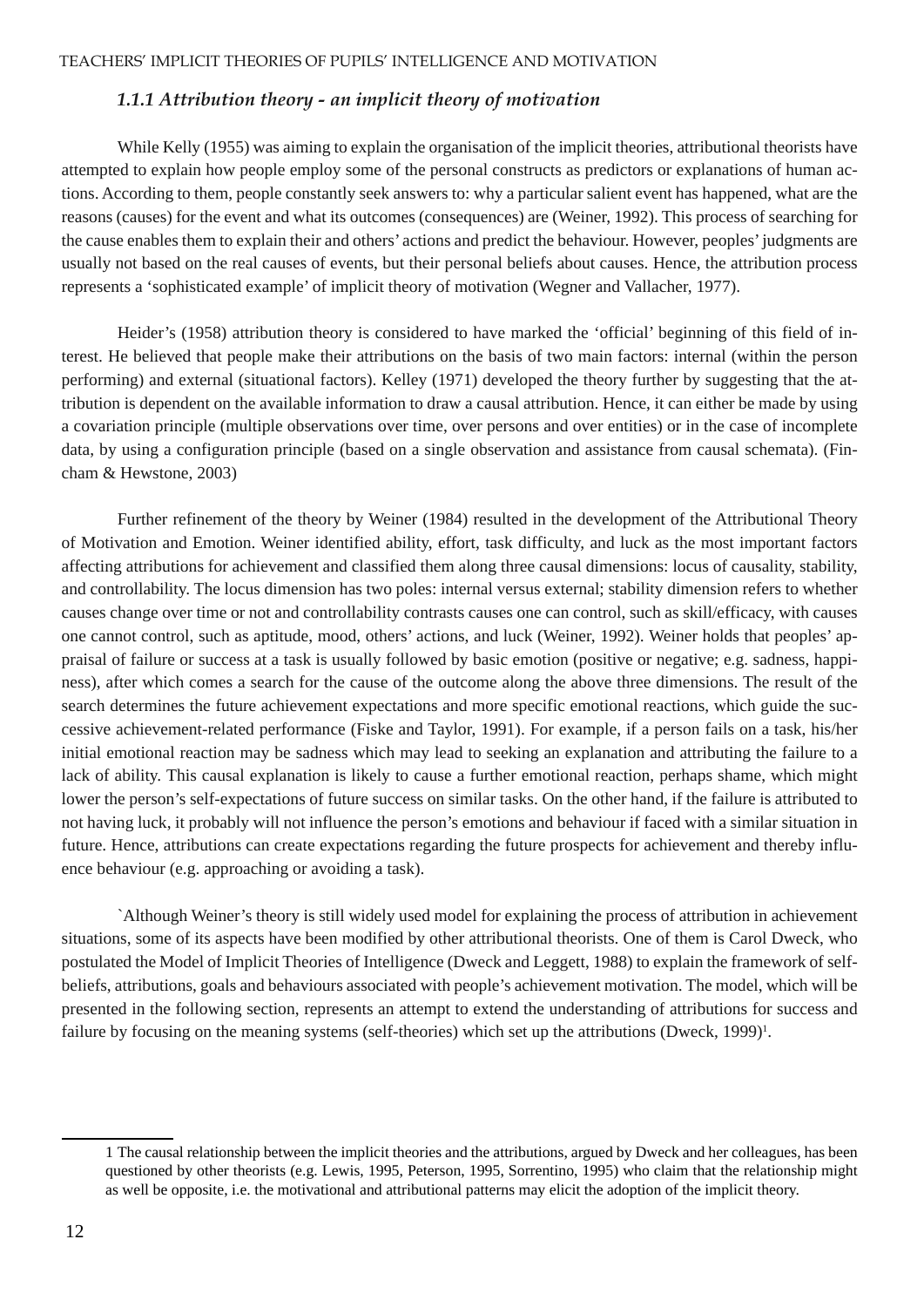### *1.1.2 Implicit theories of intelligence*

'Looked at in one way, everyone knows what intelligence is; looked at in another way, nobody knows. Put another way – people all have conceptions – which also are called folk theories or implicit theories – of intelligence, but no one knows for certain what it is.'

### *Robert Sternberg (2000: 3)*

 According to Sternberg (2000), understanding people's implicit theories of intelligence is very important because they guide the ways in which people perceive their own and others' intelligence and make judgements about ability. In fact, the scientific theories have also initially existed as implicit theories in the minds of the scientists, before being externalised and 'objectively' examined. Therefore, Sternberg (2000) believes that the 'correctness' of the scientific theories of intelligence should not be taken for granted, and they should be modified if it is revealed that they share little in common with the implicit theories that most people hold.

 Dweck and Leggett's (1988) Model of Implicit Theories of Intelligence offers a framework for analysing people's conceptions of intelligence in relation to their achievement motivation. The model shares many similarities with other models of personal theories (e.g. Mischel, 1968, 1973; Bandura, 1977; according to Anderson, 1995). However, its emphasis on the personal theories as meaning systems closely relates it to the ideas of Kelley's Theory of Personal Constructs (1955). Dweck and Leggett (1988) consider peoples' beliefs about intelligence as a core personal construct which can be highly relevant for explaining their goals, attributions and behaviours in achievement situations. Dweck and Leggett's (1988) model also offers a new outlook on the relationship between internality and stability dimensions in Weiner's theory (1984). While Weiner speaks of ability as an internal and stable characteristic and effort as an internal unstable characteristic, Dweck and Leggett (1988) consider that in people's implicit theories, the concepts of effort and ability tend to be more intertwined. Furthermore, the relationship (positive or negative correlation) of these two concepts creates the basis of an individual's implicit theory of intelligence and determines the distinctive attributional and behavioural patterns.

 The model is built upon the idea that people basically differ in their beliefs about the nature of intelligence. It differentiates between individuals who believe that their intelligence is fixed and hence out of their personal control, and individuals who believe their intelligence is malleable and can be controlled and influenced by them. The first group is referred to as 'Entity theorists' and the second as 'Incremental theorists'. Which of the two theories people hold creates a framework of interrelated structures and fosters 'judgements and reactions that are consistent with that framework' (Dweck, Chiu and Hong, 1995a:268). Hence, the implicit theory as a concept on its own has no particular value unless it is seen in relation to the person's goals and attributions. (Dweck, Chiu and Hong, 1995b),

 Elliott and Dweck (1988) suggest that people that perceive their intelligence as a fixed trait usually pursue 'performance goals' (attempting to create the impression of having adequate ability and avoid showing evidence of inadequacy); while the ones that believe their intelligence to be a malleable characteristic pursue 'learning goals' (aimed at improving their skills and knowledge and adopting new competencies in any learning situation). The basic difference here, as Elliott and Dweck (1988) put it, is among actions directed towards proving ability as opposed to improving ability. However, since the nature of the goals is often determined by the environment, through the type of achievement situation, people are not always in a position to choose the goal they would like to pursue. Their reactions in those situations are likely to be guided by the perception of the informative value of a specific goal. For example, Hong et al. (1999) showed that when faced with a performance goal, the entity theorists perceived it as indicative of their complete intellectual abilities and future intelligence, while for the incremental theorists it represented an indicator of their skill in the current task.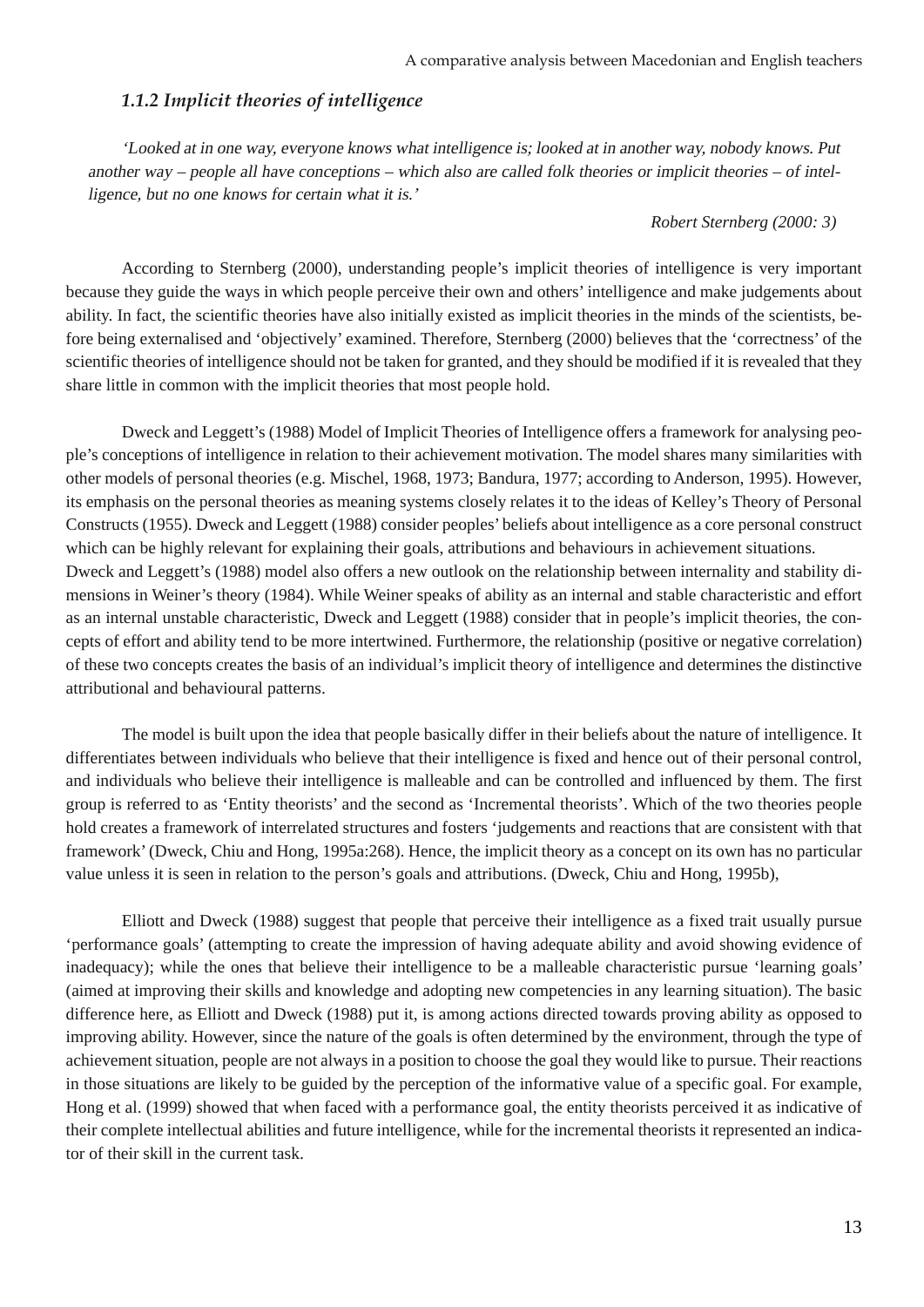Dweck and Leggett (1988) argue that peoples' self-theories about intelligence are strongly related to the motivational style they are likely to develop. Entity theorists tend to adopt maladaptive motivational styles (learned helplessness or attenuated mastery), thinking there is nothing they can do to improve their ability and consequently their performance, so after a failure situation they simply give up trying or seek to find ways to hide their 'incompetence' from others. On the other hand, incremental theorists do not lose confidence in their ability after experiencing failure, but simply decide to make more effort the next time in order to improve their performance (i.e. adopt mastery motivational patterns).

The most important features of the entity and the incremental framework are presented and compared in Table 1.

### **Characteristics of the construct**

 The construct of 'implicit theory of intelligence', as conceptualised by Dweck and Leggett (1988) is shown to be quite independent and unrelated to constructs such as: self-esteem, cognitive ability, confidence in intellectual ability, social-political attitudes (e.g. authoritarianism) etc. (Dweck et al., 1995a). However, it is found to be related to the attributional style (Anderson, 1995), which is to be expected since the attributions for success and failure are an important element of the implicit theory framework

 Though it was originally conceived as a dichotomous construct, consisting of two 'extremes' which in a logical sense are mutually exclusive, Dweck et al. believe that 'it is perfectly possible for an individual to hold both theories' (1995b: 323). Especially if the theories are conceptualised as knowledge structures, both of them can exist in the knowledge system, with one being more dominant than the other in most contexts. The fact that a certain theory can be fairly easily induced in an experimental manipulation, as well as the domain-specificity of the theories, speak of the possibility for holding divergent theories at the same time, and making the one or the other more accessible depending on the circumstances (Dweck et al., 1995b).

| <b>Entity theory</b>                                       | <b>Incremental theory</b>                                    |
|------------------------------------------------------------|--------------------------------------------------------------|
| Belief that intelligence is fixed                          | Belief that intelligence is malleable                        |
| Performance goals: gaining favourable judgements of        | Learning goals: increasing one's own ability                 |
| one's own abilities and avoiding unfavourable ones         | Failure is interpreted as indicating lack of effort,         |
| Failure is more likely to be explained in terms of lack    | ineffective strategy use or something one can learn from     |
| of ability than effort                                     | Selecting (moderately) difficult tasks to challenge          |
| Selecting very easy or very difficult tasks, to protect    | oneself                                                      |
| one's self-worth in case of failure, or giving up          | Comparison with previous personal achievement                |
| Constant comparison of own abilities (or achievement)      | (improving ability)                                          |
| with those of others (proving ability)                     | High probability for developing adaptive (mastery)           |
| High probability for developing maladaptive                | motivation                                                   |
| motivational patterns                                      | Effort and ability are positively related (effort influences |
| Effort and ability are negatively related (the more effort | the activation and development of abilities)                 |
| you need to invest, the less abilities it means you have)  | When faced with setbacks - look for ways of increasing       |
| When faced with setbacks - give up or blame some           | effort or engaging in remedial actions (e.g. improving the   |
| external factors (e.g. the task)                           | skills)                                                      |
| Normative feedback – considered as more informative        | Process feedback – considered as more informative            |

| Table 1. A comparison of key features associated with entity and incremental framework <sup>2</sup> |  |  |  |  |
|-----------------------------------------------------------------------------------------------------|--|--|--|--|
|                                                                                                     |  |  |  |  |

<sup>2</sup> It is important to note that these characteristics are not always related to holding an entity or an incremental theory, but research (e.g. Dweck and Leggett, 1988; Elliott and Dweck, 1988; Burhans and Dweck, 1995; Hong et al, 1999; Butler, 2000), has found them to be quite consistently linked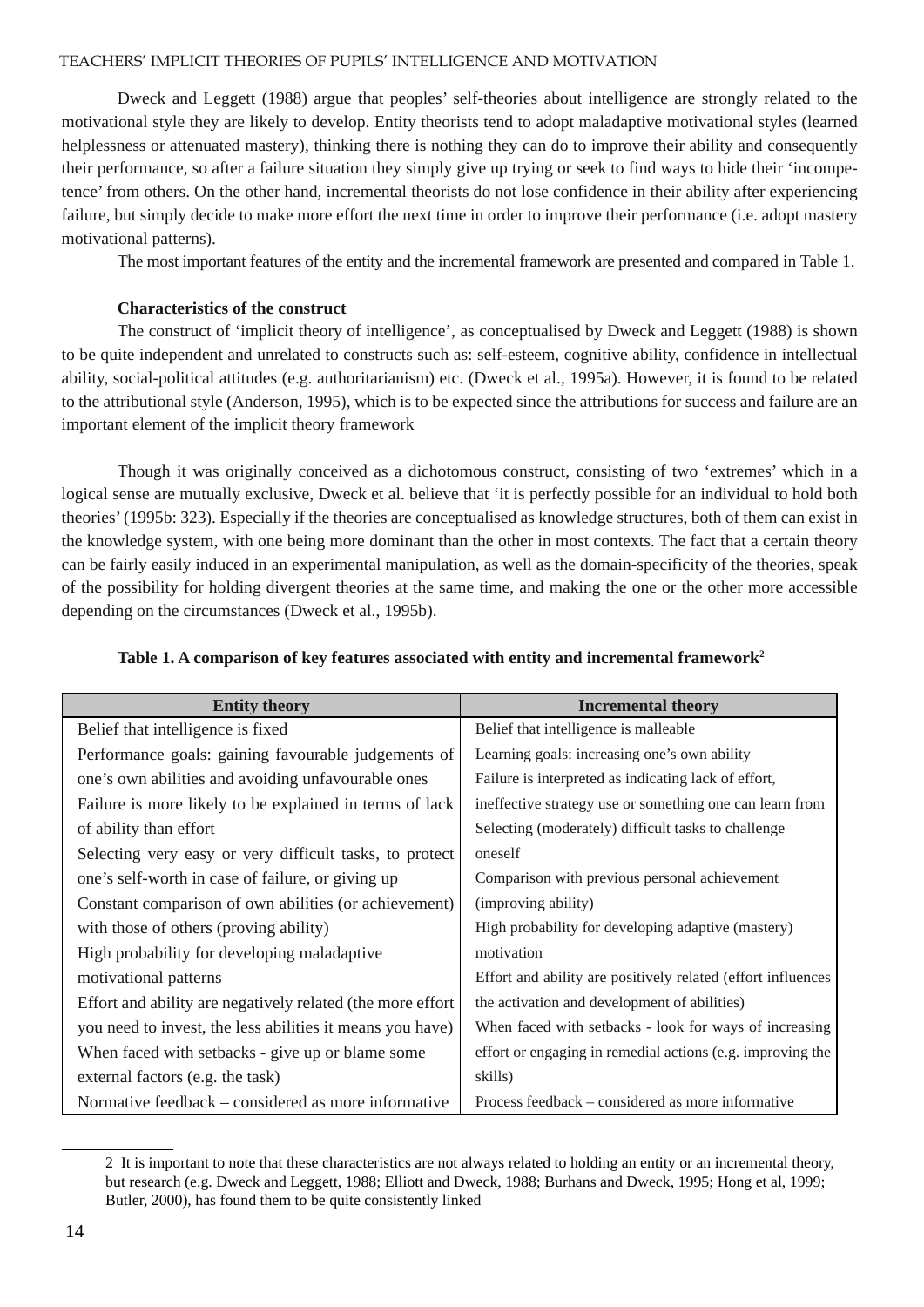#### **Development of implicit theories of intelligence**

 Studies with pre-school children (e.g. Dweck and Leggett, 1988; Heyman, Dweck and Cain, 1992, Burhans and Dweck, 1995) have shown that implicit theories of intelligence seem to be activated very early in childhood, although they do not specifically relate to the children's beliefs about intelligence, but rather the notions of 'goodness' and 'badness'. These self-beliefs are found to be strongly influenced by the characteristics of the environment and the socializing practices a child is exposed to, especially the feedback from adults (e.g. parents, teachers) after success or failure situations. Specifically, feedback from the adult indicating a child's permanent characteristics (e.g. goodness, worth, intelligence etc.) might suggest that those traits are fixed and unchangeable. Alternatively, feedback directed towards the child's performance in terms of strategy employed or effort invested, suggests deficiencies which can be modified Dweck et al. (1995a).

 Though early self-conceptions are relatively undifferentiated and relate more to the social than the intellectual domain, over the school years, the concept of intelligence gains importance 'as children pursue their academic studies, experience successes and failures, observe the successes and failures of their peers, and observe the reactions of their own parents to their academic efforts' (Dweck, 1999:96). During the early school years, the conceptions of ability undergo transformations which result in changes in: the perceived impact of the academic outcomes and social comparisons on ability, the self-evaluations of ability and the motivation for learning (Dweck, 2001). The first transformation occurs around the age of 7-8, and results in perceiving ability as a stable internal characteristic, which is usually defined normatively (through comparisons with others). The second major set of changes, which occur around the age of 10-12 is mainly characterised by the development of the concept of ability as capacity and its differentiation from the concept of effort (Dweck, 2001; Nicholls and Miller, 1984). As a result, for the adolescent pupils, investing higher effort may often imply having lower ability and vice versa (Nicholls and Miller, 1984). At the same time, pupils at this stage of development become more sensitive to academic outcomes, and may begin to associate ability with marks (Blumenfield, Pintrich and Hamilton, 1986; according to Dweck, 2001). However, it is worth noting that the fact that early adolescents develop a more 'mature' conception of ability does not mean that they will use it in all situations (Nicholls and Miller, 1984) and regard the notion of fixed intelligence to be necessarily true (Dweck and Leggett, 1988).

 The characteristics of the secondary school environment are considered to be an additional contributor to the changes in the adolescent pupils' ability conceptions. Pupils leave the secure primary school atmosphere to face a more demanding and competitive environment, where the emphasis is on social-comparisons and ability self-assessment (Eccles, Lord and Midgley, 1991). These aspects of the context, combined with the heightened self-focus of the early adolescents, contribute towards strengthening the conception of ability as a fixed trait (Eccles et al., 1991). The developmental and environmental changes are believed to interact and result in an increased probability of developing maladaptive motivational styles within many adolescent pupils, which often leads towards dramatic decline in school achievement (Galloway et al. 1995, 1996; Covington and Dray, 2001).

### **Environmental (classroom) influences on pupils' ability conceptions**

 Even though Dweck conceives of people's implicit theories as relatively stable entities over time, she does not dispute the possibility of the environment influencing the ability-beliefs (Dweck et al. 1995b). However, other researchers (especially Carol Ames) have specifically focused on examining the environmental influences on the pupils' ability conceptions and goal preferences. Among the most commonly researched aspects of the classroom context are the grouping strategies, feedback practices, task structure, assessment practices, teacher-pupil relationships, pupils' autonomy and choice, teaching and learning methods etc. (Marshal and Weinstein, 1984). Some of these aspects will now be discussed in more detail.

*- Grouping strategies.* Many authors (e.g. Dweck, 1999; Holloway, 1988; Eder, 1981; Ames, 1981) criticize the practice of grouping pupils on the basis of same-ability criteria The use of this practice can emphasise ability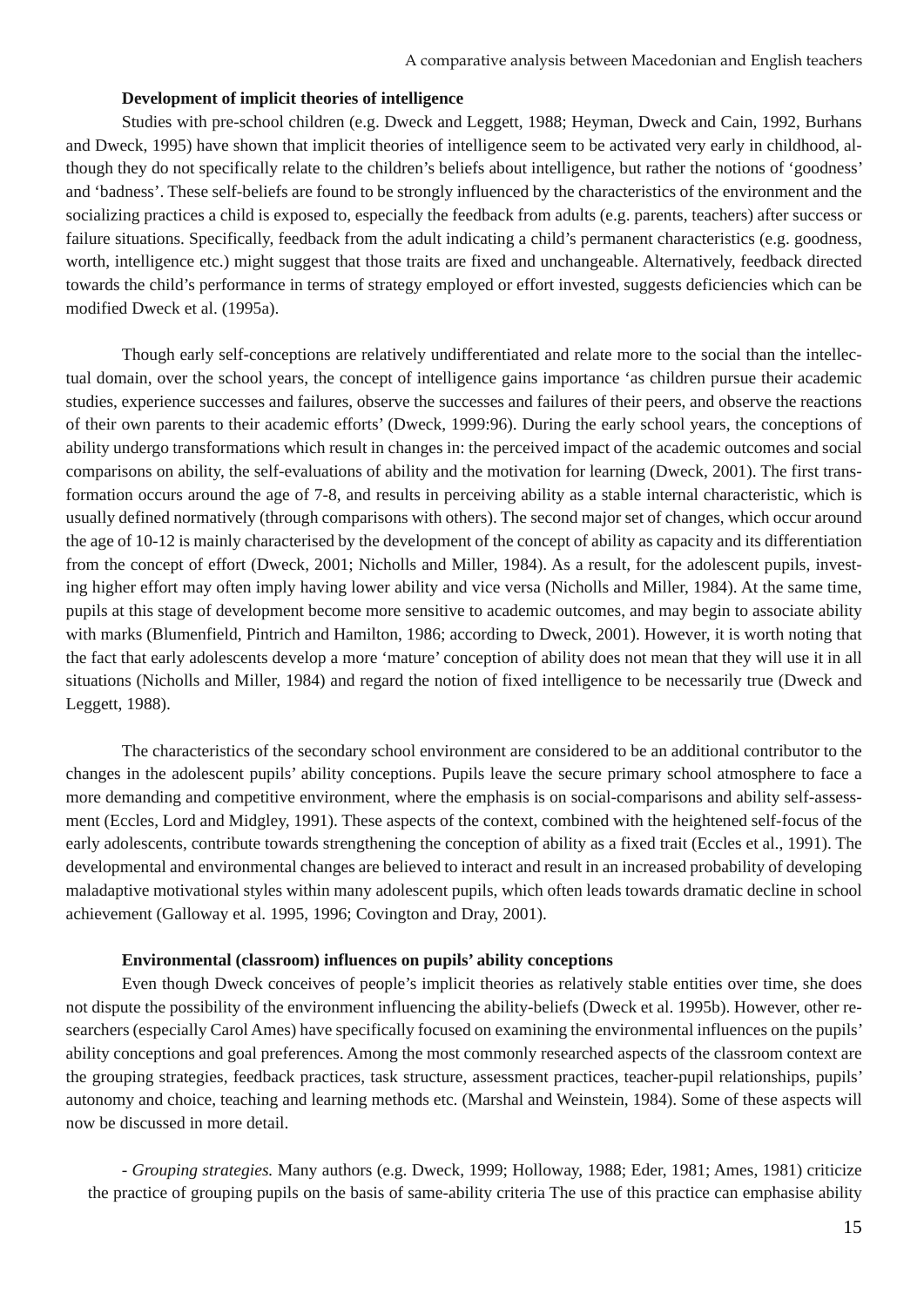as a stable and unchangeable characteristic (Wegner and Vallacher, 1977). Furthermore, it may encourage comparisons with the pupils in ones own group and the pupils in other groups, especially if the composition of the groups is stable (Stipek, 1997). Finally, it can influence teachers through forming and supporting their expectations that the pupils in the low-achieving group are less able and would always be poorer achievers (Dweck, 1999). The effects of grouping by ability can be especially detrimental if the opportunities for upward mobility are small or non-existent (Eder, 1981). In contrast, the mixed-ability grouping in which pupils work cooperatively on an assignment, reduces the ability-attributions and enables the pupils to learn from one another (Ames, 1981; Marshal and Weinstein, 1984).

*- Task difficulty and structure.* The practice of giving the same tasks to a group of pupils might encourage normative comparisons of their achievement (Stipek, 1997), and strengthen the stratified perceptions of ability (Rosenholtz and Rosenholtz, 1981) since some pupils might continuously underperform relative to others. The normative comparisons of the achievement are even more common in competitive task structures, and believed to be especially harmful for the low-achieving pupils' ability-beliefs (Ames, 1981). In addition, the practice of continuously giving easy tasks to some pupils and difficult tasks to others is likely to communicate the teacher's differential expectations regarding their ability and potential for achieving success (Marshal and Weinstein, 1984), which may shape their personal ability-beliefs. Hence, the best strategy would be to enable pupils to work on various tasks, and focus on evaluating their personal progress in mastering the tasks.

*- Assessment methods.* Teachers who use marks as incentives for encouraging pupils to learn, can communicate a message that the mark itself is the principal goal of the learning, whilst the knowledge is secondary (Covington and Dray, 2001). This is likely to promote performance goals (i.e. learning to achieve a high mark or avoid achieving low mark). At the same time, giving a mark without informing the pupil about the criteria on the basis of which s/he was assessed can highlight its normative function (i.e. indicate a pupil's achievement relative to others) and shadow the informative function (i.e. providing feedback on the learning, what was achieved well and what can be further improved).

*- Feedback practices.* The feedback informs pupils about what the teacher values and expects from their performance, and hence has the power to determine their self-beliefs and serve as an incentive for the future goals and performance. Some authors (e.g. Stipek, 1997, Thompson, 1997) discriminate between feedback focused on the process (effort, strategy) and on the personal dispositions/traits (ability, stable personal characteristic). While the former type of feedback refers to unstable and changeable characteristics, and emphasises the pupils' potential for change, the latter refers to stable, and usually unchangeable, features. Several of Dweck's studies have demonstrated the beneficial effect of effort-feedback on children's ability conceptions and motivational styles. In one of her experiments, Dweck (1975) found that children who exhibited learned helplessness, when exposed to success and failure situations and given effort-feedback (i.e. taught to attribute their failures to a lack of effort) showed more persistence in the face of difficulty and used more problem-solving strategies. On the other hand, the children who were only exposed to success situations and given tokens as rewards showed no improvement in their response to failure. Muller and Dweck (1998) showed that teachers need to be careful when they administer praise to pupils. Specifically, praise which is focused on ability can be potentially detrimental to pupils' ability-beliefs and motivational patterns, since it may communicate a belief that ability is a fixed trait and a main determinant of success. The children in Muller and Dweck's (1998) experiment who were given ability praise were found to be less motivated to pursue a challenging task; more emotionally affected when faced with a difficulty; and eventually lower in their achievement - compared to the 'effort-praised' group.

 Several studies (Clifford, 1984; Reid and Borkowski, 1987; according to Stipek, 1997) have established that in some failure situations, strategy feedback can be more efficient than effort feedback, because it conveys a more constructive message regarding pupils' performance.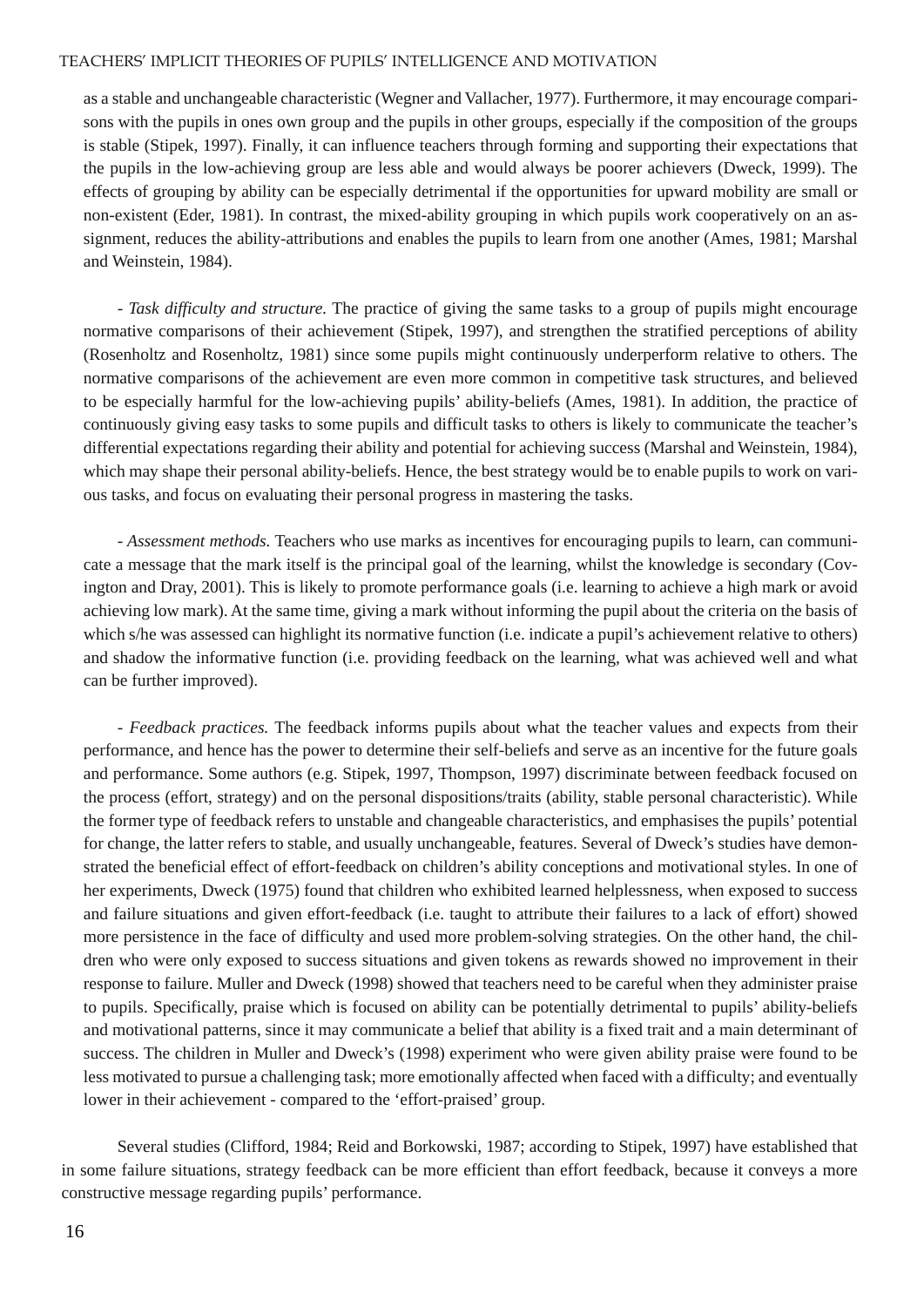#### **Teachers influences on classroom environment effects**

 Teachers have the power to modify some of the negative environmental influences and hence weaken (or intensify) their effects on the pupils' ability conceptions and goal directedness (Rosenholtz and Rosenholtz, 1981). Eccles et al. (1991) found that the role of the teacher is especially important during the transition from primary to secondary school. This is the period when pupils begin to develop the belief that ability is a capacity, which is frequently followed by a decline in their achievement motivation. Eccles et al. (1991) argue that the transition to a more rigid secondary school environment influences the pupils' achievement motivation in combination with secondary school teachers' efficacy beliefs. Specifically, the more self-efficacious a teacher feels (i.e. believes in his/hers 'ability to influence the learning of all pupils'); the more likely that the downward spiral of changes in the pupils' motivation and achievement will be less dramatic. Their studies showed that secondary school (i.e. junior high-school) teachers in general possessed lower self-efficacy beliefs than the primary school teachers. Their beliefs, interacting with the environmental influences of the secondary school, resulted in lower competence beliefs and lower achievement in pupils. This might be due to the secondary school teachers' belief that the pupils' behavioural patterns have already been well established and remedial action on their behalf would not be efficient (Galloway et al., 1998).

 The aforementioned studies highlight the role of the teacher as highly significant in shaping pupils' ability conceptions and goal orientations. They indicate that the strategies used in the classroom can be a powerful tool in the hands of the teachers and can 'cushion' or intensify the potential detrimental effects of the changing conceptions of intelligence on the pupils' achievement motivation. Knowing all this, it would be fairly easy to train teachers to use the strategies which have proven to be effective. However, what usually prevents teachers from employing these practices are their personal implicit pedagogies. These include beliefs about the nature of pupils' intelligence and the classroom practices they consider to be the most effective. The following section explores the main features of the teachers' implicit theories, their development and sustainability throughout the teaching practice.

### *1.1.3 Teachers' implicit theories*

 Many authors (e.g. Pajares, 1992; Kagan, 1992; Calderhead, 1996) consider the construct of teachers' implicit theories (or beliefs)<sup>3</sup> to be highly significant for understanding teachers' perceptions and consequently their behaviour in the classroom. Clark and Peterson believe that 'the purpose of research on teachers' implicit theories is to make explicit and visible the frames of reference through which individual teachers perceive and process information' (1986: 267) and undertake specific action.

 It is assumed that teachers' implicit theories about teaching and learning begin to develop during their personal schooling experience through 'apprenticeship of observation' (Lortie, 1975; according to Borg, 2004). During the many years spent as pupils, teachers have not only been learning the material from the subject areas they were taught in, but have also picked up pedagogical knowledge on the teaching and learning methods, strategies for motivating pupils etc. Since the pedagogical knowledge has not been formally transmitted to them and they are unlikely to have attended to it in a systematic way, it is assimilated in an intuitive, semi-conscious way and persists in the form of an implicit theory. Buchmann assumes that the teachers are likely to employ their personal theories in their practice as a 'ready-made recipes for action and interpretation that do not require testing or analysis while promising familiar, safe results in normal situations' (1987:161).

 Their implicit nature makes these theories very difficult to be expressed and examined and hence very resistant to change. Researchers (Richardson, 1996, according to Woolfolk Hoy and Murphy, 2001; Calderhead, 1996; Kagan, 1992) have found that the teachers' formal training is not very influential in changing their already formed

<sup>3</sup> For a review on the definitions of the concept see Pajares (1992)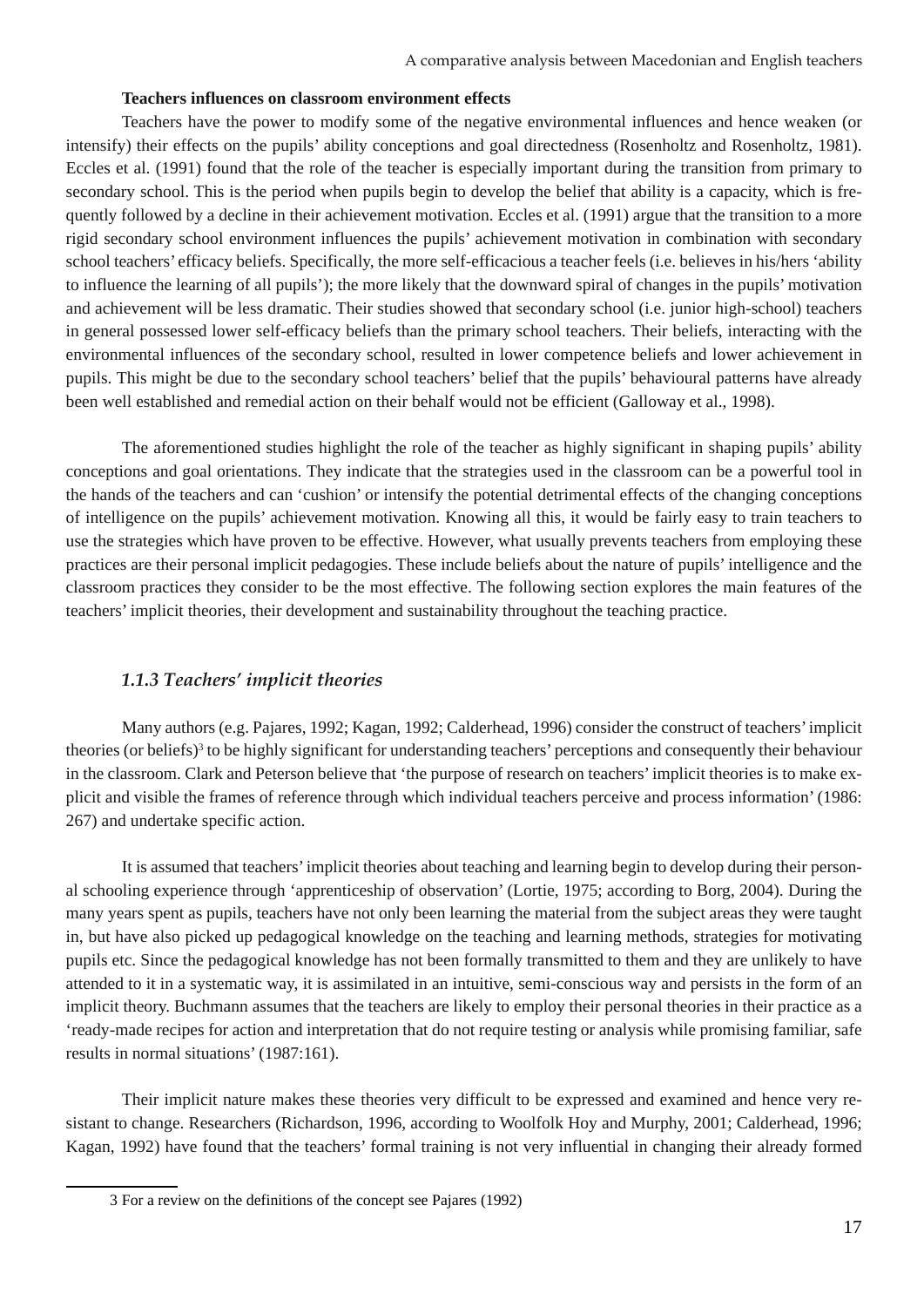theories. Moreover, the implicit theories tend to influence the way in which teachers interpret and make use of the new information (Pajares, 1992).

 Hence, it is very likely that the theories about pupils' intelligence, which were transmitted through the teachers' personal schooling experience, have sustained throughout their professional training and are reflected in their practice. They may guide the teachers' classroom activities such as selecting tasks, providing feedback, and setting goals. Specifically, teachers who hold an entity view of intelligence would be likely to emphasize performance goals or 'looking smart', while teachers inclined towards the incremental perspective would be more likely to call attention to learning goals or 'becoming smart' (Dweck and Bempechat, 1983; according to Woolfolk Hoy and Murphy, 2001).

 Numerous studies have explored the teachers' attributions for the causes of pupils' successes and failures, their relationship to the teachers' practices in the classroom and their impact on the pupils' achievement (Clark and Peterson, 1986). Cooper (1979) summarised the findings of several studies on teacher expectations and concluded that they influenced the pupils' performance through the teachers' nonverbal behaviour, verbal inputs and outputs, frequency of interaction, and use of feedback (praise and criticism). However, some findings have not supported this relationship (see Rogers, 1982 for details). One explanation of the lack of support for the 'self-fulfilling prophecy' effect (Cooper, 1979) is that the teachers have not conveyed their expectations into actions, or the pupils did not recognize the specific actions as indicators of their ability (Rogers, 1982). However, another possibility is that the individual differences between the teachers have mediated the expectation effects.

 Teachers' expectations are likely to be processed through their general beliefs about intelligence, and hence may result in different reactions. Butler (2000) found that the implicit theory of intelligence that teachers hold may result in different assessment of the pupils' ability in the same achievement situation. Entity theorists' responses conformed to the so-called primacy effect in person perception and evaluated as more able a person whose performance begins at a high level, but declines over time. In contrast, incremental theorists evaluated as more able the person whose performance begins at a low level, but increases over time. Butler suggests that 'entity theorists may be particularly susceptible to expectancy effects' (2000: 978). In the case of teachers, it is likely that they will perceive the pupils' initial achievement as an indicator of their ability and 'may be particularly likely to over or under estimate latter outcomes to conform to their initial judgements' (Butler, 2000: 978). Additionally, teachers may adjust their practices in order to confirm their expectations. Brophy and Rohrkemper (1981) reported that teacher attributions for a pupil's performance are likely to affect the teachers' goal-setting, his/her classroom management techniques and educational practices (according to Clark and Peterson, 1986).

 However, teachers do not exist in a vacuum, and their beliefs and practices are also influenced by the features of the schooling system and the wider socio-cultural context. Therefore, having in mind that the development of a theory of intelligence '"requires the incorporation of social values and norms, which establish the criteria of success and failure, as well as the distribution of reinforcements or punishments (…), it cannot be conceived independently of the social values and of the objectives of culture in general, and of school in particular"' (Faria, 2002b: 102; quoted in Pepi, Faria and Alesi, 2006).

 One way to examine the impact of the culture on the development of implicit theories of intelligence would be to explore the ways in which teachers from different cultures think and react in the same classroom-based situations involving pupils' achievement. It would also be interesting to examine whether certain types of implicit theory of intelligence are predominant in some cultures. Whilst there is a paucity of research on this particular issue, many studies have indicated differences in the ways people from different cultures perceive and react in the same achievement situations. In the following section, some of these studies will be presented, with a focus on the cultural specifics in conceptualising ability and effort and their attribution as causes in success and failure situations.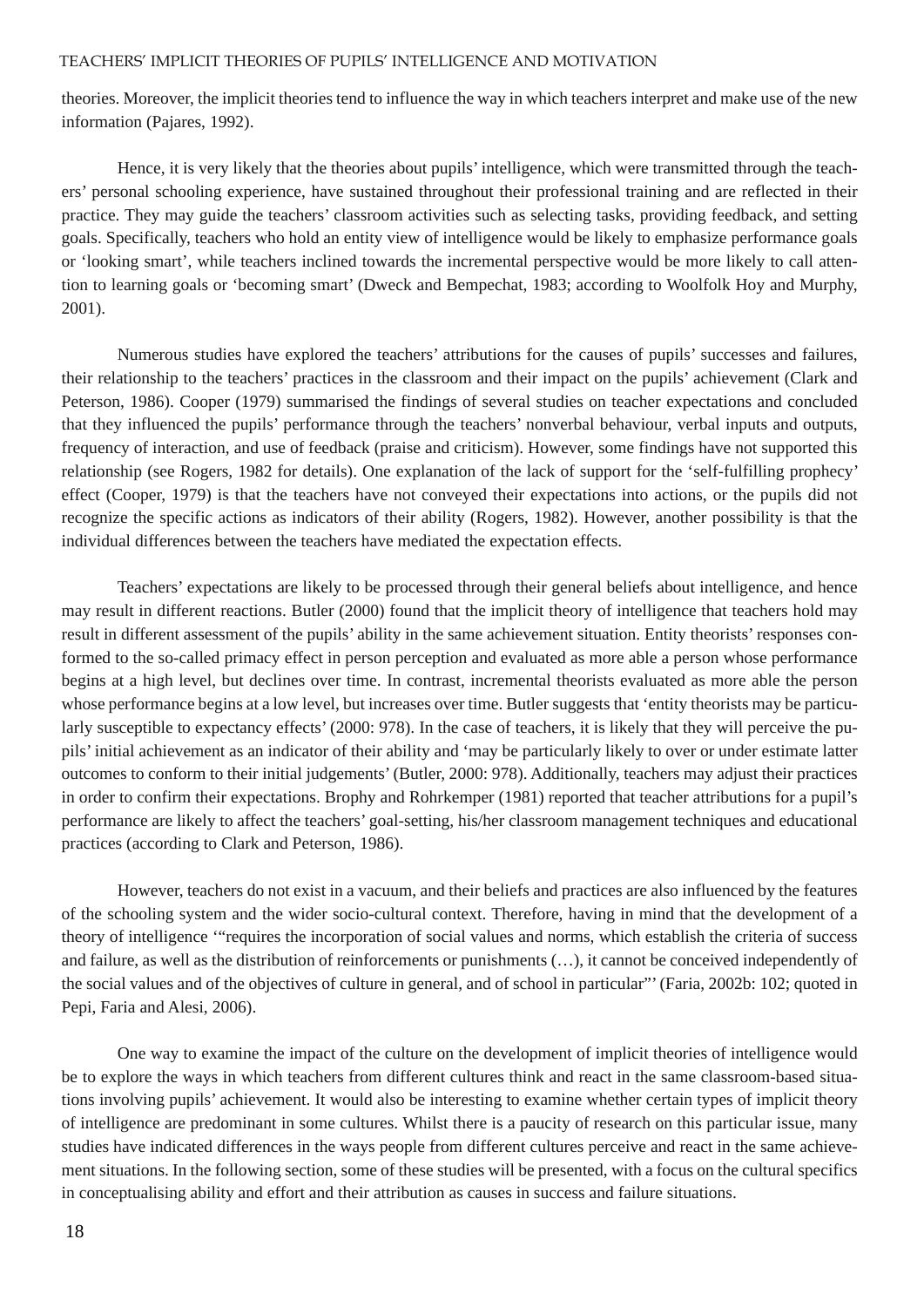### *1.2 Culture, attribution and achievement motivation*

### **Cultural differences in the attribution process**

 Numerous cross-cultural studies have found that the definitions of achievement motivation and the causes typically attributed in success and failure situations differ across cultures. There are basically two ways in which researchers approach this issue.

 The 'emic' approach focuses on the cultural differences in the conceptualisation of various achievement-related constructs, and attempts to define achievement motivation through analysing peoples' meaning systems. The most frequent method is by examining the conceptions of success and failure across cultures, with the aim of identifying the cultural specifics in the way these concepts are defined (e.g. Salili and Maehr, 1975, Triandis et al., 1972; according to Maehr and Nicholls, 1980).

 The 'etic' approach, on the other hand, aims to discover the universalities in the cognitions and behaviours related to achievement goals in different cultures (Maehr and Nicholls, 1980). Weiner's (1984) model was initially proposed in the form of a framework of related cognitions, emotions and behaviours, which were presumed to be universally valid across cultures (Miller, 1996). However, a growing body of research (e.g. Markus and Kitayama, 1991; Pepitone and Triandis, 1987; according to Miller, 1996; Rodrigues, 1980; Yan and Gaier, 1994; Tuss, Zimmer and Ho, 1995) is continuously proving the existence of cultural specifics in the attribution process. Therefore, if aiming to develop a universal attributional model of achievement motivation, it is important to explore which aspects are pan-cultural and which are unique for certain cultures. The following studies demonstrate some of the universalities and some cross-cultural specifics in the process of attribution in achievement situations.

 Schuster, Forsterlung and Weiner (1989) have conducted a study with respondents from Belgium, West Germany, India, South Korea and England to investigate the similarities and differences in the dimensional placement of causes attributed in a failure situation. Their findings supported Weiner's taxonomy in which ability and effort are conceptualised as internal causes and task difficulty and luck as external. However, they found differences across cultures for the dimensions of stability and controllability. Interestingly, these differences were characteristic only for the Indian respondents, who perceived all causes as more external, variable and uncontrollable than the other nations.

 Tuss, Zimmer and Ho (1995) tested the existence of the self-serving bias (tendency to attribute successes to internal factors like ability, and failures to external factors like task difficulty) on a sample consisting of fourth-grade underachievers from USA, China and Japan. Previous studies (e.g. Chandler et al., 1981; according to Tuss, Zimmer and Ho, 1995) have shown that while the 'self-serving bias' is a well-known phenomenon among the Western population, it has not been detected among Eastern populations. The findings supported their assumptions, indicating that the Chinese and Japanese pupils made more effort attributions for the failure situations relative to their American peers. In contrast, the American pupils perceived the failure situations as more uncontrollable and tended to blame poor performance on low ability and difficult tests.

 Rodrigues (1980) replicated several of the classic studies by Weiner and Kukla (1970) on a sample of Brazilian students to investigate whether the same rules of causal ascription to classroom-based achievement situations apply. Rodrigues (1980) also found that the respondents would reward the hypothetical pupils more and punish them less if they had invested effort. However, one of the findings indicated an opposite relationship compared to the American sample. Namely, while in the United States, low-ability pupils, when effort was held constant, were rewarded more for good results and punished less for bad ones than high-ability students; in Brazil, high-ability pupils, holding effort constant, were rewarded more for good results and punished less for bad ones. Rodrigues concluded that 'Brazilian subjects do not value internal and unstable cause (effort) as much as Americans in the assignment of rewards and punishments to outcomes achieved (1980: 386)'.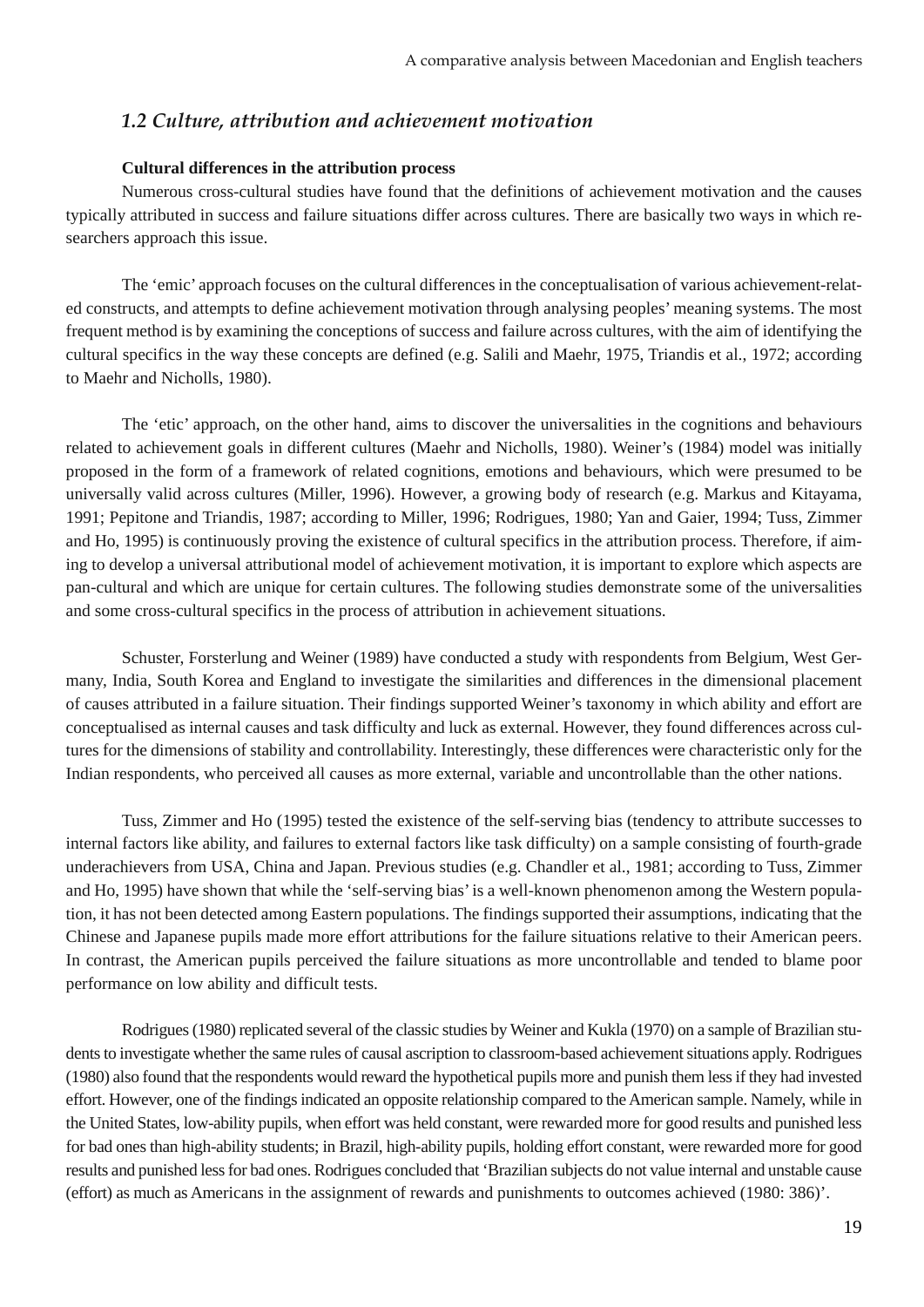These studies indicate that the cultural differences in the attribution process might originate from the different meanings (and attributed value) a concept can have in different contexts. Miller (1996) argues that even if the attributional categories are basically the same across cultures, their understanding is mediated by a culturally constructed meaning, which may lead to divergent motivational consequences. Hence, the culture not only determines the meaning of success and failure, but also delineates how they should be pursued (Maehr, 1984). This raises the question what causes these differences to occur, i.e. in what ways do cultural factors influence the variations in the individuals' meaning systems? The Social Representations Theory provides some answers to this question.

### **Social representations of ability and effort as mediators of attributions**

 Moscovici and Hewstone (1984) argue that Attribution Theory has 'neutralised the context in which ordinary people deal with causes' (1984: 121). Specifically, it has neglected the individual's background, including the 'effects of the prior conditioning, which is imposed by his representations, language and culture' (Moscovici, 1984: 8). Hence, Social Representations Theory is interested in discovering the origins of attributions (Moscovisi and Hewstone, 1984), through:

- focusing on the group instead on the individual
- considering the interaction of the primary (spontaneous) causality and the secondary causality
- (dependent on the language, education, individual's scientific view of the world) in attribution; and
- exploring the social representations as mediators of attribution (Moscovici, 1984).

 In seeking to clarify the abovementioned attribution-related dilemmas, some authors (Mugny and Carugati, 1989; Räty and Snellman, 1995; Holloway, 1988; Sternberg and Grigorenko, 2004) have attempted to analyse how the concepts of 'ability' or 'intelligence' and 'effort' are socially represented in different cultures. The most illustrative studies are the ones contrasting the Eastern and the Western conceptions. They contrast the alleged Eastern cultures' emphasis on effort with the Western cultures' (especially North American and British) emphasis on ability as the most important determinant of success and failure. Whilst individuals in Eastern cultures (e.g. Japan, China, Taiwan) are also found to regard ability as an important factor for achieving success, the concept of ability seems to be much more intertwined with that of effort, which creates a perception of ability as a rather malleable characteristic (Stevenson and Stigler, 1992; Holloway, 1988; Chan and Elliott, 2002; Sato et al., 2004).

 These socially constructed conceptions are believed to develop through the individual's everyday experiences by means of internalising the cultural knowledge and values. The most dominant mediators of cultural meanings are considered to be the socialising and schooling practices and the 'scientific' theories dominant in a specific context (Mugny and Carugati, 1989). They act by socially (or culturally) predetermining the categories through which individuals perceive and explain their experiences (Moscovici, 1984).

 This process can be illustrated through examining how the socialising practices might influence the development of ability conceptions in the Eastern and Western cultures. People from the Western cultures typically perceive the individual as an independent being, whose sense of self-esteem should be nurtured through encouraging a belief in oneself (abilities, strengths), while at the same time neglecting the weaknesses. Though the intention of these socialising practices is to develop the child's belief in his/her potential, they tend to emphasise the personal traits as fixed entities. On the other hand, the Eastern (i.e. Asian) countries tend to encourage self-criticism through emphasizing the weaknesses, while at the same time accentuating the ways in which they can be improved. (Boekartes, 2003; Sato et al., 2004) This practice is believed to strengthen the child's persistence in achievement situations, through endorsing a belief that ability is a malleable characteristic.

 Analysing the influence of the schooling practices on pupils' achievement goals, Holloway (1988) argues that some of the main features of the American educational context are likely to promote fixed conceptions of intelligence and performance goals. Among the most important aspects is the practice of ability grouping, which fosters compari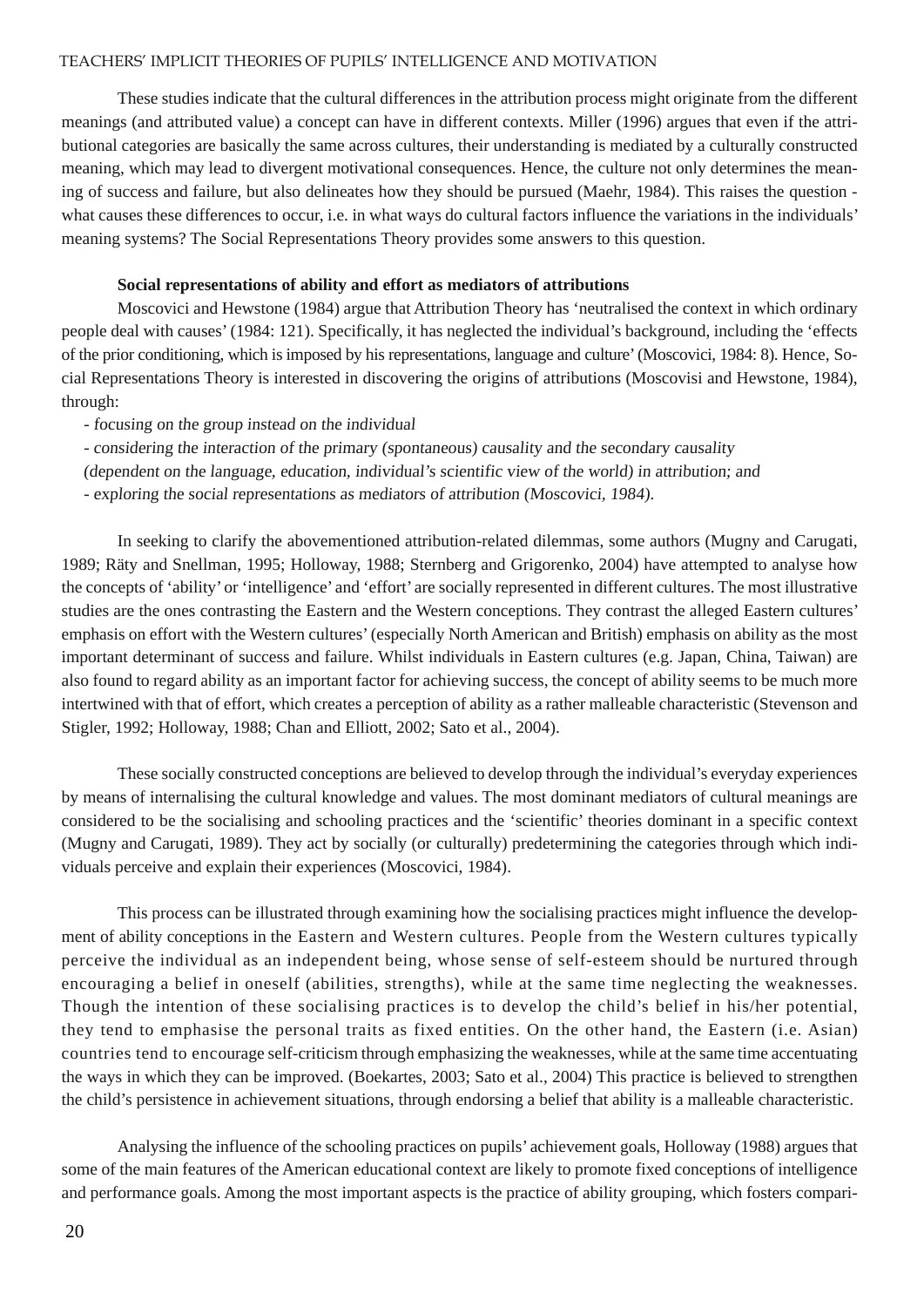sons made on the basis of ability and limits the potential effects of effort attributions. In comparison, the tradition in the Japanese schools is to group children with various skill-levels for the purposes of cooperation and mutual support, and to provide equal possibilities for high achievement. The Japanese educational philosophy relies on the belief that every pupil can perform at a high level, and if some do not, despite a great amount of effort, then the parents or the teachers are to blame for not providing effective early experience or training (Sato et al., 2004).

 Boekartes concludes that seen through the lenses of Dweck's model, Western socializing and schooling practices are more 'in line with an entity view of intelligence' (2003:17), while the Eastern practices fit better into the incremental framework, which conceives of ability as malleable and improvable. Dweck (2001) recognises the differences in the orientation towards effort and ability among the Eastern and Western cultures, but she does not necessarily relate them to the entity or incremental intelligence framework. Some of her studies (Kim, Grant and Dweck, 2000; Chiu, Hong and Dweck, 1997; 2001) even indicate that 'Easterners' (Koreans) are sometimes more oriented towards performance goals than 'Westerners' (Americans), regardless of the fact that they believe more in the importance of effort for reaching that goal (Dweck, 2001). In addition, in their analysis of Japanese society's achievement orientations, Sato et al. (2004) conclude that even though pupils study hard and achieve the highest marks, they generally dislike the academic subjects. Hence, despite their belief in the malleability of intelligence, the pupils' goals can hardly be considered as learning-oriented.

 Other studies have also placed doubts on evidence that American and English culture is fixated on ability. Comparative studies of pupils and teachers from USA and Germany (Schneider et al., 1986; Kurtz et al., 1988; according to Kurtz et al., 1990) found that American pupils and teachers tend to show a stronger attributional belief in the importance of effort in influencing achievement outcomes than their German counterparts.

 Furthermore, in Elliot, Hufton and Illisin's (1999, 2001) studies, American and English pupils and their parents have emphasised effort, rather than fixed ability, as the key to success in school and later in life; relative to the pupils and parents in Russia. However, Hufton et al.'s (2002) findings suggested that although Russian pupils highlighted ability as the main determinant of success, they conceived it as a relatively malleable feature, which can be influenced by effort and learning.

 Another example are the results from the Third International Science and Maths Study (TIMMS) (IEA, 2000a) which detected stronger beliefs in the importance of possessing 'natural ability' for good performance in Maths and Science in several Pacific Rim countries, contrasted to the lower 'ability' rating of the North American and English children. However, the value of effort was high in both the Eastern and the Western countries.

 Pertinent to the present study, the TIMMS 1999 (IEA, 2000a) results indicated that a significant majority (about 90%) of the 14 year old pupils in Macedonia and England believed that working hard is a very important factor for good achievement in Maths and Science. However, a high percentage of the Macedonian pupils also believed that doing well in these subjects is related to possessing natural ability (80 % for Maths and 74% for Science), contrasted to a significantly lower percentage of English pupils (47% for Maths and 45% for Science) that held this belief. Macedonian pupils were also found to hold stronger beliefs in the importance of luck for high achievement in Maths (52%) and Science (53%), relative to the English pupils, who regarded luck as a less significant factor (17% for Maths and 18% for Science). Although these findings do not tell us much about the beliefs of teachers in the two countries, it is likely that teachers transmit these or corresponding beliefs (directly and indirectly) to the pupils through their classroom practices.

### **Conclusion**

 Obviously, findings concerning the cultural differences in the attributions for success and failure have not been straightforward. In addition, the data on the cultural differences in the meanings of 'ability' and 'effort' have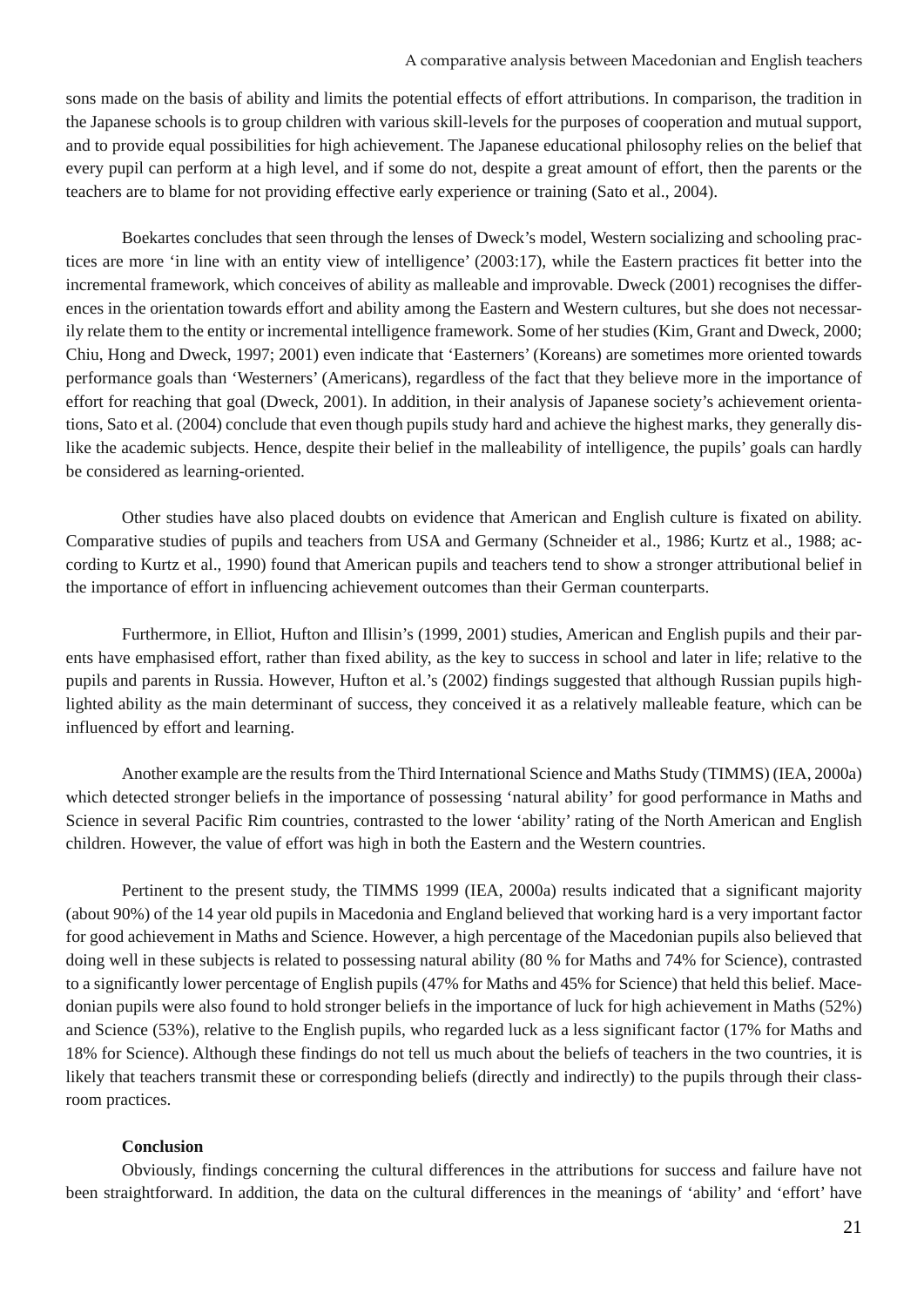been rather scant and ambiguous. This might be due partially to the different methods of examining the concepts and the different populations studied. Also, the fact that most of the researchers have employed the 'attributional' approach for examining the variables can be considered as problematic, since it does not offer an insight into the factors which might be triggering and perpetuating the attributions. Hence an exploration of the cultural specifics in the implicit theories of intelligence appears promising for providing an understanding of why people from different cultures may act differently in the same achievement situations.

#### **Aims of the study**

 The present study seeks to clarify some of the abovementioned dilemmas through examining the beliefs and practices of teachers from two different countries and cultural contexts. Specifically, it aims to explore the similarities and differences in the implicit theories of intelligence and the use of motivational strategies between Macedonian and English teachers. The importance of the issue lies in its potential to provide a better understanding of the cultural specifics in the teachers' beliefs about pupils' intelligence and motivation. At the same time, it will enable the relevance of Dweck and Leggett's (1988) Model of Implicit Theories of Intelligence to be tested in two culturally diverse contexts.

 These issues have not been previously examined in the two countries. Therefore, the primary focus of the study will be to explore the manifestation of the construct in teachers from the two contexts, and test the appropriateness of the data-collection instruments.

In order to realise these aims, the study is going to focus on answering the following **research questions:**

### **1. Is one implicit theory of intelligence more dominant among teachers from England and Macedonia?**

### **2. Is there a difference between the motivational strategies adopted by teachers from Macedonia and England?**

**3.How are the implicit theories' concepts organised in teachers' belief-systems?**

#### **Comparison of the contexts: The Macedonian and English schooling systems**

 In this section, the most important features of the Macedonian and English schooling systems are compared. Their potential in shaping pupils' and teachers' belief systems and influencing their achievement motivation is analysed.

 The two systems differ in several key aspects, including the assessment practices, teaching and learning methods, grouping strategies etc. Figure 1 demonstrates the possible ways in which some of the dominant practices in each country might orient teachers and pupils towards pursuing learning or performance goals and adopting an entity or an incremental theory of intelligence. It suggests that there are some practices in both of the contexts which can be associated with promoting learning goals and values and others – with performance goals and values.

 This duality of implicitly and explicitly promoted values may create an ambiguity in the goals of pupils and teachers. Since the systems offer possibilities for both the entity and the incremental framework to develop, a pupil might choose to comply with one or another set of beliefs, depending on the goal(s) s/he finds more important or useful. For this reason, the role of the teacher in emphasising certain goals and values more than other may be the deciding factor to influence the pupils' achievement motivation.

 Admittedly, the associations presented in Figure 1 are rather simplistic and rely on generalisations. Their purpose is to illustrate the most common practices, which are typically related to the regulations and recommendations of the countries' educational authorities. Nevertheless, the fact that individual schools may implement policies which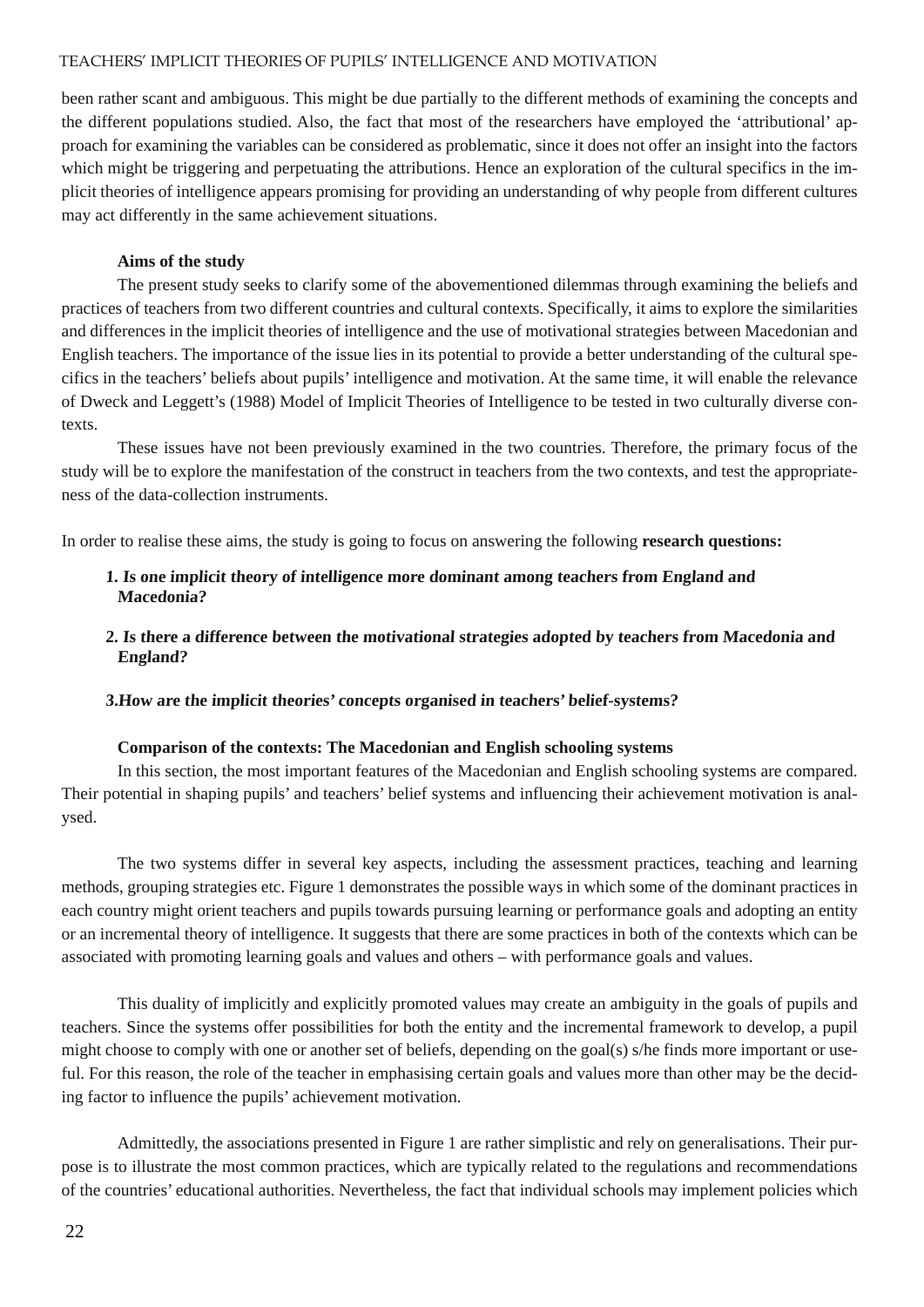are specifically focused on promoting performance or learning goals, needs to be recognised. Furthermore, many other features of the culture (e.g. childrearing practices, traditional, political and economic values etc.) which can be related to the development of a certain implicit theory, were not encompassed in the analysis. Their potential influence is recognised; however, it is to complex to be explored in this study.

### **Figure 1. Characteristics of the English and Macedonian schooling systems and their possible association with the entity and the incremental framework**

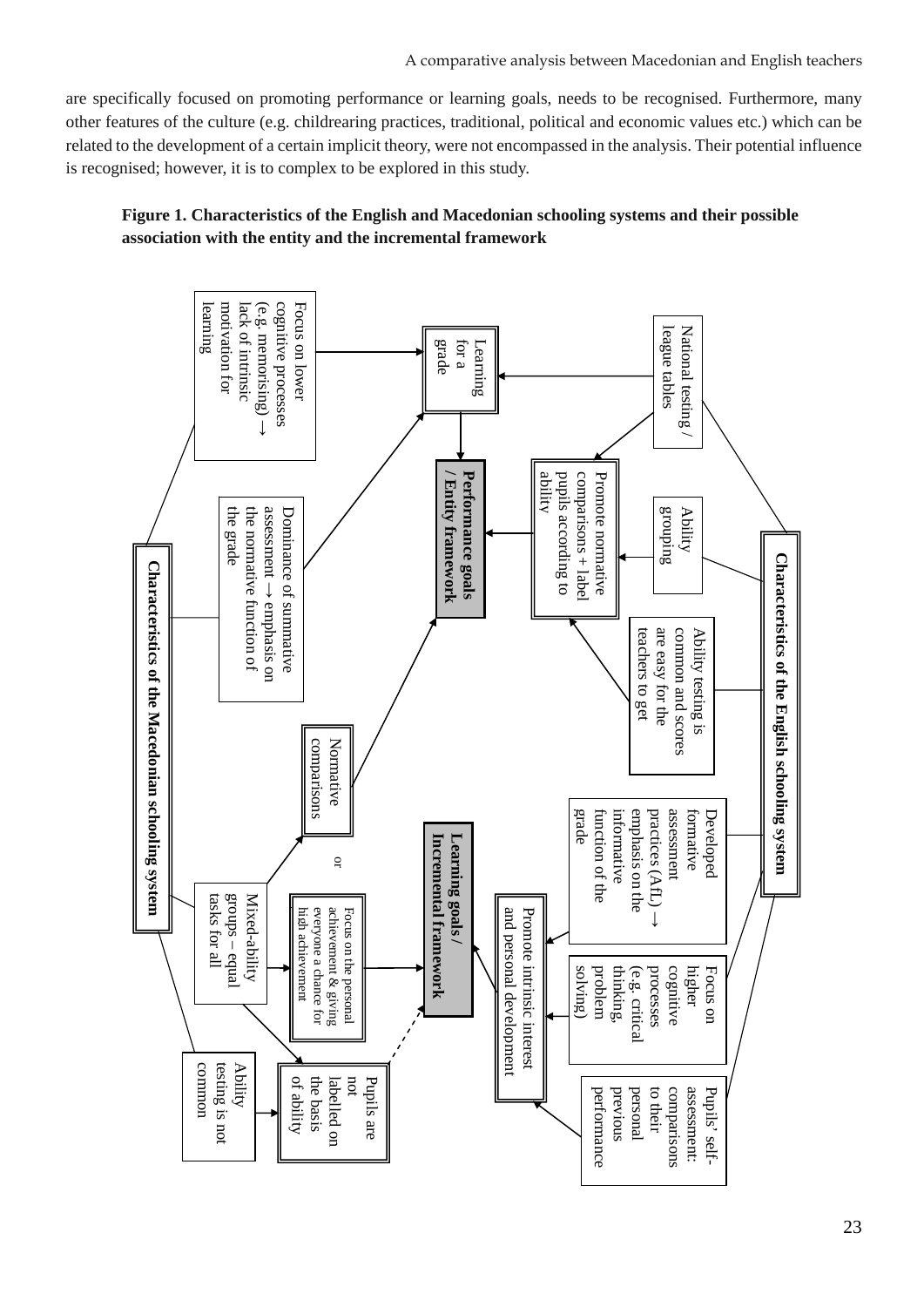### *CHAPTER 2: METHODOLOGY*

#### **Conceptual and epistemological framework of the study**

 The study represents a cross-cultural analysis of a psychological concept and is guided by the principles of 'universalism' (Berry at al., 2002:5). This approach to cross-cultural research assumes 'that the basic psychological processes are common to all members of the species' and 'that culture influences the development and display of psychological characteristics' (Berry at al., 2002: 5). The position promotes the discovery of psychological similarities and differences and their comparisons between cultural contexts, provided they are performed cautiously. This is usually ensured through using different methodological approaches and taking into account the culturally based meanings, during the processes of data collection and analysis.

 From an epistemological standpoint, this study adopts the principles of 'postpositivism', which contends that reality exists, but can never be fully understood or explained, given both the multiplicity of causes and effects and the problem of social meaning (Fischer, 1998).

#### **Research design**

 The study adopts a mixed-method design, which combines qualitative and quantitative data (see Figure2). The data collected with a questionnaire were analysed both as quantitative and qualitative data. The data from the semi-structured interviews with five teachers and their questionnaire responses were analysed as qualitative data and used to construct their cognitive maps. At the same time, the combination of the two methods was employed as a method of strengthening the validity of the findings.



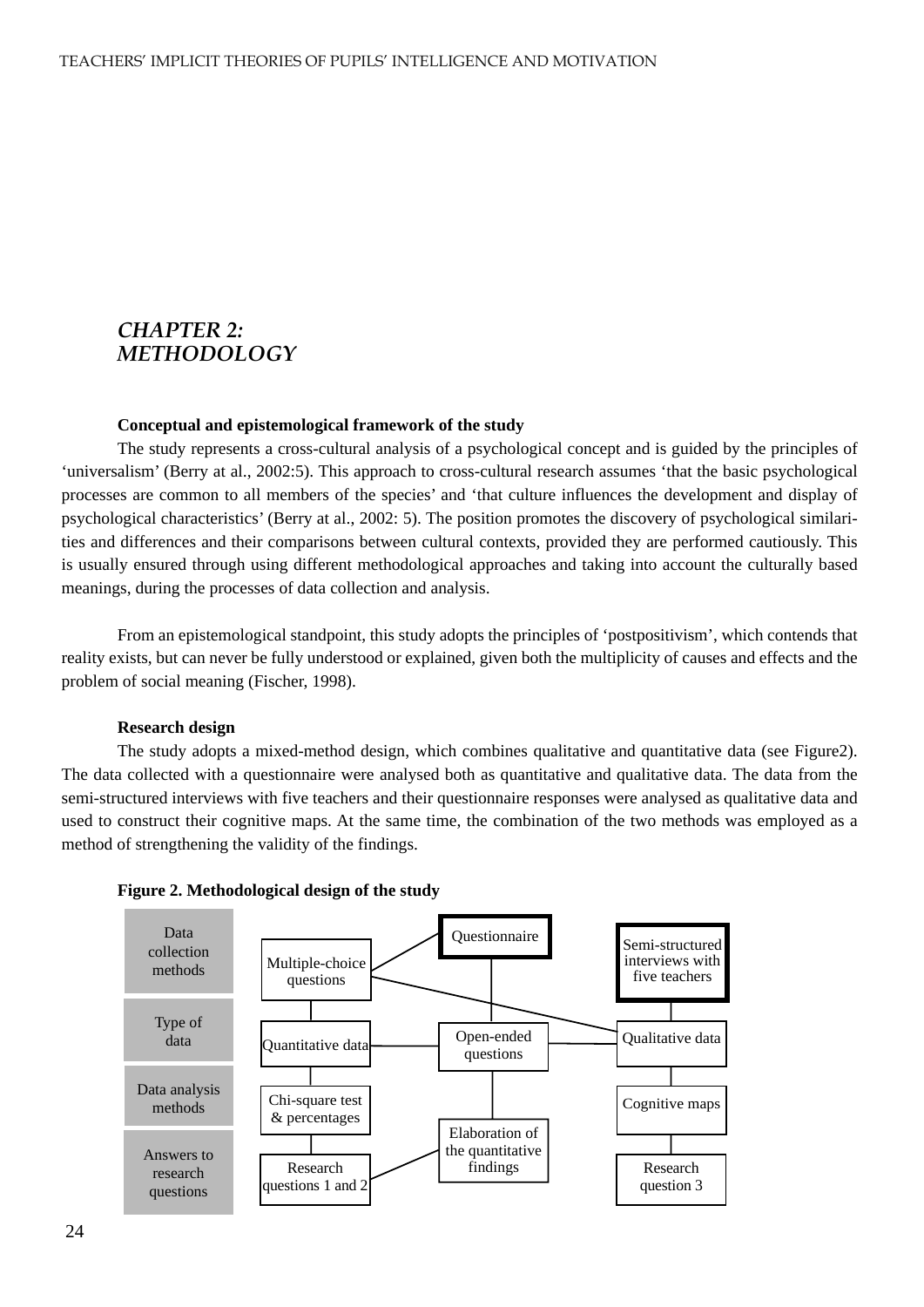### *2.1 Sample*

 The sample consisted of 74 secondary school teachers, 39 of which were from Macedonia (Skopje) and 35 from England (Cambridgeshire).

 The differences in the structure of the schooling systems in the two countries did not allow selecting teachers from exactly the same contexts. Therefore, since the English sample consisted of secondary school teachers (teaching 11-16 year old pupils), the best match were the second-stage primary school teachers from Macedonia (teaching 11-14 year old pupils).

 The study relied on a convenience sampling. All teachers from the collaborating schools were invited to participate, regardless of the subject they teach, their age or years of experience as a teacher. The aim was to explore whether holding a particular implicit theory of intelligence is associated with certain demographic and subject-area factors.

The demographic characteristics of the sample are presented in Table 2.

| Demographic characteristics | Macedonia          | England        |                |
|-----------------------------|--------------------|----------------|----------------|
| <b>Sex</b>                  | Female             | 32             | 23             |
|                             | Male               | 7              | 12             |
| Years of university         | 2-years            | 8              | $\theta$       |
| education                   | 4-years            | 25             | 25             |
|                             | Over 4-years       | 3              | 7              |
|                             | No response        | 3              | 3              |
| Subject taught              | Maths and Natural  | 18             | 10             |
|                             | sciences           |                |                |
|                             | Social sciences    | 3              | 9              |
|                             | Languages and Arts | 14             | 16             |
|                             | No response        | 4              | $\theta$       |
| Age                         | $<$ 35             | 11             | 14             |
|                             | 36-45              | 6              | $\overline{7}$ |
|                             | 46<                | 16             | 12             |
|                             | No response        | $\overline{2}$ | $\overline{2}$ |
| Number of years working     | $1 - 5$            | 6              | 15             |
| as a teacher                | $6 - 15$           | $\overline{7}$ | 6              |
|                             | $16-25$            | 10             | 8              |
|                             | 26<                | 7              | 4              |
|                             | No response        | 9              | $\overline{2}$ |

### **Table 2. Demographic characteristics of the sample**

### **Macedonian sample**

 The Macedonian teachers came from 5 schools from the city of Skopje (3 from the central area and 2 from one suburban area). The schools are public comprehensive schools, which accept pupils of all ability levels and both genders. The enrolment of pupils in the school is mainly determined by the area they live in.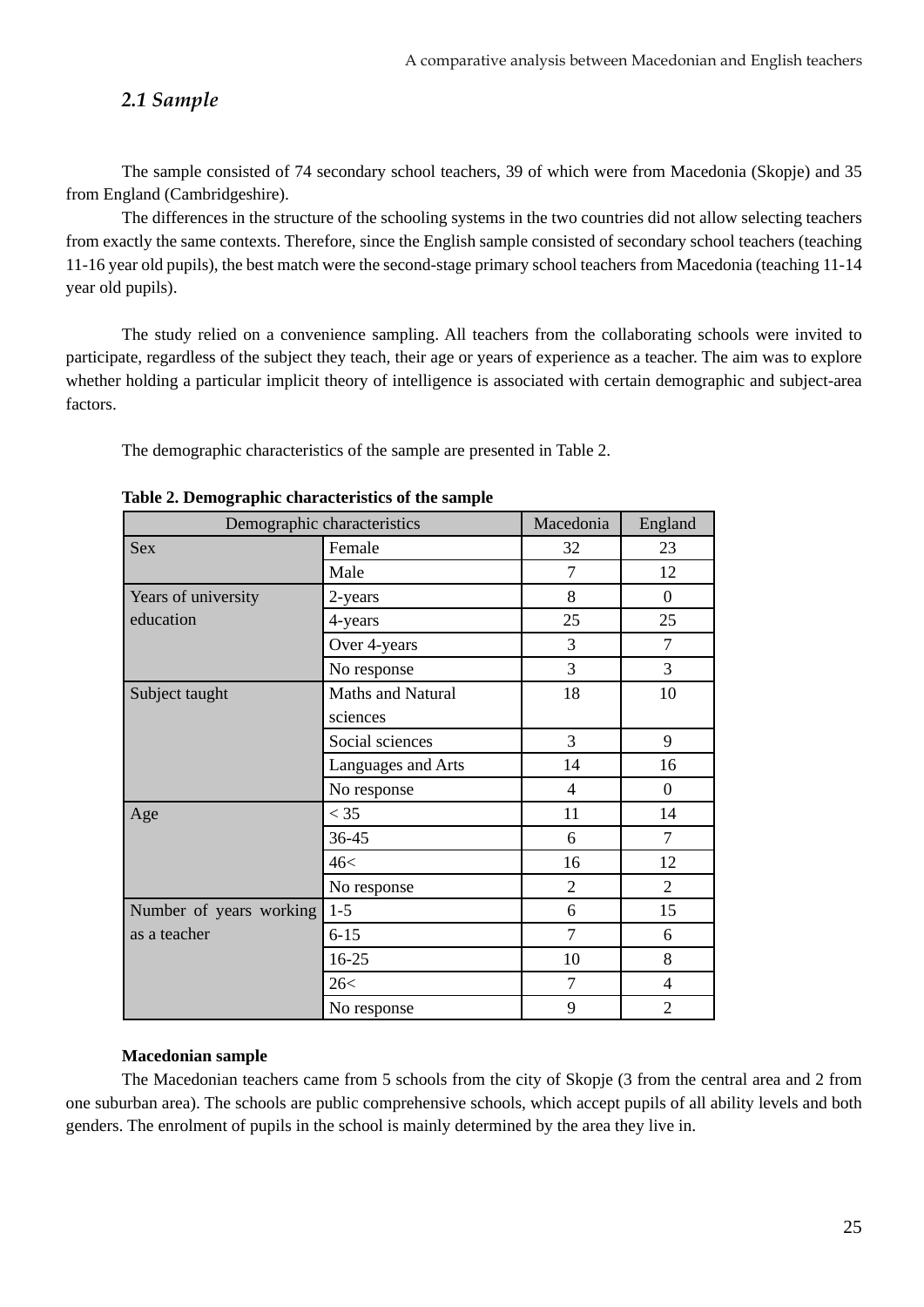#### *Data collection procedure*

 The recruitment of participants was done by each of the schools' Head-teachers, who were asked by the researcher to assemble all teachers that would like to participate in the study in one room in the school. The questionnaires were administered once the teachers were gathered and the nature of the study and the ethical issues explained. The complete process took 20-30 minutes. After completing the questionnaire, every teacher was asked to return it directly to the researcher. The data-collection process took place between the 25th of March and 10th of April, 2007 and resulted in a satisfactory response rate (about 50%). After processing the questionnaire data, three teachers (two incremental theorists and one entity theorist) were selected to be interviewed.

#### **English sample**

 The English teachers came from 9 schools. All schools were comprehensive, all-ability schools situated in small towns or villages in the area around Cambridge. Seven of them were mixed-gender and two were all-boy schools.

#### *Data collection procedure*

 It was not possible to administer the questionnaire to all the English teachers at the same time. Hence, other methods for data collection were adopted. Four schools requested that the questionnaires and consent forms be sent by post, as hard copies. The other five requested that they be sent by email, in an electronic form. Teachers completing the questionnaire in hard copy had to return it to one contact person from the school, who posted all of the completed copies back to the researcher. Those completing it in an electronic form were asked to email the questionnaire back to the researcher once completed.

 The inability to provide the same conditions for data collection (and especially to repeat the procedure as it was done in Macedonia) raises questions about the validity of the data. Allowing some teachers more time to complete the questionnaire, reduces the probability of them giving automatic (intuitive) responses. At the same time, the period of data collection (May) overlapped with that time of the academic year when the national examinations take place, which made the request for completing a questionnaire an additional responsibility for the teachers. Hence, the response rate in the case of the English sample was very low (less than 10% of the teachers in each of the schools responded). This fact restricts the generalisation of the findings, since there is a high probability that the teachers which responded represent a self-selected group of more accessible teachers, perhaps interested in educational research.

 After analysing the questionnaire data, two teachers (one incremental theorist and one mixed theorists) were selected for an interview. Unfortunately, none of the teachers found to hold an entity theory on the basis of the questionnaire responses had agreed to be interviewed, which limited the possibility of constructing a cognitive map of an entity theorist from England.

### *2.2 Measures*

#### *2.2.1 Questionnaire:*

 The main instrument for data collection was a questionnaire, which was devised by the researcher, specifically for the purposes of the study. However, some of the questions were adapted from previously developed scales for measuring implicit theories. It consisted of two main parts: 'Implicit theory scale' and 'Motivational strategies'. Their characteristics are explained below.

**1. The 'Implicit theory scale'** - consisted of six items which were designed to detect the implicit theory of pupils' intelligence a teacher holds. It comprised two sub-scales, aimed at examining two distinct aspects of the construct: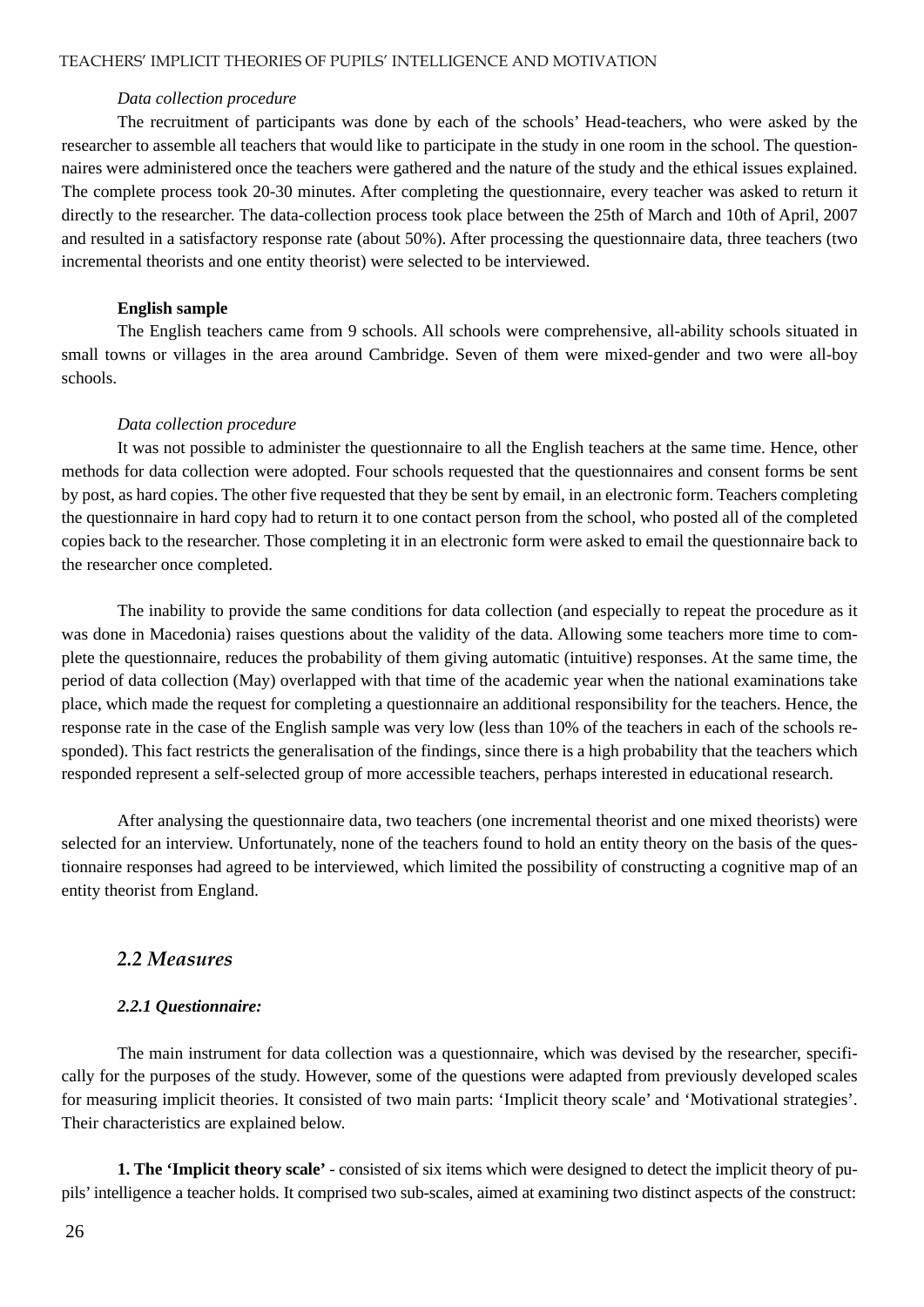a) 'Malleability-of-intelligence-scale', the items for which (Q17 and Q18) were adapted from Dweck's (1999) scale on implicit theories of intelligence for adults, but were re-phrased to refer to pupils. They asked for teachers' agreement on statements such as: No matter how much intelligence a pupils has, it can always be changed quite a bit. These items were constructed to detect whether teachers believe that pupils' intelligence can or can not be changed;

b) 'Effort-ability-scale', the items for which (Q1, Q2a, Q2b and Q16) were adapted from Kurtz et al's (1990) study and aimed to detect the significance teachers place on ability and effort as factors influencing pupils' achievement (success). The items asked for teachers' opinion on vignettes portraying typical school situations (e.g. Two pupils in your class are performing at approximately equivalent levels on their schoolwork. However, pupil A, whom you judge to be very bright, is not working very hard. On the other hand, pupil B whilst not so capable, works very hard. Which pupil do you think is likely to be the most successful by the end of secondary school?).

 This aspect of the construct is not included in Dweck's (1999) scales. However, guided by the notion that effort and ability attributions represent a significant component of the implicit theory framework, it was reasoned that their inclusion in the scale may provide additional information regarding the structure of the construct.

### **Construction of the items**

 In Dweck's (1999) scales, respondents indicate their level of agreement with a statement on a 6-point Likert-type scale. However, in the present study, a dichotomous choice was offered, with one option reflecting an entity theory and the other, an incremental theory. Since the dichotomous options were more suitable for the structure of the fist set of questions (Q1, Q2a, Q2b) of the 'Implicit theory scale', the responses on the second set of questions (Q16, Q17, Q18) were also constructed as dichotomous categories (agree-disagree). The aim was to equalise the two sets of questions for the purposes of the statistical analysis. Given the limited response-choice, space was provided for respondents to offer a supplementary comment should they wish to elaborate their answers.

### **Scoring of the responses**

 Dweck (1999) conceptualises the construct of implicit theories of intelligence as dichotomous (consisting of two extreme categories). Hence, in her studies, subjects who do not score at either extreme are omitted from the analysis. In the present study, a similar method to Dweck's was employed for dividing the entity and incremental theorists. However, the respondents found to hold a 'mixed theory' (17%)<sup>4</sup> were considered to be important for the study and were not excluded from the analysis.

 The two provided alternatives of the 'Implicit theory scale' items were coded as 1 if the response reflected an incremental theory and 0 if it reflected an entity theory. The scores on the six items were added. Hence, the total score ranged form 0 to 6. Respondents that scored from 0 to 2 were categorised as entity theorists and the ones that scored from 4 to 6 as incremental theorists. Teachers who responded as incremental theorists on half of the items and as entity theorists on the other half (i.e. received score 3) were categorised as mixed theorists (see Table 3).

Teachers' scores were also calculated separately for the two sub-scales (see Table 3).

<sup>4</sup> This corresponds to Dweck's studies, where usually about 15% of the respondents are found to hold a mixed theory (Dweck et al., 1995a)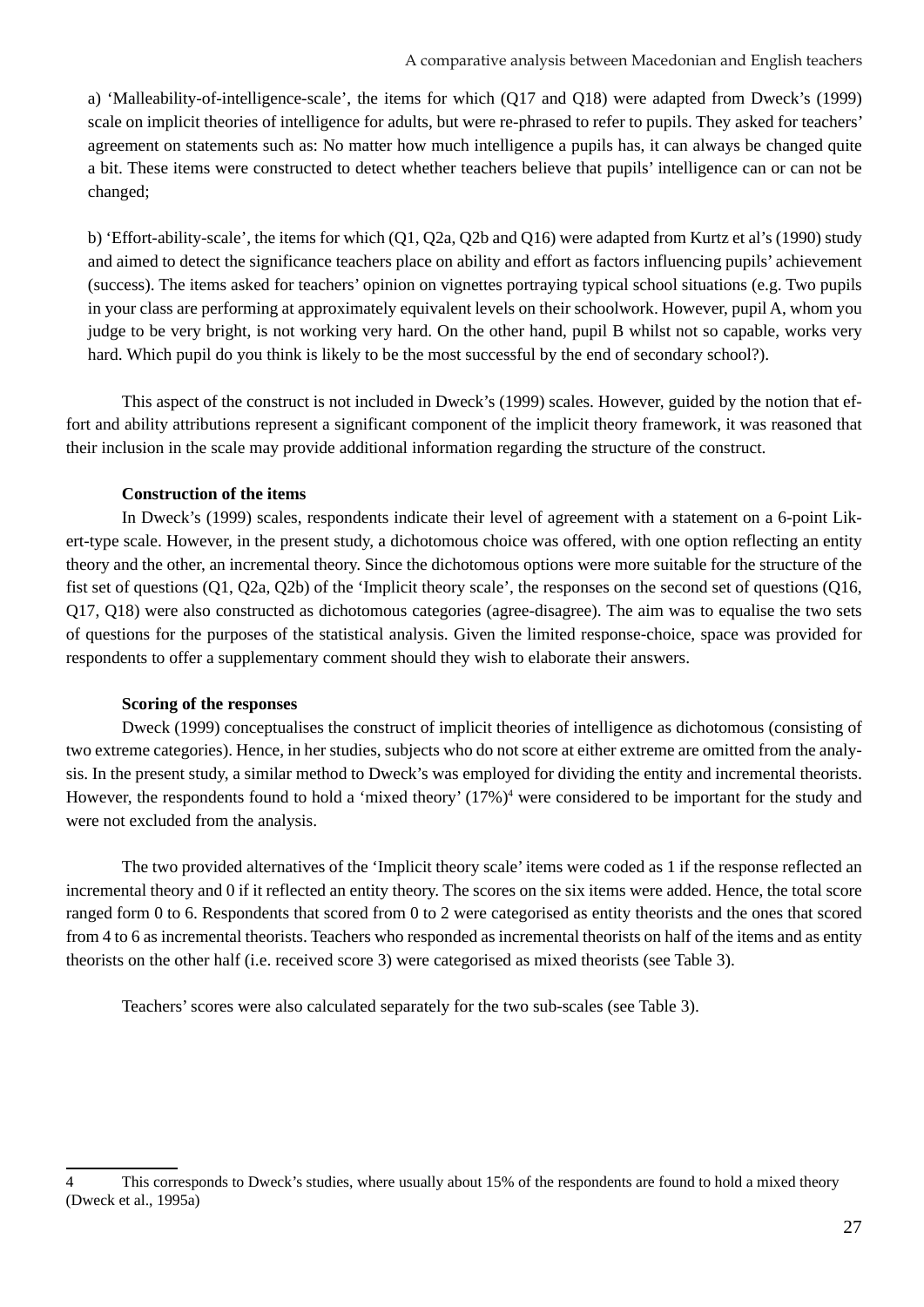| Main scale | Implicit-theory-scale    | entity           | mixed       | incremental                 |
|------------|--------------------------|------------------|-------------|-----------------------------|
|            | (implicit theory of      | $0 - 2$          | 3           | $4-6$                       |
|            | pupils' intelligence)    |                  |             |                             |
|            |                          |                  |             |                             |
| Sub-scales | Malleability-of-intel-   | fixed            | mixed       | malleable                   |
|            | ligence-scale (belief)   | $\theta$         |             | $\overline{2}$              |
|            | that pupils' intelli-    |                  |             |                             |
|            | gence is fixed or mal-   |                  |             |                             |
|            | leable)                  |                  |             |                             |
|            | Effort-ability-scale     | ability $-$ more | equally     | $\text{effort}-\text{more}$ |
|            | (significance of pu-     | significant      | significant | significant                 |
|            | pils' ability and effort | $0-1$            | 2           | $3-4$                       |
|            | for success)             |                  |             |                             |

| Table 3. Thresholds for determining membership in different categories |  |
|------------------------------------------------------------------------|--|
|------------------------------------------------------------------------|--|

On the basis of the score received on the 'Implicit-theory-scale', teachers were categorised as holding:

1. Entity theory of pupils' intelligence: Belief that pupils' intelligence is a fixed trait, which cannot be changed through learning or hard work; accompanied with a belief that pupils' abilities are primary factor for their success in school and/or later in life.

2. Incremental theory of pupils' intelligence: Belief that pupil's intelligence is malleable and can be changed through learning and hard work; accompanied with a belief that pupils' effort is a primary factor for their success in school and/or later in life.

3. Mixed theory of pupils' intelligence: Combination of the beliefs held by entity and incremental theorists, with predominance of one or other framework depending on the situation

### **Psychometric characteristics of the scale**

 The internal reliability of the six items of the 'Implicit-theory-scale' (calculated on the complete sample) is rather weak (Cronbach alpha = 0.486). However, it is slightly higher for the Macedonian sample (Cronbach alpha = 0.564) than for the English sample (Cronbach alpha =  $0.376$ ).

The internal reliability of the two sub-scales independently, is quite variable (see Table4):

|                       | Complete sample | Macedonian sample | English sample |
|-----------------------|-----------------|-------------------|----------------|
| Implicit-theory-scale | 0.49            | 0.56              | 0.38           |
| Malleability-of-      | 0.64            | 0.21              | 0.87           |
| intelligence-scale    |                 |                   |                |
| Effort-ability-scale  | 0.35            | 0.46              | 0.28           |

 Only the 'Malleability-of-intelligence-scale' for the English sample had high internal reliability (above 0.7). The relatively low internal consistency of the scale in general indicates the need for its improvement and standardisation for the two samples independently.

 The scores on the two sub-scales were found to be significantly correlated in the case of the Macedonian sample ( $r = 0.48$ ,  $p < 0.01$ ), but not within the English sample ( $r = 0.005$ ,  $p > 0.05$ ). This suggests that the two elements they were measuring (malleability of intelligence and effort-ability relationship) may reflect a similar construct for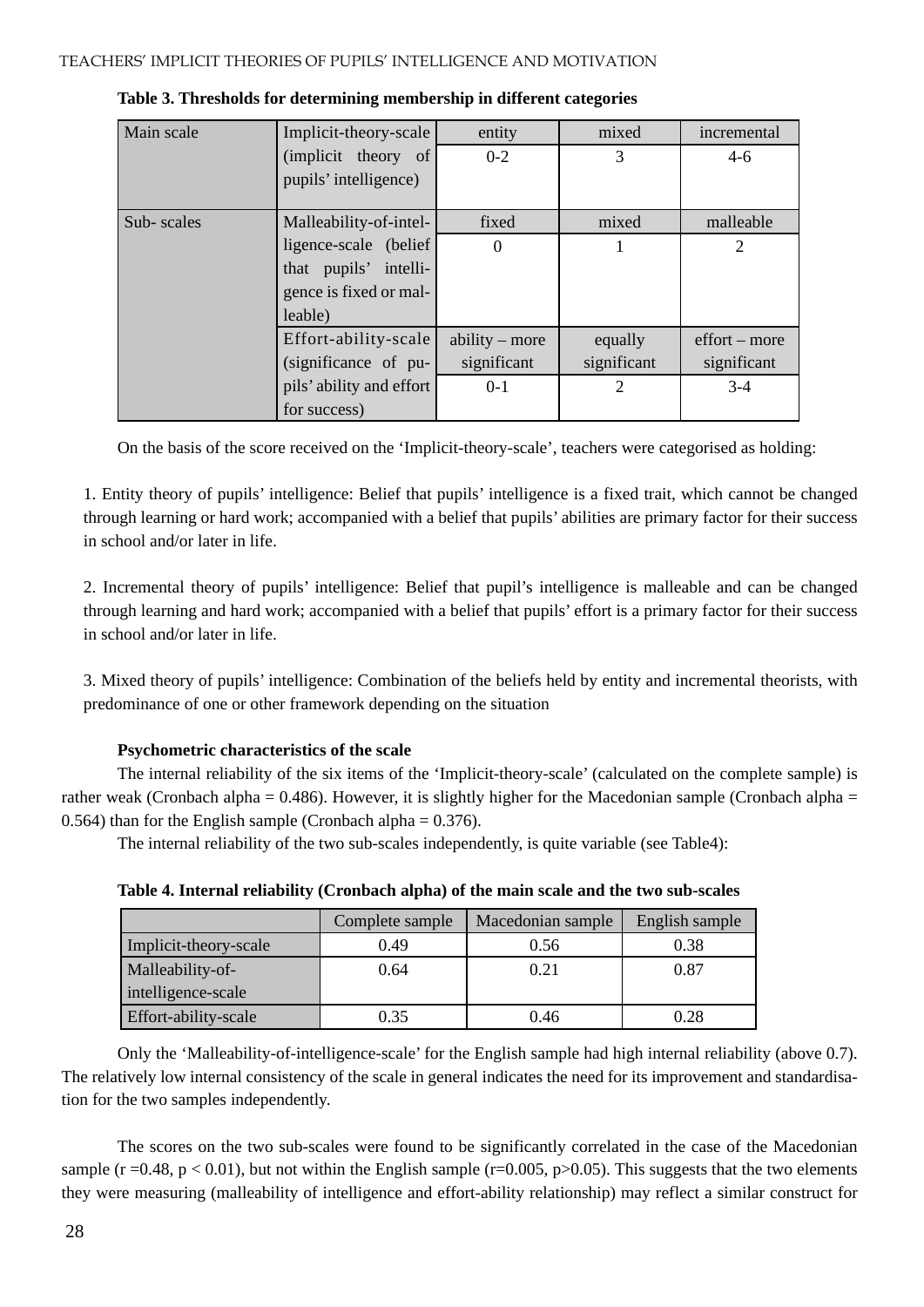the Macedonian teachers, whilst for the English teacher they are separate constructs. However, in order to verify these assumptions, they need to be tested on bigger and more representative samples of teachers.5

 Bearing in mind these limitations of the 'Implicit-theory-scale', caution should be exercised when interpreting results. They should not be generalised until the psychometric characteristics of the scale are adjusted. Therefore, a large part of the analysis is exploratory and makes use of the qualitative data to explore the conceptualisations of pupils' intelligence within the two samples of teachers.

**2. 'Motivational strategies'**, the second part of the questionnaire, consisted of 12 items in the form of vignettes. They were constructed to detect teachers' beliefs and expectations regarding pupils' motivation and the practices they employ to motivate pupils. Bearing in mind the complexity of the construct, it was narrowed for the purposes of the study and encompassed teachers':

- use of feedback in different achievement situations
- methods for assisting and setting tasks for pupils exhibiting maladaptive motivational patterns
- expectations regarding the achievement of pupils exhibiting adaptive and maladaptive motivational patterns

 The items included in this part of the questionnaire were specifically designed for the purposes of the present study. They illustrated everyday classroom situations involving pupils' motivation and learning and requested that the teachers indicate their most typical response to each situation (e.g. A pupil had been performing well in your subject until she received a low mark for a piece of work. Since then, any time she is faced with a more challenging task, she gives up saying she isn't clever enough to complete it. What sort of tasks would you give her in order to raise her performance?).

 Seven questions were open-ended, but almost all of the multiple-choice questions also included a possibility for adding a comment. The decision to use open-ended questions as a primary source of information was based on the cross-cultural nature of the study. These type of questions offer a freedom of expression which in the case of multiplechoice questions can easily be limited if the options provided are not culturally suitable. Also, the complexity of the situations described in the vignettes usually required elaboration of the answers from the respondents. The multiple choice questions, on the other hand, required simpler responses, which can typically be expressed in one sentence (e.g. type of praise after a successfully completed task). The responses were scored by assigning codes to each answer and were analysed as nominal data.

### **Translation of the questionnaire**

 The questionnaire was initially constructed in English. The English version was then given to a bilingual Macedonian translator, who translated it to Macedonian. Afterwards, the researcher and the translator went through all of the items and made some adaptations and clarifications. Certain phrases were slightly changed from the English version in order to make them culturally appropriate for the Macedonian teachers.

### **Pilot testing of the questionnaire**

 The Macedonian version of the questionnaire was pilot-tested on a group of five teachers. They completed the initial version of the questionnaire, and afterwards elaborated their understanding of the questions. Though the questions were found to be easily understandable for the teachers, some of them were slightly changed (by adding more detail). Also, two new closed-ended options were added as a result of the teachers' comments.

<sup>5</sup> The issues concerning the psychometric characteristics of the scale are going to be discussed in more detail in the section analysing the limitations of the study.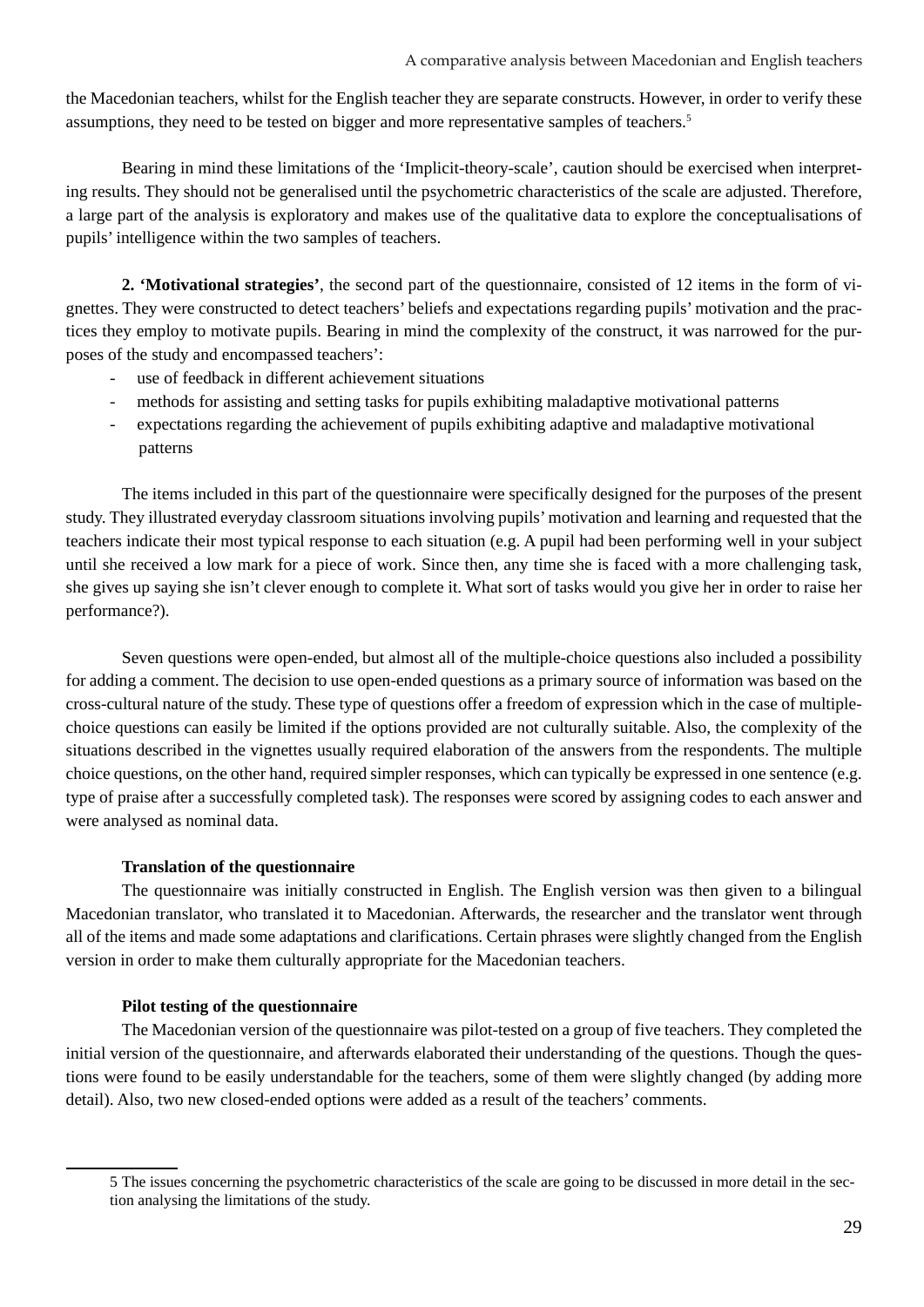Since English is not my first language, the English version of the questionnaire was first given to two native English speakers to check the use of the language and understanding of the items. However, the initial version of the questionnaire was not pilot-tested on a sample of English teachers, since the schools which were contacted were not able to provide respondents. As an alternative, it was administered to a group of four MPhil students of Education, who completed it and offered some minor comments. Still, the fact that the questionnaire was not tested on practicing teachers from England represents a threat to its validity.

### **Coding of the open-ended questions**

 Responses to the open-ended questions were coded according to their meaning and placed into broader categories. The coding was done independently by the researcher and another bilingual rater. The initial categories were determined by each rater individually. They were found to be very similar and the overlap between the raters (i.e. percentage of responses coded into the same category) was 86%. Incongruent coding was resolved through discussion and the final categories were agreed upon by the two raters. Though the initial coding schemes resulted in a larger number of categories, some of them were later merged for the requirements of the statistical analysis.

#### **Strengths and limitations of using a questionnaire as a data-collection method**

 The decision to use a questionnaire as a main method for data collection was guided by the intention to encompass a reasonably large number of teachers from the two countries. It was hoped that this would increase the probability that the variations in responses were related to the cultural differences between the respondents and are not due to other factors (e.g. age of respondents, subject-area, personality characteristics etc.).

 Although the use of questionnaires in cross-cultural research has been criticised, the practice of using vignettes (Peng, Nisbett and Wong, 1997) is considered to yield better criterion validity, since they 'do not impose value judgements on interpretation of a question' (Zusho and Pintrich, 2003: 58). Furthermore, vignettes were used to elicit more authentic responses from the teachers and reduce the tendency to provide socially-desirable responses. The questionnaire consisted primarily of situations depicting hypothetical pupils, which is a potentially limiting factor. However, the teachers indicated that they had experienced the same or similar types of situations during their practice and thus while answering, they usually had a concrete pupil in mind.

 The main limitation of the questionnaire is the fact it relies on the teachers' self-reports. Hence, we can not be certain that the teachers actually implement the practices they have reported to use. This constraint is recognised in the analysis.

### *2.2.2 Semi-structured interviews*

 The semi-structured interviews were used as a method for elaborating the quantitative findings, analysing the characteristics of each of the three main implicit theory frameworks and verifying the validity of the questionnaire. Their format enables flexibility in their use (i.e. asking sub-questions, providing clarification etc.), which is necessary when examining personal and culturally influenced constructs. Therefore, it was considered to be an appropriate method for exploring the culturally specific teachers' beliefs.

 The intention was to interview teachers who on the basis of the questionnaire were found to hold different theories of pupils' intelligence. It was hoped that this would enable examination of the similarities and differences in their beliefs in more depth, as well as provide specific information on how different teachers' beliefs are related to their practices. Also, the comparison of the responses between the Macedonian and the English interviewees was expected to uncover the cultural universalities and specifics in the implicit theories and detect some factors which might have influenced their development.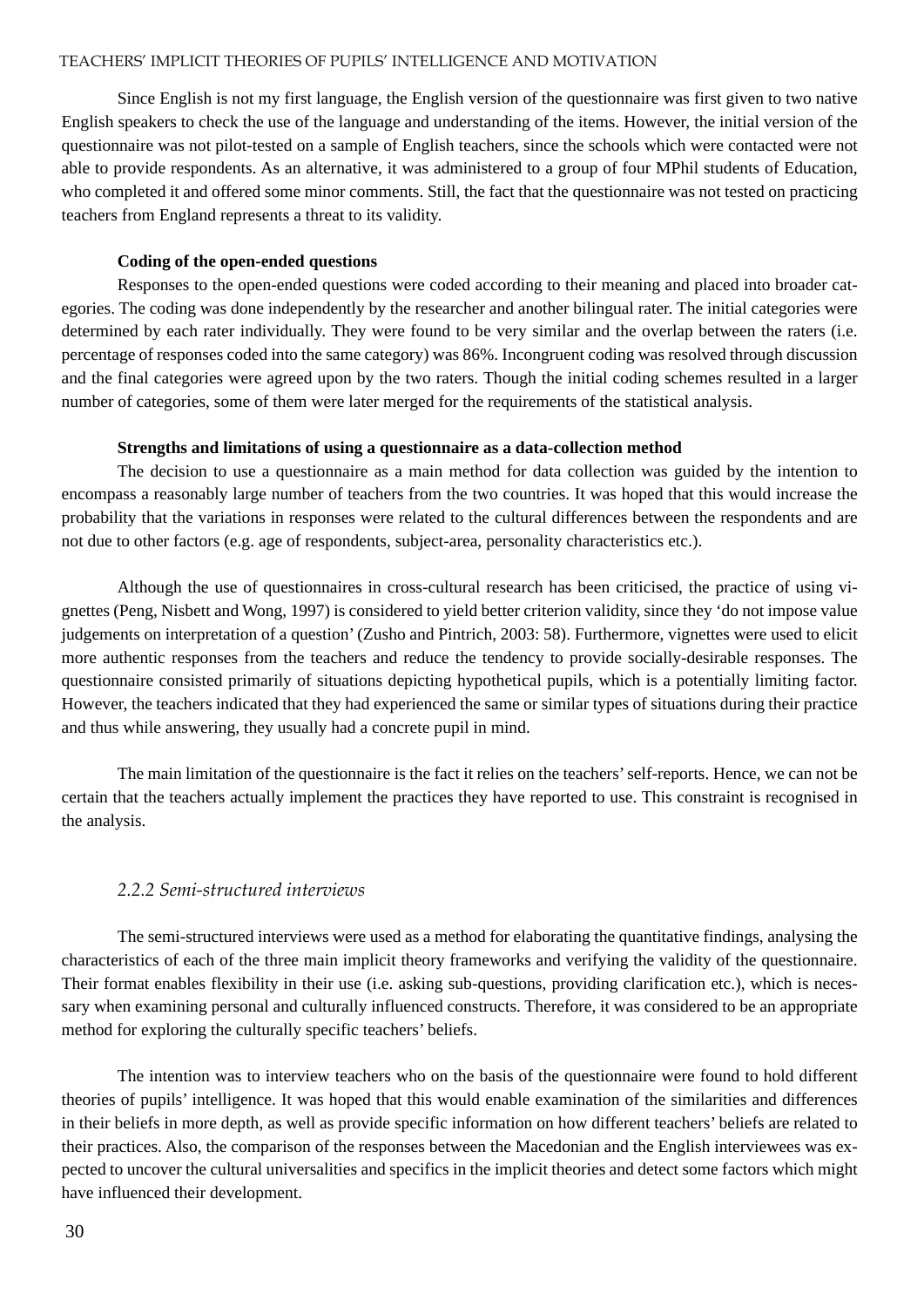### **Interview procedure**

 The interviews began by clarification and further explanation of some of the questionnaire responses. They continued with questions structured to explore the specifics of the teachers' implicit theory.

 The aim of the first set of questions was to detect the teachers' understanding of the concepts of effort and ability and how they perceive these two variables interacting in the case of pupils' achievement. Teachers were asked to:

- compare a pupil which they consider to be high achieving with a pupil they consider to be low achieving on three dimensions: intelligence, effort and behaviour when faced with a difficult task

- elaborate their use of, and their opinions regarding, ability grouping

- explain the ways in which they form expectations of pupils' achievement

 The purpose of the second set of questions was to try to identify the factors that might have influenced or shaped a teacher's implicit theory about pupils' ability and the motivational strategies they use in the classroom. Teachers were asked to:

- reflect on a certain teacher that they believe had influenced their practice

- analyse how much the teacher training and their teaching practice have changed/influenced their beliefs about pupils and teaching

 The interviews were conducted by the researcher. They took place in the interviewees' schools and lasted from 30 to 40 minutes.

### *2.3. Ethical issues*

 Participation in the research was completely voluntarily and the participants were informed that they could withdraw from the process at any stage. All teachers were given a Consent Form to sign, which contained information about the research and details concerning the confidentiality issues. The Macedonian teachers were provided with space to ask questions before completing the questionnaire, while the English teachers were given the researcher's contact details in case they have any questions regarding the study. Efforts were made to conceal the interviewees' identities by assigning pseudonyms, instead of their real names, and not revealing the schools they came from.

### *2.4 Data analysis methods*

 Since all questionnaire responses were conceptualised as discrete categories, the most appropriate method of data-analysis was the Chi-square test for independence.<sup>6</sup> It is used to determine if two categorical variables are related, by comparing 'the frequency of cases found in the various categories of one variable across the different categories of another variable' (Pallant, 2004: 256). However, since the Chi-square test is not recommended in cases when a variable has more than three categories (Brace et al., 2000), part of the data was analysed by comparing percentages of responses of the teachers from the two countries.

The questionnaire responses of the interviewed teachers were combined with the interview data to develop

<sup>6</sup> The statistical significance is reported only if 'no more than 20% of the expected counts is less then 5 and all individual expected counts are 1 or greater' (Yates, Moore and McCabe, 1999: 734)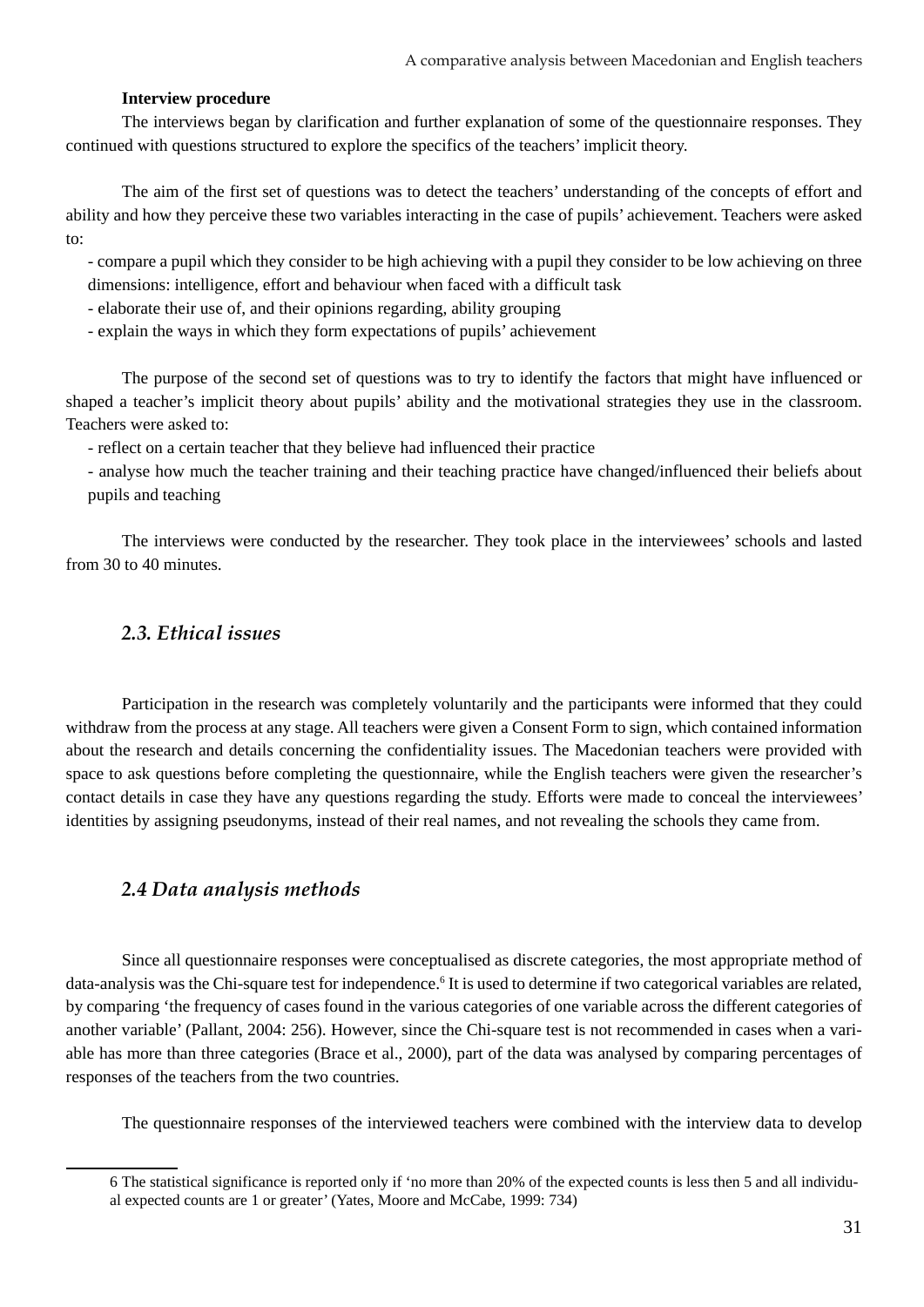their cognitive maps. The method of cognitive mapping is based on detecting the main concepts which constitute an individual's belief-system on a particular topic, and identifying their interrelatedness (Farsides, 2003). The aim was to examine the structure of the implicit theories and the similarities and differences in individual teachers' concepts of pupils' intelligence and motivation.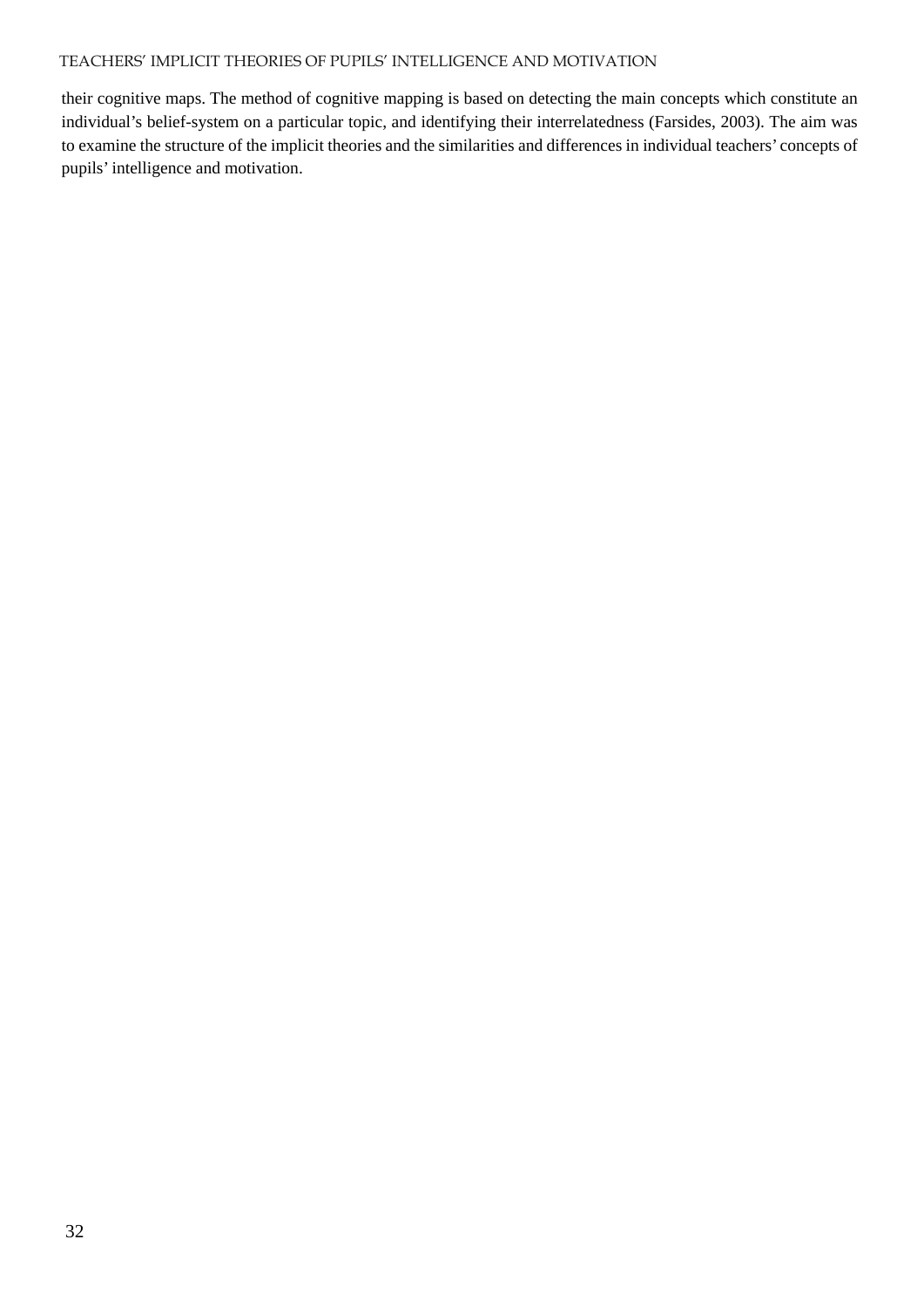### *CHAPTER 3: RESULTS AND DISCUSSION*

 In the following chapter, the main findings of the research are presented and discussed. The first section reports the prevalence of each of the three (incremental, entity and mixed) theories of pupils' intelligence among Macedonian and the English teachers. In the second section, the similarities and differences in the strategies used by teachers from the two contexts to motivate pupils, are presented and discussed, along with implications for creating a performance or a learning-oriented classroom atmosphere. The third section is organized around the constructs of pupils' ability and motivation held by five teachers – representatives of different implicit theory frameworks.

 Teachers' age, gender, education, years of experience as a teacher and their curriculum subject were not found to be significantly (at  $=0.05$ ) related to holding a particular implicit theory. Therefore, these variables will not be included in the analysis that follows.

### *3.1. Teachers' implicit theories of pupils' intelligence: a comparison between Macedonian and English teacher*s

 This section addresses the first research question, namely: were there differences in the dominant theory of intelligence held by Macedonian and the English teachers? In reading the analysis, caution should be exercised, since the 'Implicit-theory-scale' has not been standardised for use with these populations. Hence, the discussion will focus on the differences in the conceptualisation of intelligence (as measured) between the teachers from the two contexts.

 Table 5 shows the number of teachers found to hold entity, incremental and mixed theory of pupils' intelligence. The incremental theory was found to be dominant among the teachers from both countries - around two-thirds of both groups indicating this preference. Differences between teachers from Macedonia and England in terms of adopting each of the three implicit theories, did not reach statistical significance (Chi-Square = 1.44; df=2; p=0.48)\*.

| <b>Country</b> | Entity | Incremental | Mixed  | Total |
|----------------|--------|-------------|--------|-------|
| Macedonia      | 5(13%) | 29(74%)     | 5(13%) | 39    |
| England        | 5(14%) | 22(63%)     | 8(23%) |       |
| Total          |        |             |        | 74    |

\* 1 cell (16,7%) has expected count less than 5. The minimum expected count is 4,73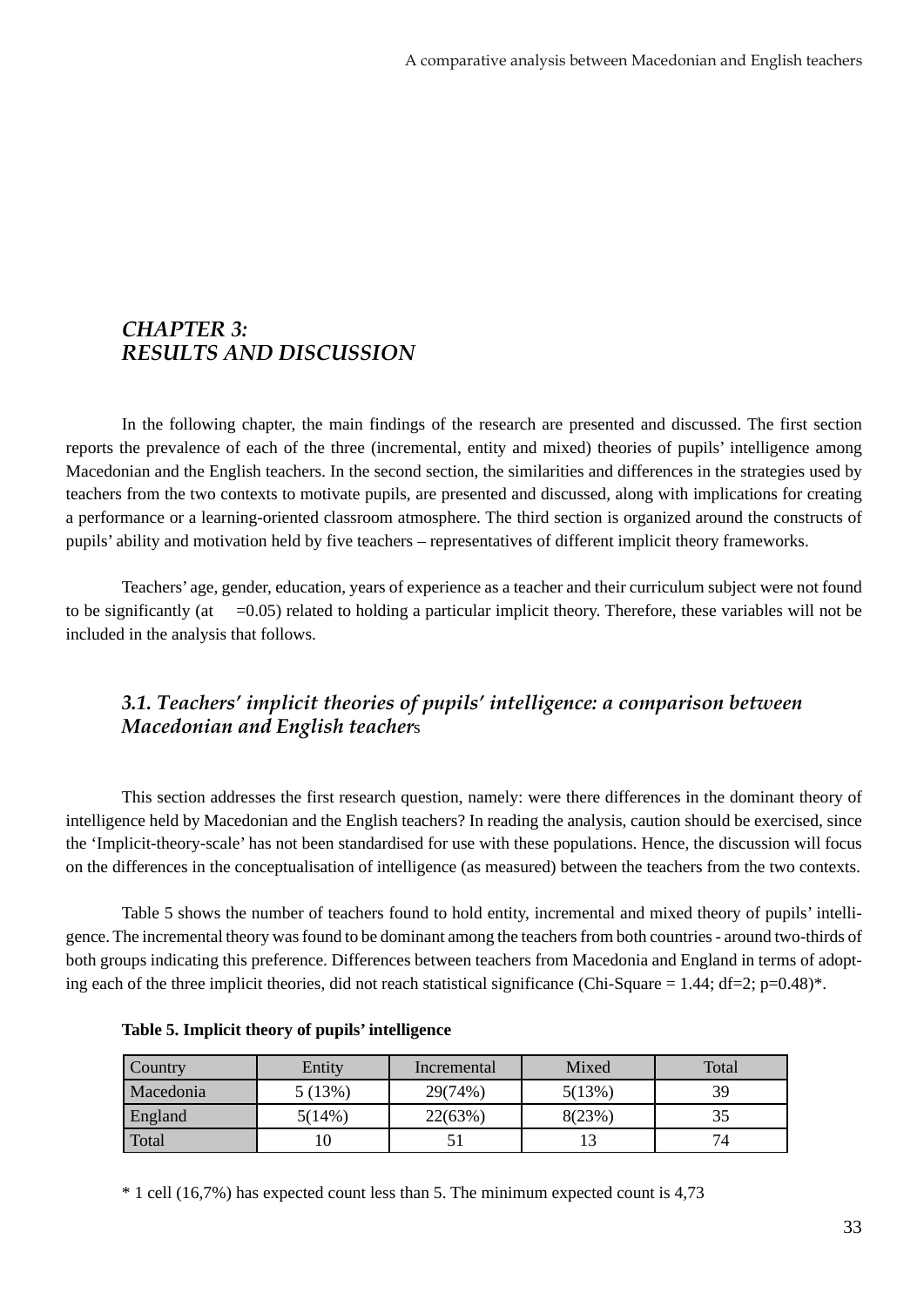### **Significance of effort and ability for success/achievement**

 The analysis of the results on the 'Effort-ability' sub-scale did not reveal significant differences between the Macedonian and English teachers in the value of ability and effort for success (Chi-square=0.335; df=1; p=0.72)<sup>7</sup>. The majority of the Macedonian and English teachers emphasised effort as the main determinant of pupils' success (see Table 6).

| <b>Country</b> | Ability is more                | Effort is more | Ability and ef-  | Total |  |  |  |  |
|----------------|--------------------------------|----------------|------------------|-------|--|--|--|--|
|                | important $(*)$                | important      | fort are equally |       |  |  |  |  |
|                |                                |                | important $(*)$  |       |  |  |  |  |
| Macedonia      | 5(12%)                         | 27 (70%)       | 7(18%)           | 39    |  |  |  |  |
| England        | $4(11\%)$                      | 22 (63%)       | 9(26%)           | 35    |  |  |  |  |
| Total          |                                | 49             | 16               | 74    |  |  |  |  |
|                | Chi-square=0.335; df=1; p=0.72 |                |                  |       |  |  |  |  |

| Table 6. Beliefs about the importance of ability and effort for success |  |  |  |
|-------------------------------------------------------------------------|--|--|--|
|-------------------------------------------------------------------------|--|--|--|

\*Percentage calculations are based on the number of teachers who responded to the question

### **Malleability of intelligence**

 Whilst scores on the main scale did not demonstrate differences between the two groups of teachers in the adoption of each of the implicit theories, the differences in scores on the 'Malleability-of-intelligence' sub-scale, reached significance (Chi-Square = 16.64, df=2; p=0.00).

| Country                            | Entity           | Mixed            | Incremental      | Total |
|------------------------------------|------------------|------------------|------------------|-------|
|                                    | (intelligence is | (intelligence is | (intelligence is |       |
|                                    | fixed)           | sometimes fixed, | malleable)       |       |
|                                    |                  | sometimes mal-   |                  |       |
|                                    |                  | leable)          |                  |       |
|                                    |                  |                  |                  |       |
| Macedonia                          | 3(8%)            | 16(41%)          | 20(51%)          | 39    |
| England                            | 16(46%)          | $4(11\%)$        | 15(43%)          | 35    |
| Total                              | 19               | 20               | 35               | 74    |
| Chi-Square = 16.64, df=2; $p=0.00$ |                  |                  |                  |       |

### **Table 7. Beliefs about malleability of intelligence**

\*Percentage calculations are based on the number of teachers who responded to the question

 Table 7 shows that while the English teachers were almost equally divided between the entity (46%) and the incremental extreme (43%), the Macedonian teachers' beliefs were in the main divided between the incremental (51%) and the mixed framework (41%). This distribution indicates that significantly more English than Macedonian teachers perceived pupils' intelligence as a fixed trait which can not be influenced through learning. At the same time, more Macedonian teachers did not possess a 'clear' conception on the malleability of intelligence (i.e. had a mixedtheory).

 The results of the English sample were in line with what was predicted from Dweck's model (i.e. the majority of people are expected to be inclined towards one of the ends of the dichotomy of the concept). However, the large number of mixed theorists within the Macedonian sample suggests that the items may not be appropriate for detect-

<sup>7</sup> Categories marked with (\*) in Table 6 were merged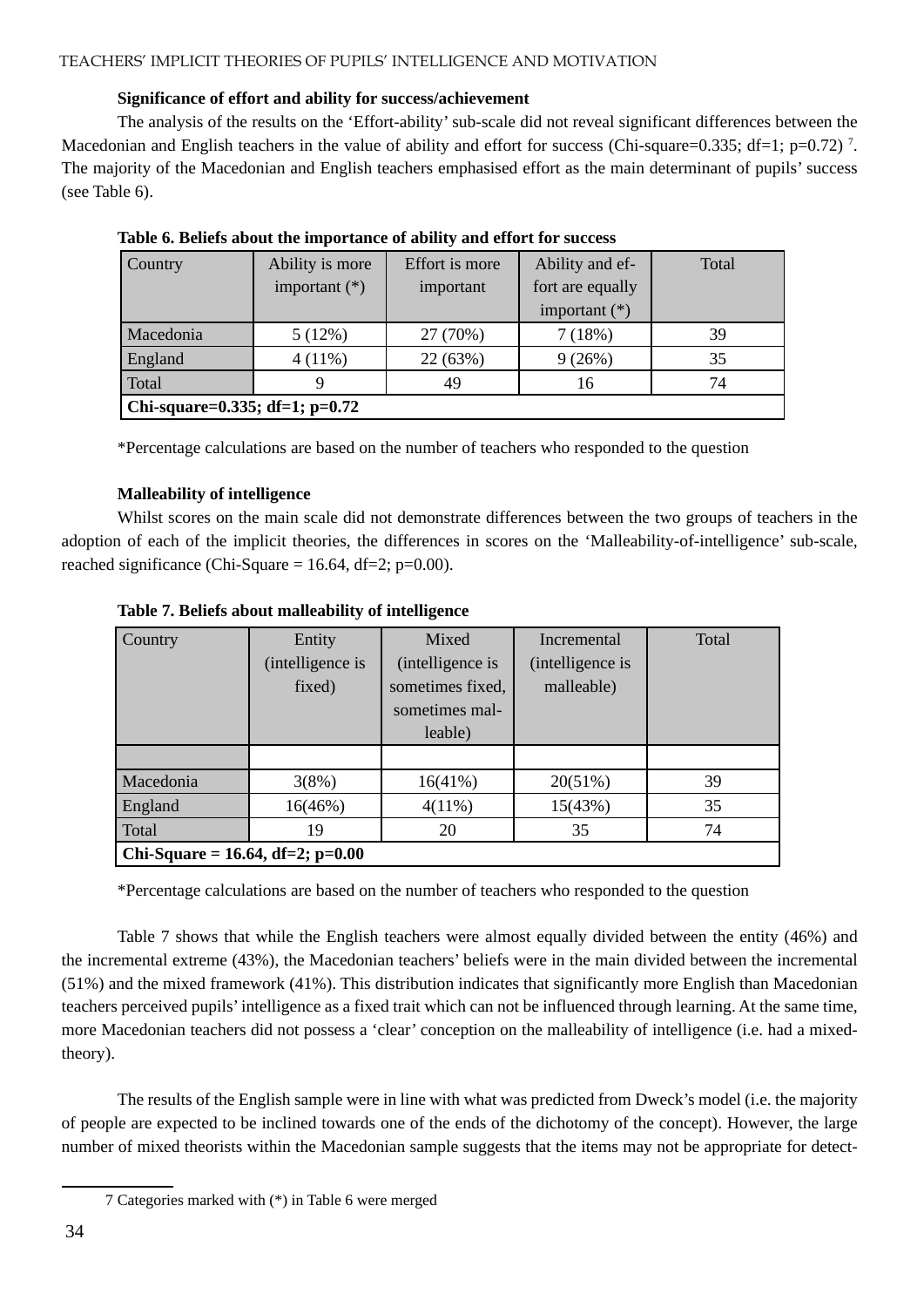ing their beliefs about malleability of intelligence. Although the responses on the two items of the 'Malleability-ofintelligence' sub-scale were constructed to be mutually exclusive, almost half of the Macedonian participants did not respond in a consistent way. Maybe the translation of the questions did not capture their essence, and resulted in their different understanding by the Macedonian teachers. Perhaps a rephrasing of the questions would show that many of the mixed theorists actually hold an entity view of intelligence. However, it is equally possible that these teachers conceptualised pupils' intelligence differently from the way it has been defined in Dweck's model.

 Hence, the aforementioned results need to be read with caution since further exploration would be needed to take into account possible differences in the way the items were understood. However, the comments that some of the teachers offered in explaining their choice of answers may provide some clarification on the way they conceptualise intelligence.

### **Conceptualisation of intelligence: the qualitative data**

 About 20% of the teachers elaborated their responses on some items of the 'Implicit-theory- scale'. Though the number of respondents is relatively small, their comments illustrate certain differences in the Macedonian and English teachers' conceptualisations of intelligence.

 The Macedonian teachers' comments reflected a less differentiated perception of intelligence, as a feature closely related to effort. Ten Macedonian teachers offered a comment regarding the possibilities for changing intelligence. Nine of them elaborated their belief that learning and continuous hard work can influence intelligence (e.g. 'Intellectual abilities can be developed through work'), while only one teacher commented that intelligence is an inborn and fixed trait.

 In contrast, all ten English teachers that offered a comment stated their disbelief in the possibility of changing intelligence. Nevertheless, eight of them contended that pupil's performance/outcomes can be improved (e.g. 'I believe the capacity is the same – what counts is how much and in what ways that intelligence is challenged and used'; (Intelligence cannot be changed) 'but pupils can learn how they learn'). Though these teachers seem to perceive intelligence as differentiated from other concepts (e.g. metacognition, motivation), to a certain extent, they also hold a belief in malleability of ability. However, perhaps a fixation with the concept of IQ as a relatively stable 'measure' restricts them from transferring this belief into the area of intelligence.

 Furthermore, six Macedonian teachers elaborated their belief that 'not very capable pupils' can 'perform at a high level if they work or try hard'(e.g. 'Hard work and persistence always lead to success'), whilst two commented that for high achievement, ability and effort need to be combined. In contrast, six English teachers expressed a reservation in these pupils' potential for high achievement (e.g. 'Achievement can be improved to some extent, but not be the highest') and only one contended that 'Every pupil should be able to perform the highest level possible'.

 The finding that more English than Macedonian teachers believed in the fixedness of intelligence may be related to the fact that intelligence (or ability) testing is more common in the English educational system (Deary and Smith, 2004). Hence, the social representation of intelligence among English teachers is one of a relatively stable score on an aptitude test, which becomes internalised by individual teachers as a part of their personal theory. <sup>8</sup>It is also possible that their responses on the nature of intelligence might be based on what they know about intelligence (i.e. what they have read from the scientific literature), and may not be an accurate representation of their personal beliefs (Braten and Olaussen, 1998).

<sup>8</sup> This observation is not limited to teachers. The social representation of intelligence as synonymous with IQ is considered to be applicable to the English society in general.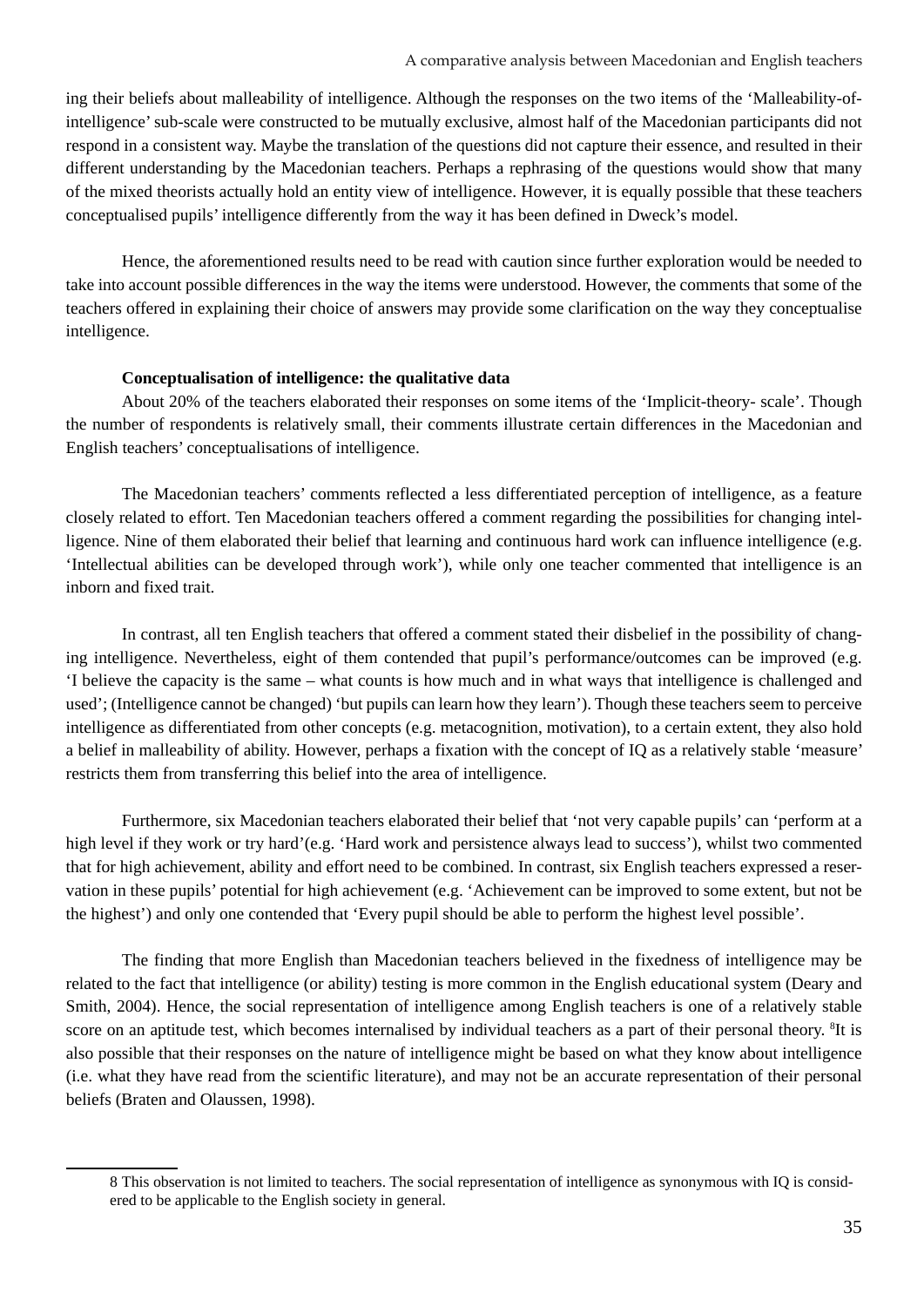If the same logic is employed to explain the conceptualisations of intelligence within the Macedonian sample, the dominant belief in malleability of intelligence may be due to the fact that ability testing is not very common in the Macedonian schools. While psychologists test pupils' ability at the beginning of formal schooling, teachers do not have access to the pupils' files unless a pupil shows considerable learning difficulties. Therefore, Macedonian teachers may not be as acquainted with (and influenced by) the classical ('scientific') position on intelligence as a score on an aptitude test. As a result, their perceptions appear to be closer to the 'Eastern' conceptions, where intelligence is conceived as a broader concept, more intertwined with that of effort (Holloway, 1988; Stevenson and Stigler, 1992; Chan and Elliot, 2002; Sato et al., 2004).

 To conclude, more Macedonian than English teachers regarded intelligence as a feature which can be influenced by effort. In contrast, more English teachers conceived intelligence as a fixed trait, differentiated from the concept of effort; but many of them also believed in the potential of effort to cause a significant improvement in the pupils' performance. Dweck et al. (1995b) emphasise that the belief in the supremacy of effort for high achievement can influence these teachers to think and act as incremental theorists.

### *3.2. Teachers' use of motivational strategies: a comparison between Macedonian and English teachers*

 This section reports differences between the Macedonian and English teachers' use of motivational strategies in the classroom. It is presented through two subtopics:

- Teachers' methods of assisting and setting tasks for pupils who exhibit maladaptive motivational patterns.
- Teachers' use of feedback in different achievement situations.

 The most common motivational practices of the Macedonian and English teachers are analysed and compared cross-culturally. Their possible influence on shaping pupils' ability conceptions and achievement goals are discussed. After a careful analysis of the results, several items were detected as more discriminative and informative. Hence, the discussion will focus on their contribution for answering the second research question, regarding the motivational strategies typically adopted by the Macedonian and the English teachers.

### **Teachers' methods of assisting and setting tasks for pupils who exhibit maladaptive motivational patterns**

 In the following section, the most commonly used methods of setting tasks and assisting pupils who show maladaptive motivational patterns are presented and compared cross-culturally.

| Question 4b: In one of the classes you teach, there is one pupil you feel is very bright but lazy. He works only when he<br>wants, but when he does, produces excellent work, seemingly without much effort. Other times, you can't get him to do<br>anything. Hence, his achievement has been very unstable.<br>Do you think there is anything you can do to motivate him to complete all the tasks required? If yes, what would you do? |                            |                   |                 |              |       |  |  |  |  |  |
|-------------------------------------------------------------------------------------------------------------------------------------------------------------------------------------------------------------------------------------------------------------------------------------------------------------------------------------------------------------------------------------------------------------------------------------------|----------------------------|-------------------|-----------------|--------------|-------|--|--|--|--|--|
| Country                                                                                                                                                                                                                                                                                                                                                                                                                                   | More work/                 | More              | Discussion/     | Nothing/else | Total |  |  |  |  |  |
|                                                                                                                                                                                                                                                                                                                                                                                                                                           | control                    | challenging tasks | analysis of the |              |       |  |  |  |  |  |
|                                                                                                                                                                                                                                                                                                                                                                                                                                           |                            |                   | problem         |              |       |  |  |  |  |  |
| Macedonia                                                                                                                                                                                                                                                                                                                                                                                                                                 | 13(39%)                    | 11(34%)           | 7(21)           | 2(6%)        | 33    |  |  |  |  |  |
| England                                                                                                                                                                                                                                                                                                                                                                                                                                   | 4(13%)                     | 10(34%)           | 7(23%)          | $9(30\%)$    | 30    |  |  |  |  |  |
| Total                                                                                                                                                                                                                                                                                                                                                                                                                                     | 17<br>14<br>63<br>21<br>11 |                   |                 |              |       |  |  |  |  |  |
| Chi-square = $9.14$ ; df=3; p=0.02                                                                                                                                                                                                                                                                                                                                                                                                        |                            |                   |                 |              |       |  |  |  |  |  |

### **Table 8. Activities/strategies for motivating a pupil who is inconsistent in his performance**

\*Percentage calculations are based on the number of teachers who responded to the question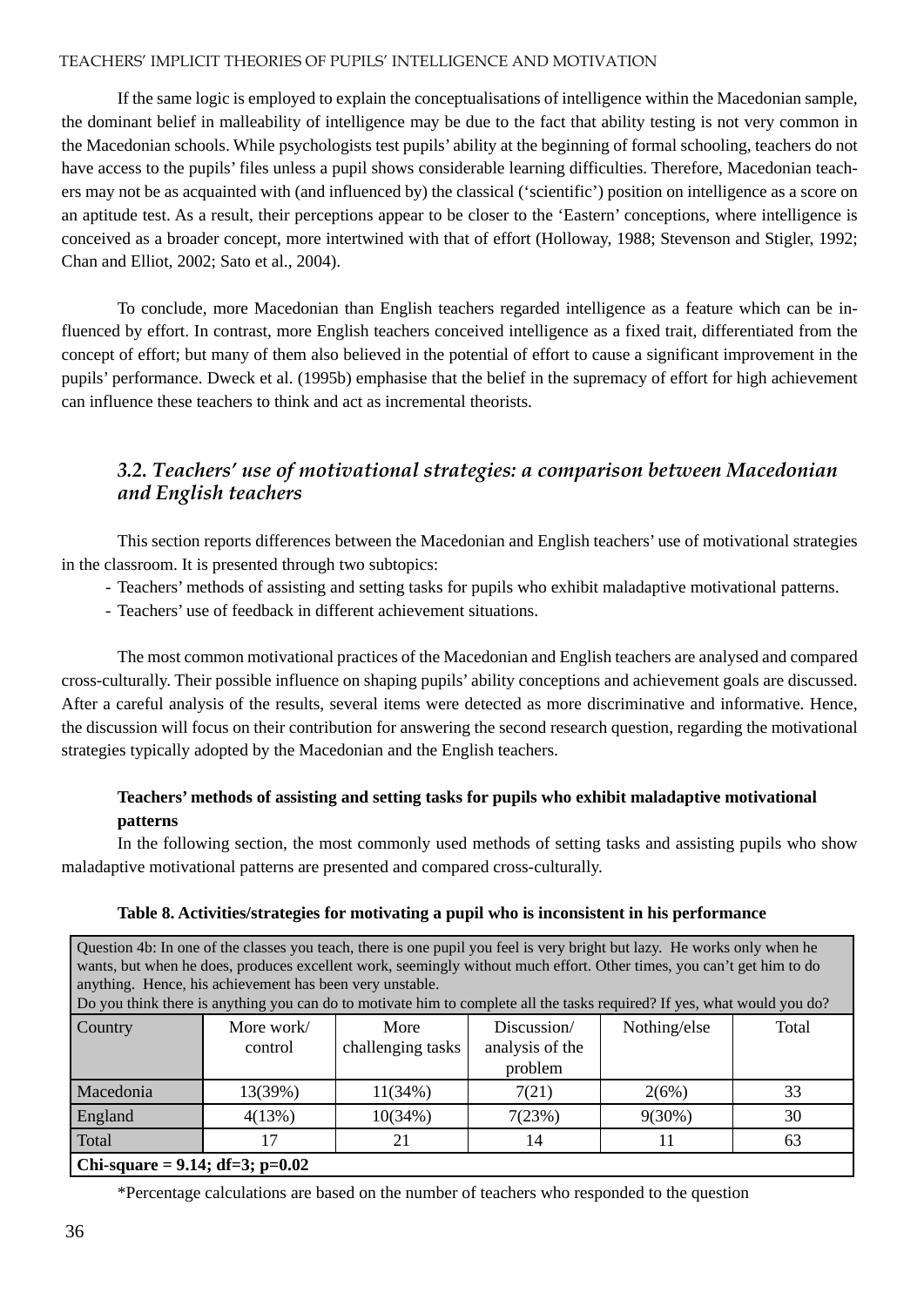An equal percentage of teachers (34%) from the two contexts believed in the potential of giving challenging tasks to motivate a pupil who has been inconsistent in his performance (see Table 8). However, significantly more Macedonian than English teachers emphasised that giving the pupil more assignments and regularly controlling his work should result in higher achievement. Hence, Macedonian teachers appear to be more inclined to employ authoritative methods (hard work, discipline) if they believe that a pupil has high abilities, but does not work enough.

| Question 3b: A pupil had been performing well in your subject until she received a low mark for a piece of work. Since |                                                                                                                       |          |           |                                                                          |           |            |       |  |  |
|------------------------------------------------------------------------------------------------------------------------|-----------------------------------------------------------------------------------------------------------------------|----------|-----------|--------------------------------------------------------------------------|-----------|------------|-------|--|--|
|                                                                                                                        | then, any time she is faced with a more challenging task, she gives up saying she isn't clever enough to complete it. |          |           |                                                                          |           |            |       |  |  |
|                                                                                                                        |                                                                                                                       |          |           | What sort of tasks would you give her in order to raise her performance? |           |            |       |  |  |
| Country                                                                                                                | Easier                                                                                                                | More     | Offer ad- | Gradually                                                                | Nothing/  | More       | Total |  |  |
|                                                                                                                        | tasks                                                                                                                 | diverse  | ditional  | Increase                                                                 | unspeci-  | structured |       |  |  |
|                                                                                                                        |                                                                                                                       | tasks    | explana-  | difficulty                                                               | fied      | tasks      |       |  |  |
|                                                                                                                        |                                                                                                                       |          | tion      |                                                                          |           |            |       |  |  |
| Macedonia                                                                                                              | $4(11\%)$                                                                                                             | 18(50%)  | 6(17%)    | $4(11\%)$                                                                | $4(11\%)$ | $\Omega$   | 36    |  |  |
| England                                                                                                                | 5(16%)                                                                                                                | $\Omega$ | $\theta$  | 17(53%)                                                                  | 2(6%)     | 8(25%)     | 32    |  |  |
| Total                                                                                                                  |                                                                                                                       | 18       |           | 21                                                                       | h         |            | 68    |  |  |

### **Table 9. Setting tasks for a pupil who became discouraged after a low mark**

\*Percentage calculations are based on the number of teachers who responded to the question

 In order to motivate a pupil whose achievement declined after receiving a low mark, half of the Macedonian teachers reported they would respond by giving her tasks with greater diversity. In contrast, half of the English teachers reported they would gradually increase the difficulty of the tasks in order to raise the pupil's self-confidence and consequently achievement (see Table 9).

 Regardless of the differences between the groups in the methods preferred, most of the teachers seem to be sensitive to the pupil's problem. For example the tactic of gradually increasing the task difficulty is likely to be motivating since it is aimed at continuously challenging the pupils to exceed their previous performance (Ames, 1992). Researchers (e.g. Rosenholtz and Rosenholtz, 1981) also regard the strategy of offering diverse tasks as efficient for motivating pupils, suggesting that it enables pupils to 'demonstrate their ability in several areas rather than along a single dimension' and find an area in which they feel competent (Marshal and Weinstein, 1984: 307).

 A small number of teachers from the two countries would set easier tasks. This practice is regarded by some authors (e.g. Marshal and Weinstein, 1984; Stipek, 1997) as potentially harmful for the pupil's ability beliefs, since it might strengthen or confirm her perceptions that she has low abilities.

|  |  | Table 10. Activities for motivating a pupil who only performs well in group assignments |
|--|--|-----------------------------------------------------------------------------------------|
|  |  |                                                                                         |

Question 7: Pupil  $X$  puts a lot of effort and performs well in group assignments, when she knows that she has someone to compare herself against. In other situations, where individual work is required, her performance drastically declines. What can you do to maintain her effort at a consistently high level?

| Country   | Comparison   | Do what   | Advising    |           |         | Tasks to   Set goals/   Extra work   Nothing / |       | Total |
|-----------|--------------|-----------|-------------|-----------|---------|------------------------------------------------|-------|-------|
|           | to standards | she wants | praise to   | increase  | compete | and moni-                                      | else  |       |
|           |              | what      | increase    | self-con- | against | toring                                         |       |       |
|           |              | she can   | self-confi- | fidence   | herself |                                                |       |       |
|           |              |           | dence       |           |         |                                                |       |       |
| Macedonia |              | 13(37%)   | 8(23%)      | 10(28%)   | 1(3%)   |                                                | 3(9%) | 35    |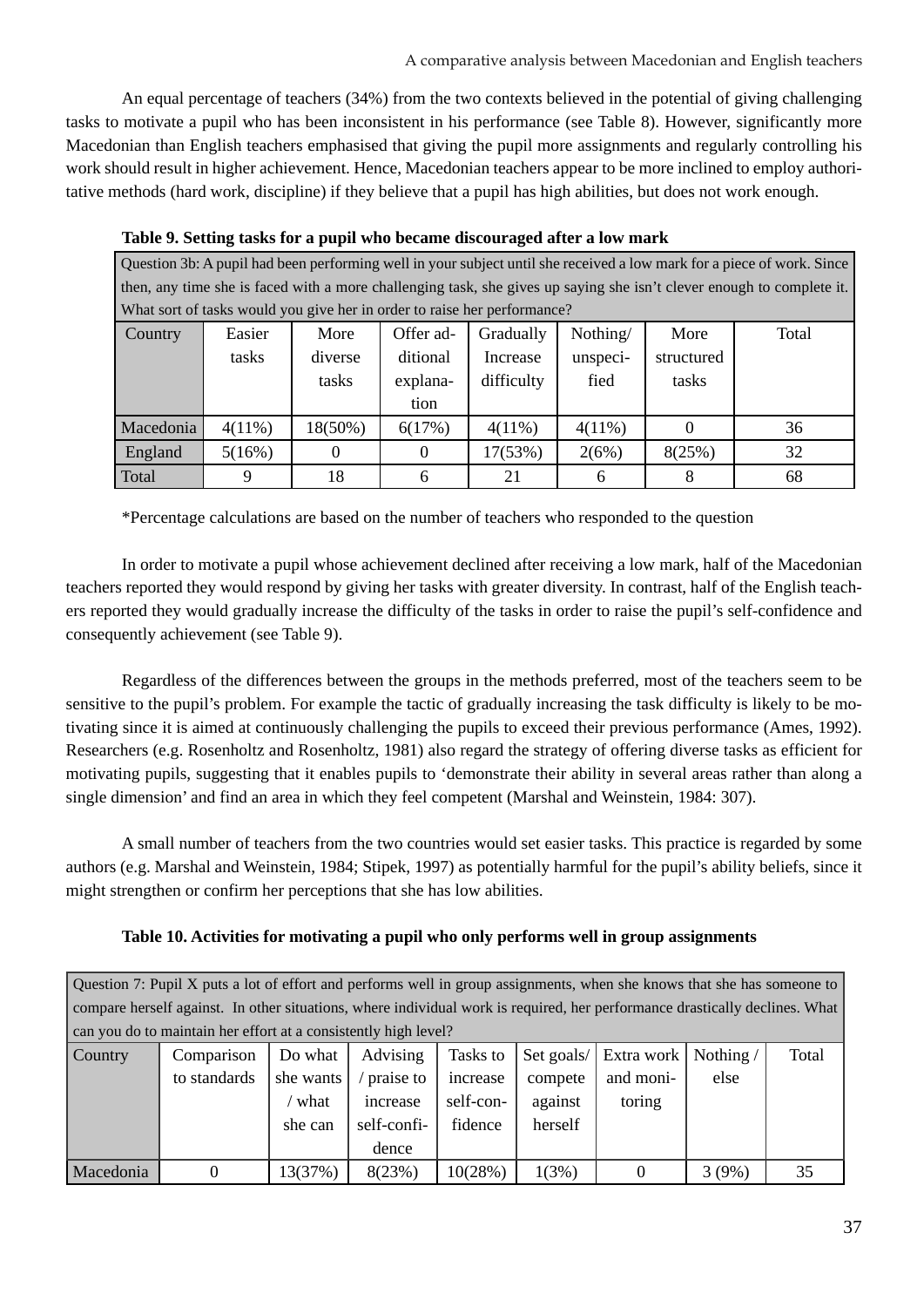| $\overline{\phantom{0}}$<br>England | (9% | $1(3\%)$ | $2(6\%$          | 19%<br>6(19 | $3(41\%)$<br>13(41) | 5(16%) | $(6\%$<br>∽ | $\sim$<br>◡ |
|-------------------------------------|-----|----------|------------------|-------------|---------------------|--------|-------------|-------------|
| Total                               |     |          | $\sqrt{2}$<br>ιv | 1 U         |                     |        |             |             |

\*Percentage calculations are based on the number of teachers who responded to the question

 There are differences between the Macedonian and English teachers regarding their methods of motivating a pupil who performs well during group assignments, but underperforms in individual assignments. While more than a third of the Macedonian teachers stated they would leave the pupil to work the way she wants and/or allow her to work more often in a group 41% of the English teachers reported that they would try to encourage her to set personal goals and compete against herself (see Table 10). The strategy of setting personal goals is believed to have a positive influence on developing intrinsic interest in learning and pursuing learning goals (Ames, 1992; Stipek, 1997). In contrast, the practice of allowing the pupil to work in a group more often might strengthen her tendency to compare and compete with her peers and orient her towards pursuing performance goals.

### **Teachers' use of feedback in different achievement situations**

 The following section reports the most commonly employed feedback practices of the Macedonian and the English teachers. The findings indicated that dominant practices of the two groups of teachers differed in all but one of the portrayed achievement situations.9

The responses are presented in Table 11.

### **Table 11. Teachers' use of feedback in different achievement situations**

| Question 5: A pupil who usually performs at a very low level in your classes, successfully completes a relatively |                                              |                |                  |                |       |  |  |  |  |
|-------------------------------------------------------------------------------------------------------------------|----------------------------------------------|----------------|------------------|----------------|-------|--|--|--|--|
|                                                                                                                   | challenging task. What would you say to her? |                |                  |                |       |  |  |  |  |
| Country                                                                                                           | You have                                     | You are clever | You did the task | Something else | Total |  |  |  |  |
|                                                                                                                   | worked hard<br>very well                     |                |                  |                |       |  |  |  |  |
| Macedonia                                                                                                         | 10(26%)                                      | 9(23%)         | 15(38%)          | 5(13%)         | 39    |  |  |  |  |
| England                                                                                                           | $11(31\%)$                                   | $4(12\%)$      | 15(43%)          | 5(14%)         | 35    |  |  |  |  |
| Total<br>30<br>13<br>74<br>21<br>10                                                                               |                                              |                |                  |                |       |  |  |  |  |
| Chi-square=1.76; df=3; p=0.62                                                                                     |                                              |                |                  |                |       |  |  |  |  |

Feedback after a low performing pupil is successful on a challenging task

### Feedback to a pupil who does not attempt any work

Question 6: A new pupil has joined one of the classes you teach. You don't know how capable he is of completing the schoolwork required, but in your lessons he doesn't do any of the assignments. When you give him a task or ask him a question, he doesn't even attempt to do it or give an answer. When you ask him why he doesn't try, he says he is just not good at your subject. How would you respond to his comment?

| <b>Country</b>                    | Encouragement to | Discuss problem | Something else            | Total |
|-----------------------------------|------------------|-----------------|---------------------------|-------|
|                                   | try              |                 | (e.g. offer help, punish) |       |
| Macedonia                         | 24(62%)          | 7(18%)          | 8(20%)                    | 39    |
| England                           | 9(26%)           | 17(49%)         | 9(25%)                    | 35    |
| Total                             | 33               | 24              |                           | 74    |
| Chi-square=10.86; df=2; $p=0.004$ |                  |                 |                           |       |

<sup>9</sup> The statistical significance was not calculated for two of the questions, because of the requirement to merge cells (i.e. categories). These questions were analysed on the basis of the percentages of responses in each category.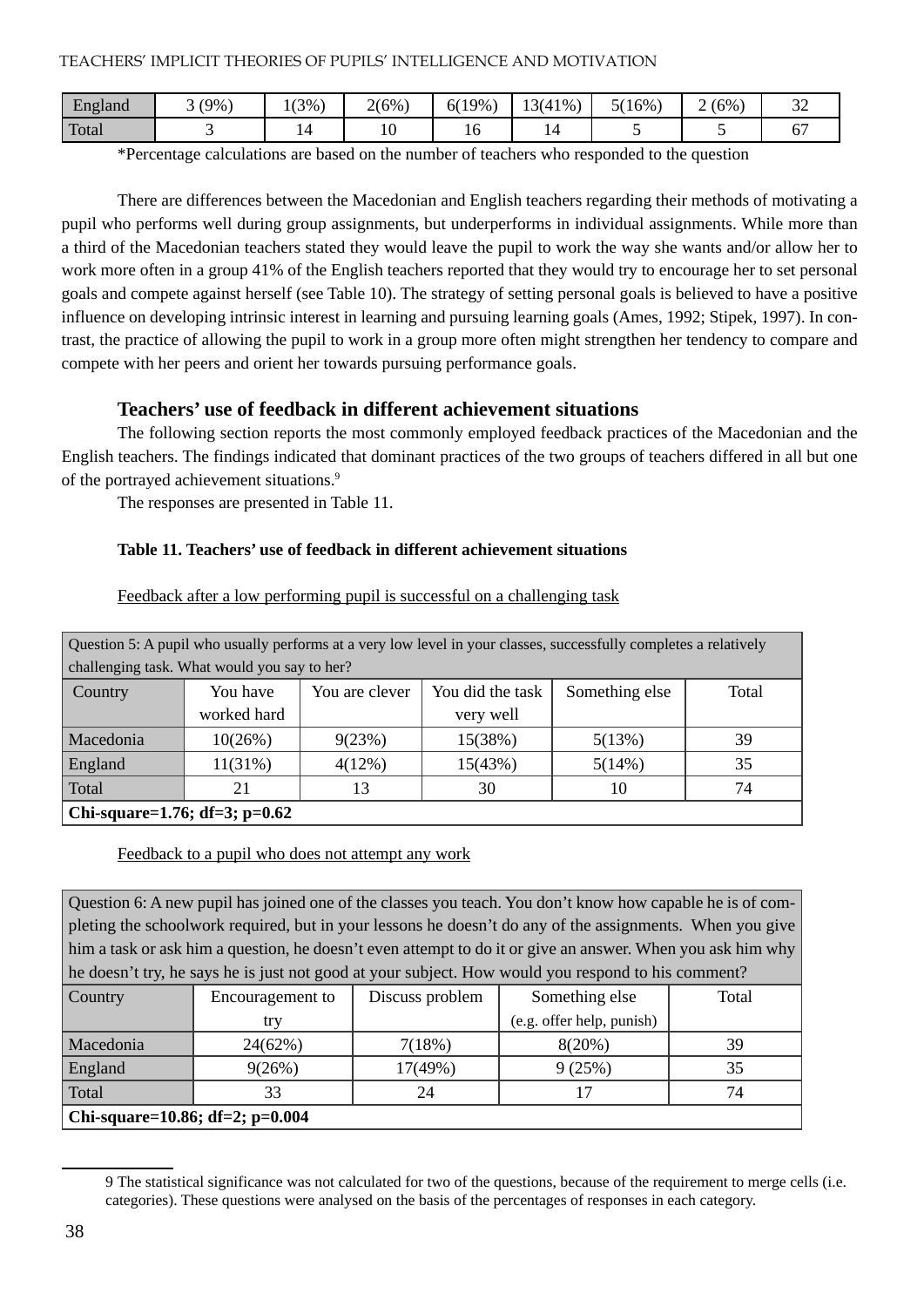### Feedback to a pupil who wants to improve his mark

Question 9: Pupil Y has been working very hard at your lessons. He always does his homework, finishes all of the assignments given, shows interest in the subject and asks questions. However, during the first term, his work was never assessed higher than grade C. Still, he doesn't give up and is determined to improve the mark. At the beginning of the second term, he asks you what he should do in order to improve his achievement. What do you tell him?

| Country        | Keep try- | Study with  | Reward for  | Point out   | Offer extra | Show as- | Total* |
|----------------|-----------|-------------|-------------|-------------|-------------|----------|--------|
|                | ing/work- | understand- | persistence | mistakes,   | help/       | sessment |        |
|                | ing hard  | ing         |             | offer       | feedback    | criteria |        |
|                |           |             |             | suggestions |             |          |        |
| Macedonia      | 26(56%)   | 10(22%)     | 4(9%)       | $5(11\%)$   | $1(2\%)$    |          | 46     |
| <b>England</b> | 8(19%)    |             |             | 15(36%)     | $11(26\%)$  | 8(19%)   | 42     |
| Total          | 34        | 10          |             | 20          | 12          |          | 88     |

### Feedback after a difficult task

Question 11: When a pupil does well on a difficult task, which of the following comments are you most likely to say? Country You have worked hard I'm very satisfied with your work You have used a good strategy / approached the task well You are so clever Depends on the task Total Macedonia | 9(24%) | 15(38%) | 6(15%) | 6(15%) | 3(8%) | 39 England 11(31%) 2(6%) 15(43%) 1(3%) 6(17%) 35 Total | 20 | 17 | 21 | 7 | 9 | 74

Most efficient feedback to motivate a low achieving pupil

| Question 13: Pupil X has been performing at a low level at your classes. You believe he can perform better. |                                                           |               |             |                    |       |  |  |  |  |  |
|-------------------------------------------------------------------------------------------------------------|-----------------------------------------------------------|---------------|-------------|--------------------|-------|--|--|--|--|--|
|                                                                                                             | What kind of praise do you think would motivate him best? |               |             |                    |       |  |  |  |  |  |
| Country                                                                                                     | Praise ability                                            | Praise effort | Expect more | Specific (process) | Total |  |  |  |  |  |
|                                                                                                             |                                                           | feedback      |             |                    |       |  |  |  |  |  |
| Macedonia                                                                                                   | 7(18%)                                                    | 21 (54%)      | 11 (28%)    |                    | 39    |  |  |  |  |  |
| England                                                                                                     | 8(24%)                                                    | $11(31\%)$    | 5(14%)      | $11(31\%)$         | 35    |  |  |  |  |  |
| Total<br>32<br>74<br>15<br>16                                                                               |                                                           |               |             |                    |       |  |  |  |  |  |
| Chi-Square=16,27; df=3; p=0.001                                                                             |                                                           |               |             |                    |       |  |  |  |  |  |

\*Total number of responses (some teachers provided more than one response)

 The feedback offered by the Macedonian and the English teachers for the purpose of praising a low achieving pupil's good performance (see Table 11 - Question 5) did not differ significantly. Teachers from both countries reported they typically use task-directed feedback (e.g. 'You completed this task very well') in this type of situation. This finding corresponds to Thompson's (1997) claim that this form of feedback is the most commonly adopted by teachers. However, he doubts its efficiency, arguing that it does not 'provide specific information on the basis of which students may adequately diagnose the cause of their success' (1997: 58). Hence, pupils do not have an indicator to guide their further performance, and may attribute their success to external and uncontrollable factors such as luck.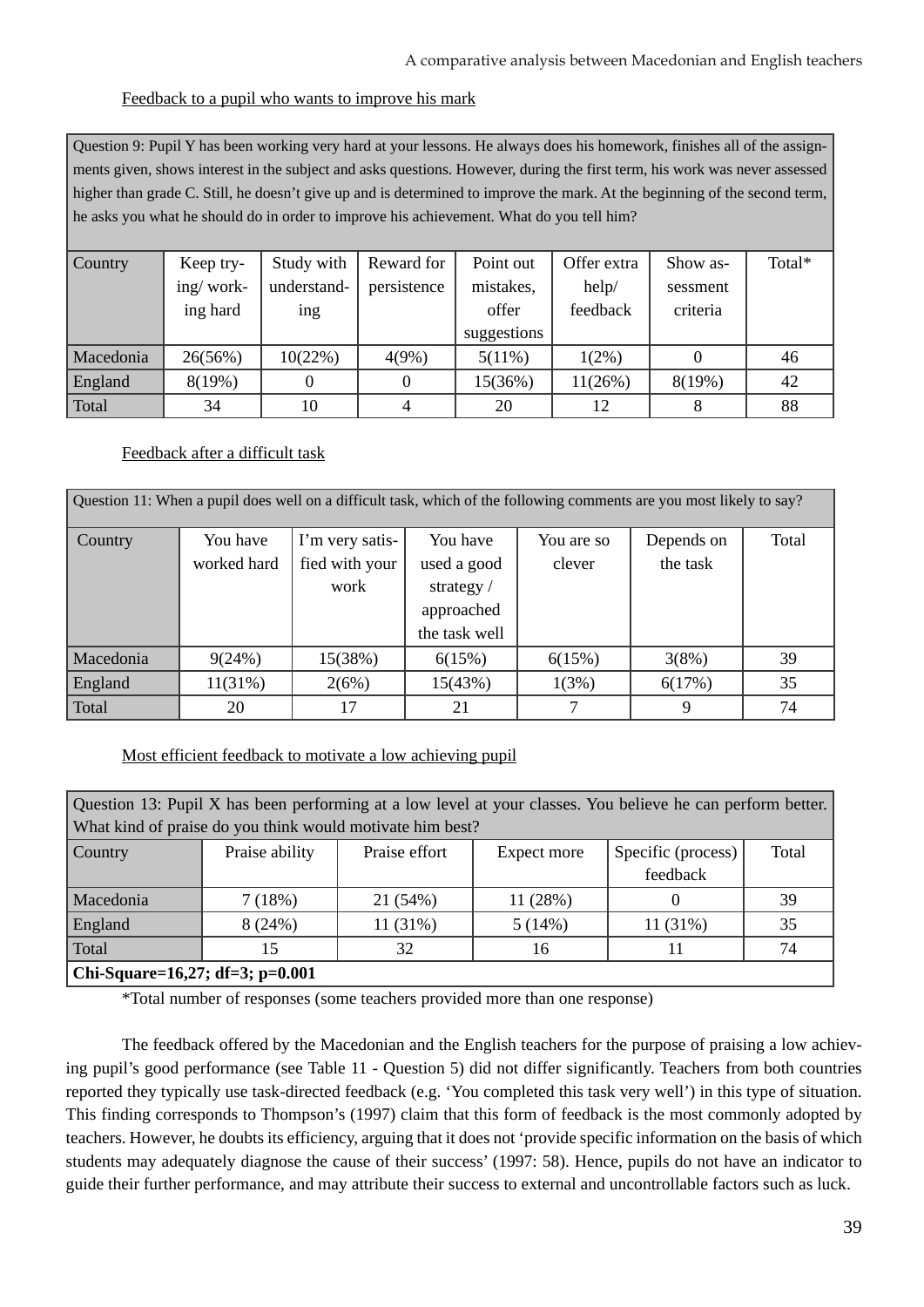The Macedonian teachers reported using teacher-directed feedback (e.g. 'I'm very satisfied with your work' or 'I expect more from you') more than the English teachers (see Table 11 – Questions 11 and 13). The use of this externally-based feedback as a method for encouragement can be potentially dangerous for the pupils' goal orientation, since it may communicate a message that the pupil's performance is a means to primarily satisfy the teacher. Hence, it would be likely to direct the pupils towards 'extrinsic involvement' (Marshal and Weinstein, 1984: 317) (e.g. trying to satisfy the teacher's expectations), instead of learning goals (e.g. aiming to satisfy their intrinsic needs for learning).

 Furthermore, the majority of the Macedonian teachers reported motivating pupils for a higher performance by emphasising the effort and suggesting that they need to work hard, for example:

'Continue working hard, and the results will come' (see Table 11 - Question 9) or

'Try harder, you can certainly achieve more';

'There isn't a subject that you are not good at, if you try – you will succeed' (see Table 11 - Question 6).

 This form of feedback is regarded as efficient in promoting adaptive motivational patterns (Dweck, 1975; Muller and Dweck, 1998), but its effects are believed to be strengthened if combined with comments on the strategy for performing the task (Dweck, 1999). However, Macedonian teachers rarely reported providing explicit feedback focused on the strategy or the specific aspects of the performance that needed to be improved. This could perhaps, in some cases lead the pupils to frustration, if they do not manage to improve the performance despite of the effort invested (Stipek, 1997). Therefore, some of the teachers stated their readiness to increase a pupil's mark simply on the basis of the effort invested, even if the pupil lags in the performance (e.g. 'He will be rewarded for his persistence'). This practice of rewarding motivation as opposed to performance outcomes is relatively common in the Macedonian schooling system because the absence of national assessment standards allows teachers to develop their personal evaluation criteria. Hence, since effort is considered important and teachers are not provided with an opportunity to assess it as a separate factor, some decide to add it to the mark for academic performance.

 English teachers, on the other hand, are required to adhere to the national standards for performance evaluation and assess strictly the outcomes. However, they usually have an opportunity to provide a separate comment referring to the pupil's work rate and behaviour.

 Perhaps this is the reason why they, in general, appear to separate the effort-feedback from giving advice regarding the strategy for performing the task. They tend to offer a detailed/constructive feedback on the pupil's performance by:

- telling the pupil specifically what he needs to do to improve his mark (e.g. 'I would point out exactly the areas where he needs to improve and remind him of these regularly');

- offering additional help with his learning (e.g. 'Take time to look at some assignments with the pupil and make sure he is aware of what he needs to do to improve his grade');

- acquainting the pupil with the assessment criteria to compare his work against (e.g. 'Provide him with a copy of the mark scheme and introduce in lessons how to mark work and exemplar work') (See Table 11 - Question 9).

 The English teachers' approach is more in line with the idea of developing the pupils' competences for selfregulation and self-assessment (by setting personal goals, competing against oneself etc.), and is hence more likely to guide the pupils towards pursuing learning goals (Ames, 1992; Pintrich and Zusho, 2001). This reasoning might have been developed as a result of the 'Assessment for Learning Principles' (QCA, 2007), which were introduced by the English schooling authorities for the purpose of improving the classroom learning and assessment. Of course, there is a possibility that even though teachers are aware of these principles and know when they should use them, they may not actually employ them in their practice.

 Relatively small numbers of teachers from the two countries mentioned using ability feedback. However, more Macedonian than English teachers reported that they gave ability praise after a pupil performs well on a difficult task (see Table 11 – Questions 5 and 11). In contrast, three English teachers stressed that they try to avoid using the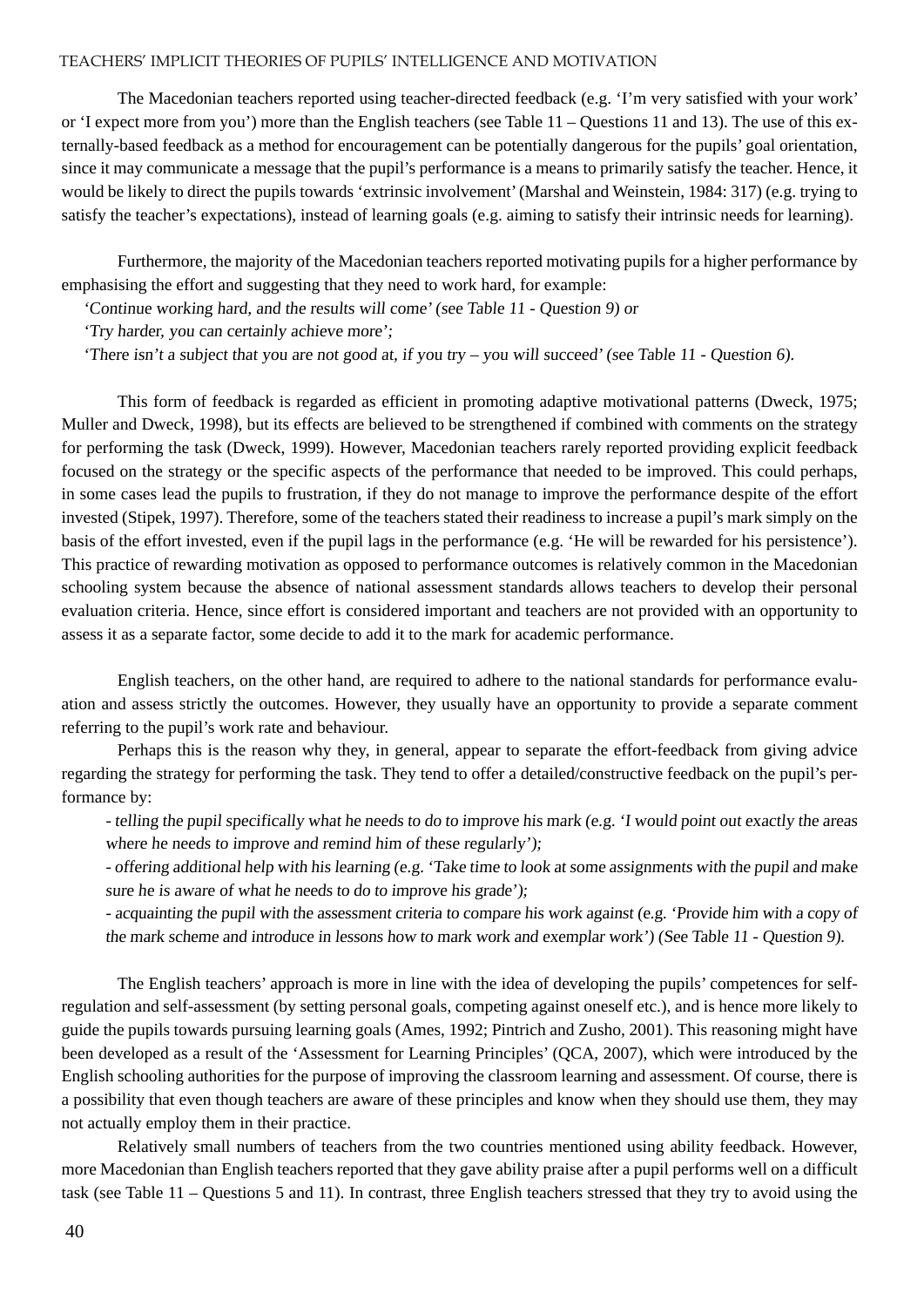word 'clever', because they believe that the pupils may perceive it as patronising. Nevertheless, about a quarter of the respondents from the two countries reported they would use ability-feedback to motivate a pupil they believe could perform better than s/he currently does (see Table 11 – Question 13). Perhaps the belief that this type of praise will increase the pupil's confidence in his/her abilities and be motivating for the further achievement is still dominant with certain teachers, though research (Muller and Dweck, 1998) has shown its effects to be potentially debilitating for the pupils' ability-beliefs and long-term performance.

 Significantly more English than Macedonian teachers reported feeling personally responsible to help a pupil in a motivational crisis (see Table 11 - Question 6) by trying to analyse the problem and undertake appropriate actions. As one English teacher responded, he would approach a pupil that believes is not good at a subject, by asking: 'Why he thinks so? What are you good at?' and added: 'It is a situation to be developed not "one liner-ed"'. In contrast, the majority of Macedonian teachers would tend not to get too involved into the pupil's problem. Instead, they would offer the pupil a brief 'effort-related' encouragement and than leave it to him to overcome his difficulties.

 In conclusion, although almost half of the English teachers were found to hold a fixed conception of intelligence (see Table 7), the strategies adopted by the majority of them were in line with the incremental theory principles and were focused on developing learning goals. Their feedback in most of the situations was directed towards the pupils' internal and changeable features (e.g. effort, strategy) and aimed at developing their potential for self-regulation and self-assessment. Perhaps the dominant belief in the importance of effort in achieving success exerts a stronger influence on their motivational strategies. However, it is also possible that the adoption of motivational strategies was mainly externally influenced by the schooling system. For example, the majority of English teachers reported that they would employ contemporary and systematic motivational methods and tended to use scientifically-based vocabulary in their responses, which perhaps reflected the values and standards explicitly promoted by the English schooling authorities (e.g. AfL principles - QCA, 2007), and may not necessarily be related to the teachers' personal beliefs.

 On the other hand, Macedonian teachers, faced with an absence of explicitly promoted contemporary educational standards and values<sup>10</sup>, appear to have remained faithful to the traditional methods: additional work, teacher control of the pupil's work, not getting too involved into the pupil's motivational problems. The routinely used 'traditional' methods, perhaps interacted with their generally held incremental beliefs about pupils' ability (see Table 5) and resulted in employing less systematic feedback strategies, which might even be contradictory in certain aspects.

 Specifically, whilst the majority of Macedonian teachers were found to frequently emphasise pupils' effort in their feedback, many of them also tended to stress their expectations and/or satisfaction with the pupil's work. In the former strategy, the incentive for the pupils' performance is located internally (within the pupil), while in the latter – externally (within the teacher). Teacher-directed feedback might lead the pupils to experience the praise as external and controlling, which might decrease their intrinsic motivation and 'impose an external performance pressure' (Thompson 1997: 56). Hence the combination of the two dominant strategies might lead to development of maladaptive motivational patterns in pupils (e.g. investing effort for the purpose to satisfy the teacher's expectations).

 These findings suggest that teachers' beliefs about pupils' intelligence may not always be reflected in their strategies for motivating pupils – such strategies often appearing to be more related to the standards promoted by the schooling system. Hence, if the system provides the teachers with explicit guidelines on how they should react in specific situations involving pupils' learning and motivation, they are likely to adopt some of them even if they do not completely correspond to their personal beliefs. In contrast, if the system does not offer concrete guidelines, teachers

<sup>10</sup> There is a lack of explicitly promoted educational doctrine; teacher training is mainly theoretical and does not acquaint teachers with the contemporary educational standards; opportunities for professional development are scant. (Delceva-Dizdarevic et al, 2006)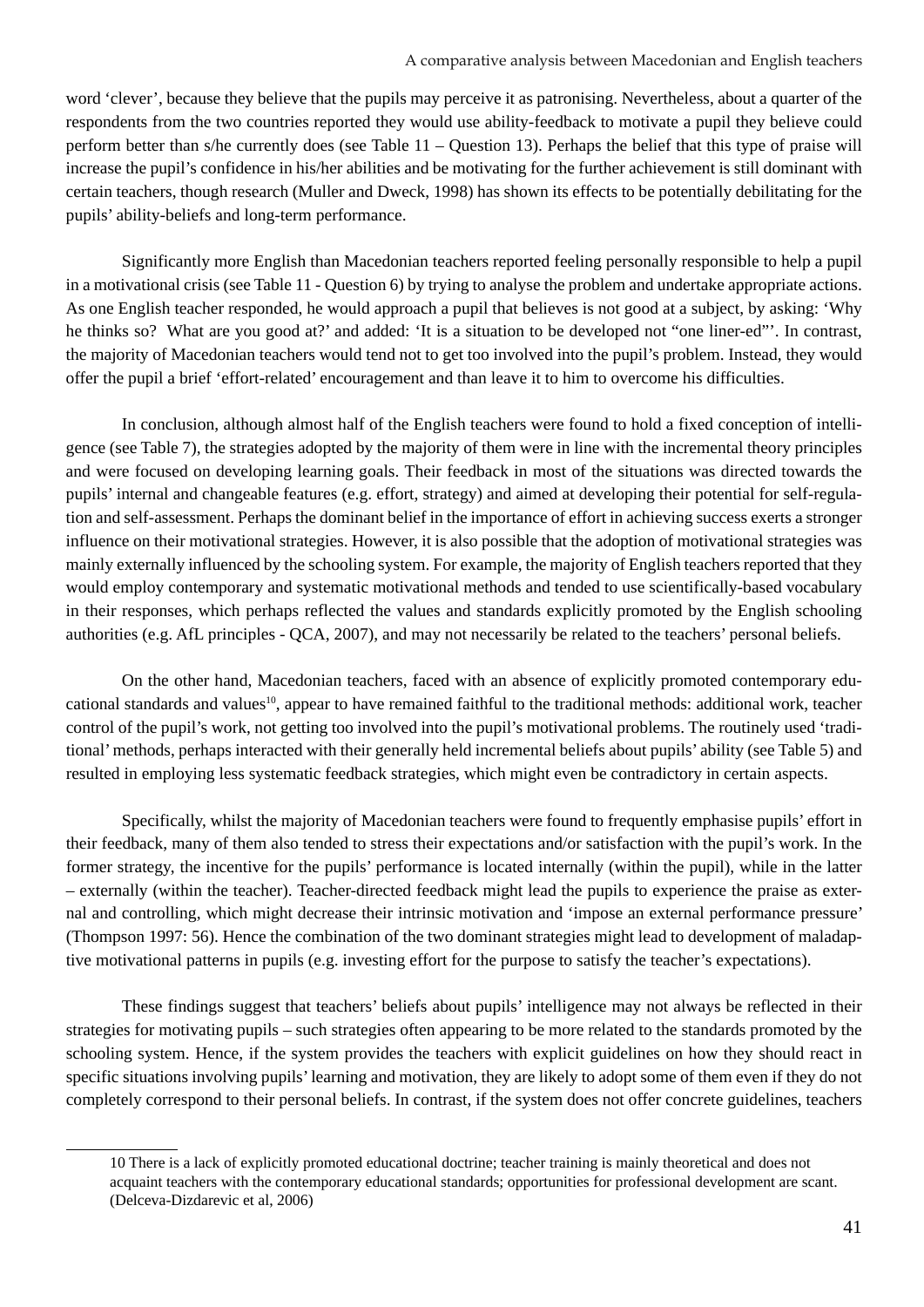will be more likely to act on an intuitive basis, but not necessarily in a systematic manner. Hence, as Kagan (1992) concludes - teachers' beliefs are difficult to infer from their practices, because they are usually required to adhere to certain standards in the lessons.

 The following section is intended to clarify some of the abovementioned issues concerning the associations between teachers' implicit theories and classroom practices, through the examples of five teachers.

### *3.3 Modelling the structure of teachers' beliefs about intelligence and motivation through cognitive mapping*

 In order to investigate the structure and organisation of contrasting implicit theories of intelligence in more detail, and how this was reflected in teaching practices, five interviews were conducted. The relationships between the concepts comprising the three implicit theory frameworks are analysed and where possible, compared cross-culturally. $11$ 

 The characteristics of the teachers who were interviewed for the purpose of developing their cognitive maps are presented in Table 12.

| Theory of    | Pseudonym | Country   | Subject area   | Age range | Years working | Years of         |
|--------------|-----------|-----------|----------------|-----------|---------------|------------------|
| intelligence | /gender   |           |                |           | as a teacher  | university       |
|              |           |           |                |           |               | education        |
| Incremental  | Mira $/f$ | Macedonia | IT             | $26 - 35$ | 7             | 4y. BD in IT     |
|              |           |           |                |           |               | $+1$ y. teacher  |
|              |           |           |                |           |               | training         |
|              | Alma $/f$ | Macedonia | Citizenship    | 26-35     | 5             | 4y. BD in        |
|              |           |           |                |           |               | History          |
|              | Sara $/f$ | England   | Languages      | 36-45     | 7             | 3y. BD in        |
|              |           |           |                |           |               | Modern Lan-      |
|              |           |           |                |           |               | guages $+1y$ .   |
|              |           |           |                |           |               | <b>PGCE</b>      |
| Mixed        | Lora $/f$ | England   | <b>Biology</b> | $26 - 35$ | 5             | 3 y. BD in       |
|              |           |           |                |           |               | $Biology + 1 y.$ |
|              |           |           |                |           |               | <b>PGCE</b>      |
| Entity       | Marko/m   | Macedonia | Maths          | 55<       | 30            | $4y.$ BD<br>in   |
|              |           |           |                |           |               | Maths            |

 **Table 12. Demographic characteristics of the teachers interviewed**

Legend: BD – Bachelors Degree

PGCE – Post Graduate Certificate in Education

Teacher training – specialised (non-compulsory) 1 year-course for IT teachers

### **The structural representation of incremental theory of intelligence**

 The characteristics of the incremental framework are presented through analysis of the cognitive maps (see Figure3: Cognitive map-Mira, Figure 4: Cognitive map-Alma, Figure 5: Cognitive map-Sara) of three teachers (two from Macedonia and one from England), identified as incremental theorists. The focus here is on extracting the cor-

<sup>11</sup> The interviews provided extensive data, only part of which is presented in the analysis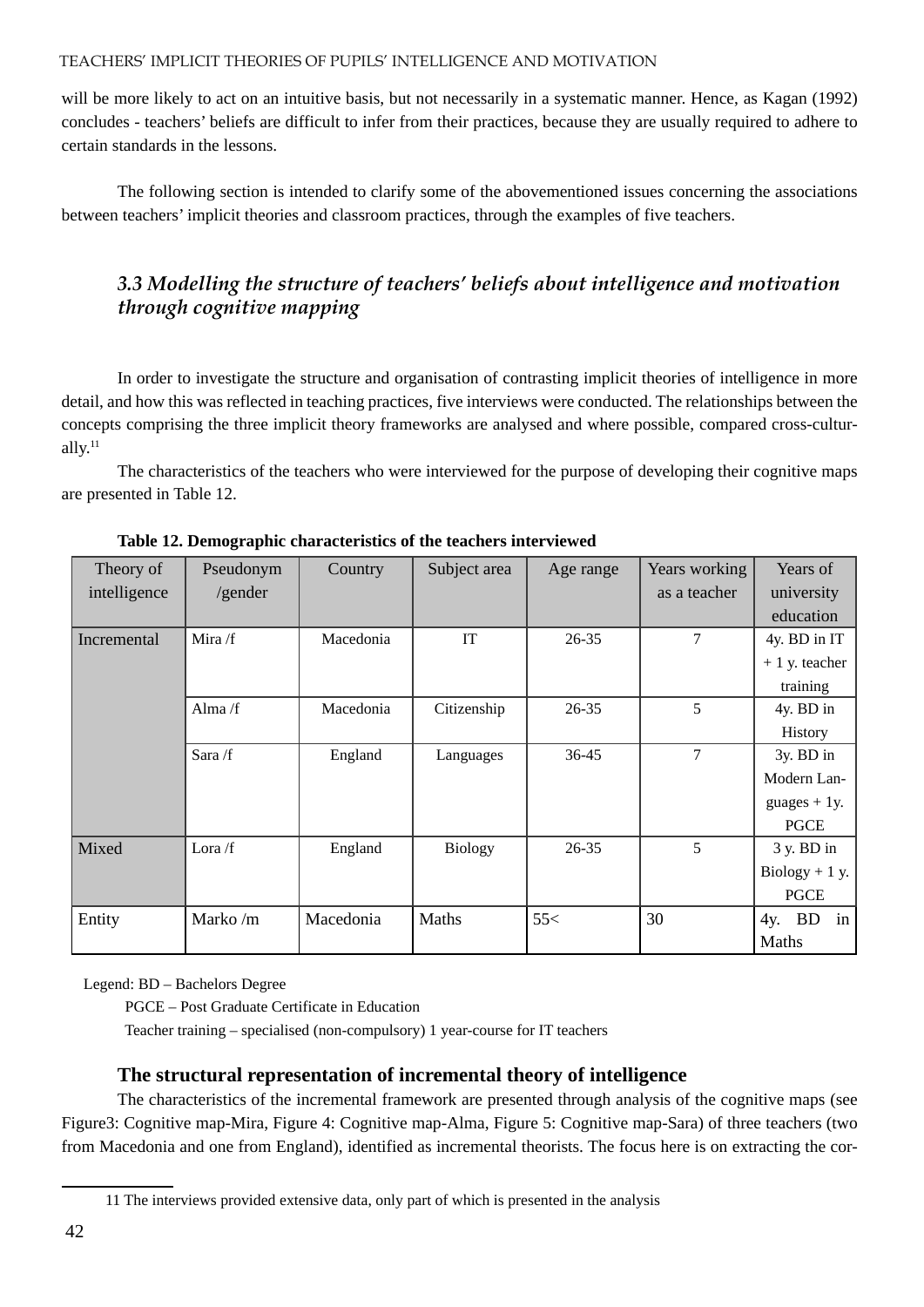responding and the contrasting features of the implicit theories they hold.

 All three teachers were found to hold a strong incremental theory based on their responses on the 'Implicittheory-scale' from the questionnaire. Their responses on the 'Motivational strategies' items reflected practices which were mainly in line with what would be expected from incremental theorists. However, the interviews provided additional information, some of which is contradictory from what Dweck's model would predict

 In Table 13, their beliefs regarding different aspects of the implicit theory framework are contrasted. The similarities and differences are explained in greater detail in the following paragraphs.

### **Ability-effort relationship**

 All three incremental theorists shared similar beliefs on most aspects of the ability-effort relationship (see Table 13). Their characterisations of high and low achieving pupils all contain the belief in the supremacy of effort for high achievement. However, whilst they all perceived ability as differentiated from effort, the relationship between the two concepts differed. Sara had particularly emphasised the intellectual abilities of a high achieving pupil (expressed in psychometric terms - 'borderline gifted-talented') and noted that sometimes high ability alone can be sufficient for success. Alma, on the other hand, did not mention intelligence as a factor, but focused on the motivational characteristics; and Mira stressed that intellectual abilities are not the determining factor for good achievement. In her words:

'It is important for him/her to be intelligent, but it is not the most important factor  $(...)$  Hard working is one of the most important characteristics. In my subject, if a pupil works hard, s/he can certainly achieve a lot.'

```
 Mira
```
### *Grades as motivators*

 There are noticeable differences in the way the three teachers treat grades as means for motivating pupils. For example, Alma mentioned on several occasions during the interview that she tends to motivate the pupils by promising them a certain grade for performing a task.

'When you give a specific task, to learn something for the next lesson and say that s/he is going to get a certain grade for that, that is an additional motive – the pupil has a goal. This method works sometimes, but not always.'

 *Alma*

 Sara also said that she might tell a pupil: *'You can achieve level 4 if you do this'* as a strategy to motivate him/her.

 On the other hand, Mira emphasised that she avoids using grades to motivate pupils, because she believes that it makes them work only for grades, and not knowledge. She had also noticed that pupils are afraid of the grades, and especially of their parent's response to a low grade.

'I can see that they are afraid of the grades, and I try to avoid that approach, (…) It is very wrong, because if I tell someone that I'm going to give him/her a lower grade, I'm forcing them to work for a grade.

 *Mira*

 The first two teachers use the grade as a reward in order to control the pupils' behaviour - a practice, which according to some researchers (e.g. Butler, 1984; Thompson, 1997) may lead to developing maladaptive motivational patterns and pursuing performance goals (i.e. achieving the 'promised' grade). The last teacher understands this and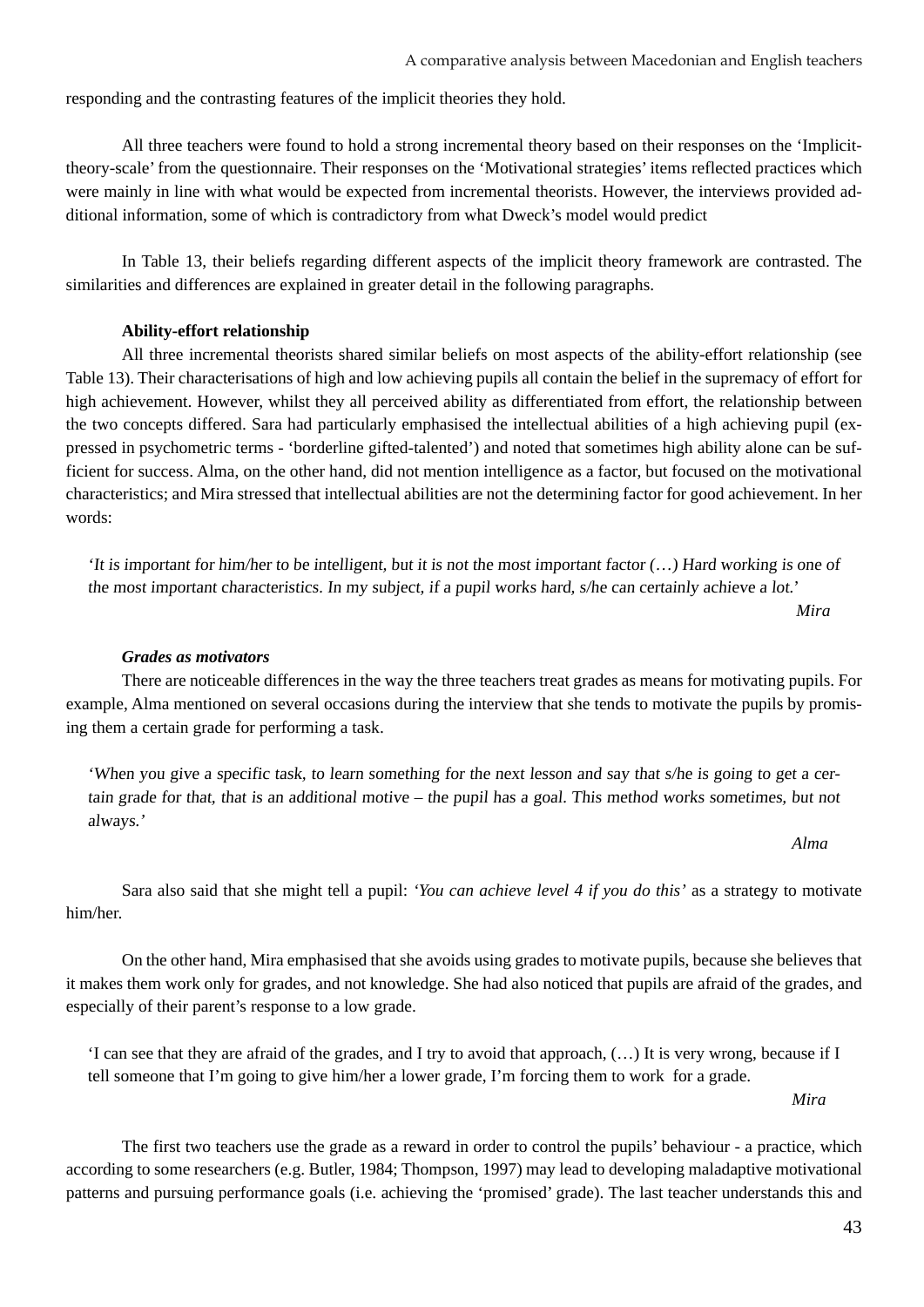tries to avoid it as a method, and instead guide the pupils towards learning, without having to worry about grades. Her beliefs and practices are concordant to Ames's (1992) claims that pupils will be more likely to pursue learning goals if the focus of the evaluation is on individual improvement and mastery, rather than normative comparisons (fostered by grading).

### **Ability grouping**

 In their explanation of the grouping strategies, the Macedonian teachers stated that they tend to group the pupils in mixed-ability groups, so that they could learn from each other and help one another. Mira said that if she sees a pupil who is struggling with his/her work, she puts him/her to work with better performing pupils. She considered this to be motivating for the pupil and thinks that pupils feel more comfortable asking for help from their peers than from the teacher. This practice is seen by many authors (e.g. Holloway, 1988; Stevenson and Stigler, 1992; Stipek, 1997) as directing the pupils towards pursuing learning goals and creating a 'community of learners culture' (Pintrich and Schunk, 2002: 235). Alma said that she tends to give the lower achieving pupils more challenging tasks (e.g. leadership positions during group work) to build up their confidence. She believes this to be a good method of motivating them, because when they perform the task, they feel satisfied with themselves. The positive effects of this method are supported by Zander and Forward's (1968; according to Maehr, 1984) argument that giving a leadership role to a person increases his/hers achievement motivation. In general, these practices correspond well to Mira and Alma's belief that effort is the primary factor for good achievement and that every pupil can perform well if given a chance.

 Sara, on the other hand, believes that grouping pupils on the basis of ability (i.e. previous achievement) is a good method. She tends to begin the work with Year 7 pupils (11 year olds) by giving them all a chance to prove themselves, but afterwards she differentiates the tasks for the more and less able pupils. She also mentioned that she does not give the pupils in the 'low-ability group' more difficult tasks because she does not believe they will do them. As she said:

'I will make, like today, I had to prepare two sets of handouts, an easy one and a hard one and the task - for the lower ability group they need to gap-fill rather that write 150 words. 'Cause I know they won't do it properly.'

 *Sara*

This is a somewhat contradictory statement, bearing in mind that she also said that *'IQ is a bit controversial (…) I teach languages and it shouldn't be that much to do with intelligence really (…) Everyone can learn the language'.* In fact, even though her beliefs reflect an incremental theory, some of the practices Sara uses seem to be more in line with the perception of intelligence as a capacity.

### **Coping with a motivational crisis**

 Alma believes there is a difference in the ways pupils with different abilities cope with a decline in their motivation and achievement. While the 'highly intelligent' ones manage to get out of the crisis on their own, the high performing, but lower ability pupils can experience more problems and need more help from the teacher. Sara shared the same belief. However, research findings (e.g. Meyer, 1982; according to Thompson, 1997) have suggested that the practice of selectively helping pupils might be defeating for the ones that receive more support from the teacher, because it might lead them to conclude that they have lower ability than the rest of the pupils.

 Mira, on the other hand, did not differentiate between the low and high ability pupils' reactions in a motivational crisis. She believes that all pupils should be approached in the same way and encouraged to achieve through individual discussions, outside of the classroom.

Out of the three teachers identified as incremental theorists, Mira showed the strongest tendency to emphasise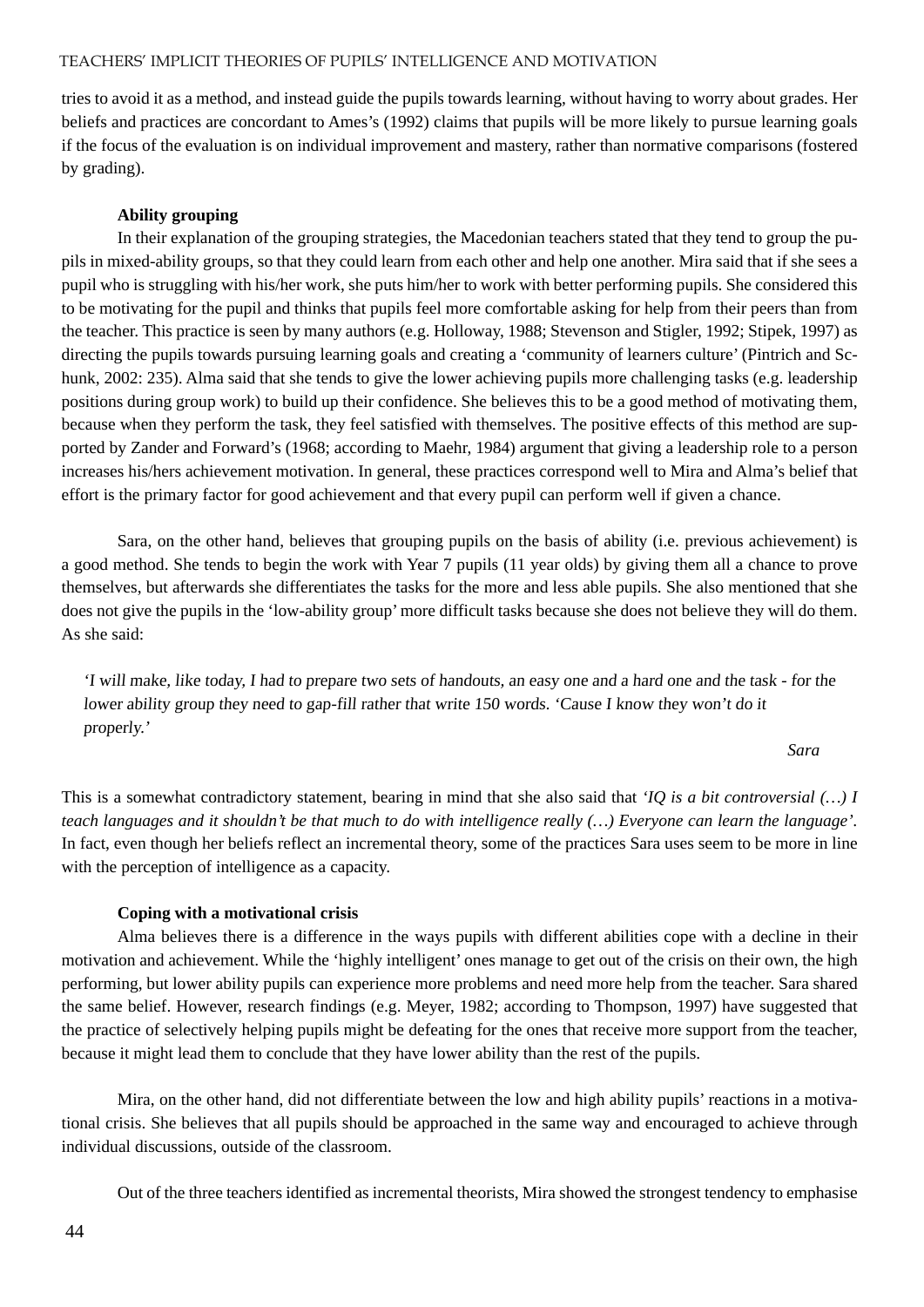the importance of effort for good achievement in her subject (as she said: 'There aren't pupils that can't achieve; there are only pupils that do not try'). These beliefs are likely to have been transmitted during her early socialising and schooling experiences. She mentioned that she was raised to believe that you can achieve a lot if you work hard. Also, the teacher she believes has mostly influenced her practice used to hold the same belief about the pupils' achievement. She fondly remembered her Maths teacher who would not continue to the next topic until she was completely certain that all pupils had understood the previously taught material. Mira contended that this is a practice that she also tends to use.

 Alma also strongly believed in the importance of effort for high achievement and in the malleability of intelligence, but some of her practices (e.g. using grades as incentives for learning) may possibly orient pupils towards pursuing performance goals. Although she said that she is aware of the potential negative effect of this practice (i.e. that it makes pupils study for a grade), she did not offer an alternative strategy.

 Sara was found to hold the least cohesive theory of intelligence. Whilst she believed that effort is more important then ability for success, she also claimed that 'bright' pupils can do well in school even if they do not work very hard. Also, she contended that intelligence is malleable and can be influenced by the school, but defined it in terms which imply fixedness of intelligence (e.g. gifted, borderline) and reported to employ practices which restrict the pupils' possibilities for upward mobility in terms of their achievement (e.g. ability grouping).

### **Legend for reading the cognitive maps:**

**Ellipses – core categories Squares – peripheral categories Arrows (→) causal 'therefore' relationship between concepts Straight line (** ) non-causal relationship **Dotted line (- - - - - ) potentially contrasting relationship + (positive relationship) - (negative relationship) ? (unclear relationship)**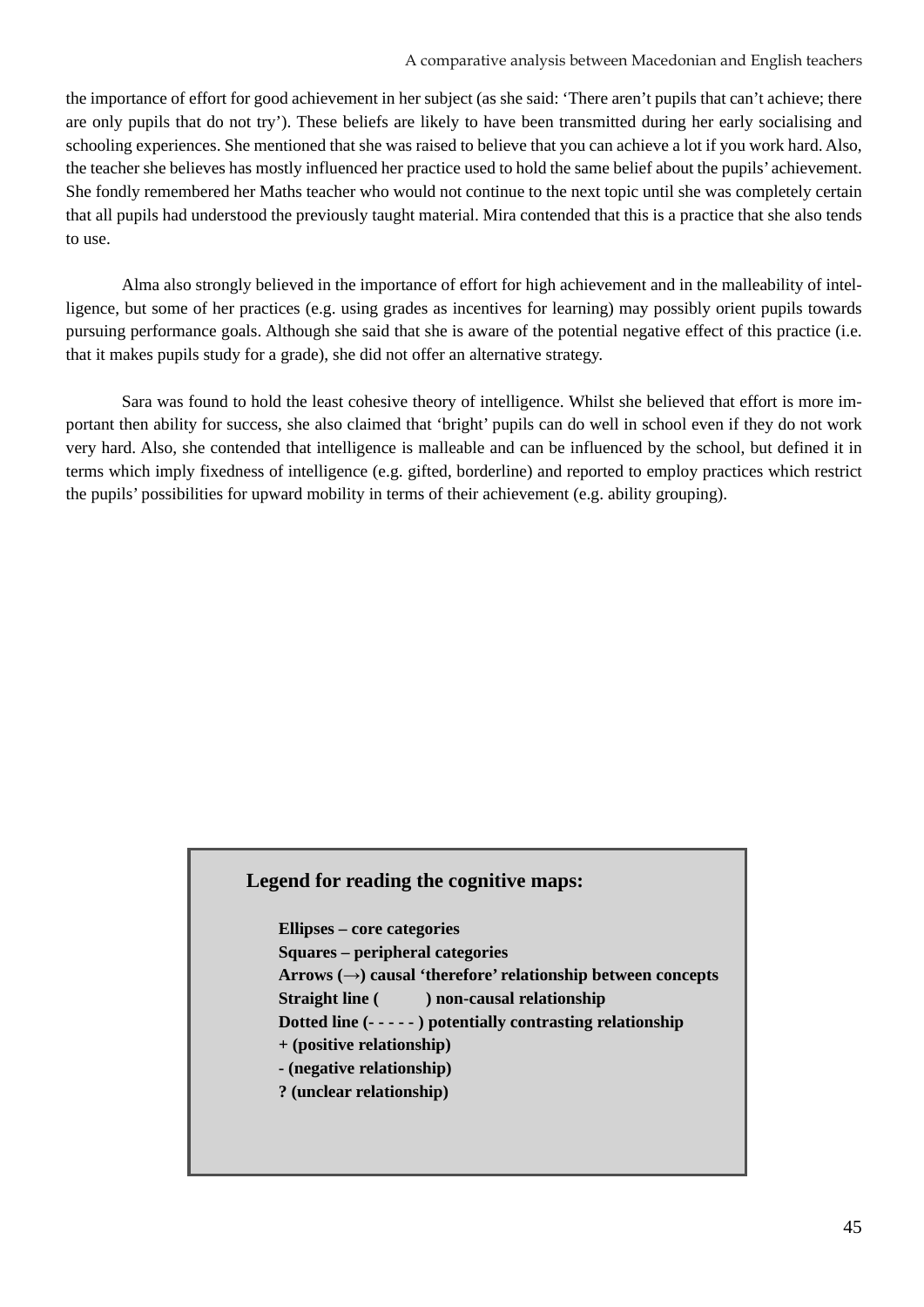

 **Figure 3: Cognitive map- Mira**

 **Figure 3: Cognitive map- Alma**

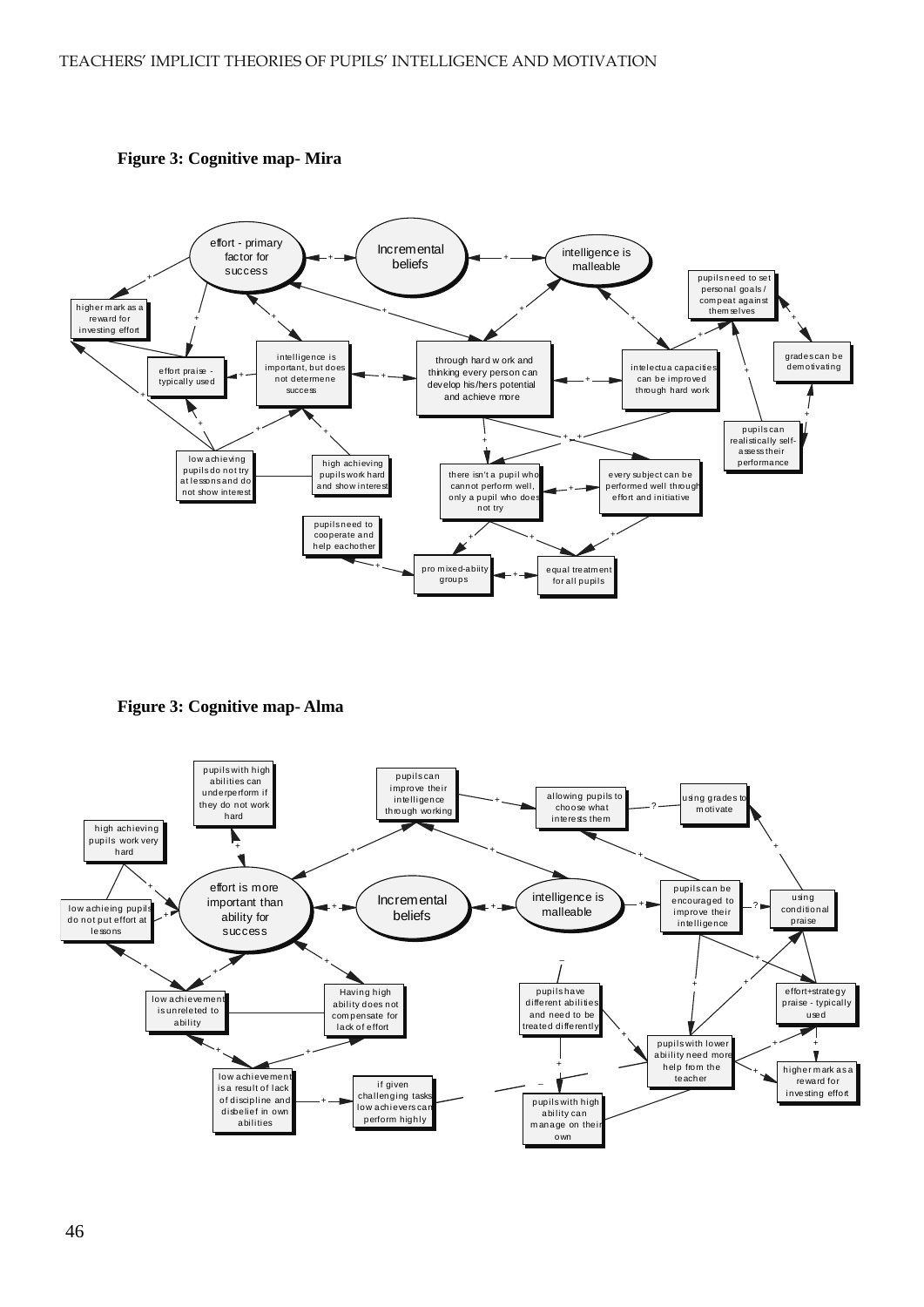

### **Figure 3: Cognitive map- Sara**

### **The structural representation of mixed theory of intelligence**

Lora showed a rather typical mixed framework, characterised by two main, somewhat contradictory ideas:

- intelligence can be improved, and
- ability is the most important factor for success (see Figure 6: Cognitive map-Lora)

 When asked what intelligence means for her, she had trouble defining it and was hesitant about how to use the psychometric conception of intelligence (IQ). She tried to explain her understanding of pupils' intelligence through analysing how it is related to the academic achievement:

'It's really difficult. (….) You get two sorts of pupils that get good exam grades. So, you get pupils that have a natural ability with a subject, and so can do it no matter what. And then you get those that just work really hard'

 Lora stressed natural ability as a factor which can produce high achievement on its own, without the need to invest much effort. Hence, it can be implied that pupils which need to work very hard, probably do not possess enough natural ability. Lora perceived the concepts of effort and ability as negatively correlated, with high ability usually seen as sufficient for high performance, while high effort as not always sufficient on its own. In her words: 'You're gonna get some kids that are not as clever, get less good grades, but will still work very hard'.

 The characteristics of Lora's theory are best reflected in her descriptions of the features of two high achieving pupils. She thought of two pupils, both of whom were described as intelligent. However, one of them was portrayed as: having 'high natural ability', being very quick (performs tasks easily) but not very hard working; while the other pupil was described as: more considerate ('would stop and think'), very hard working and more enthusiastic when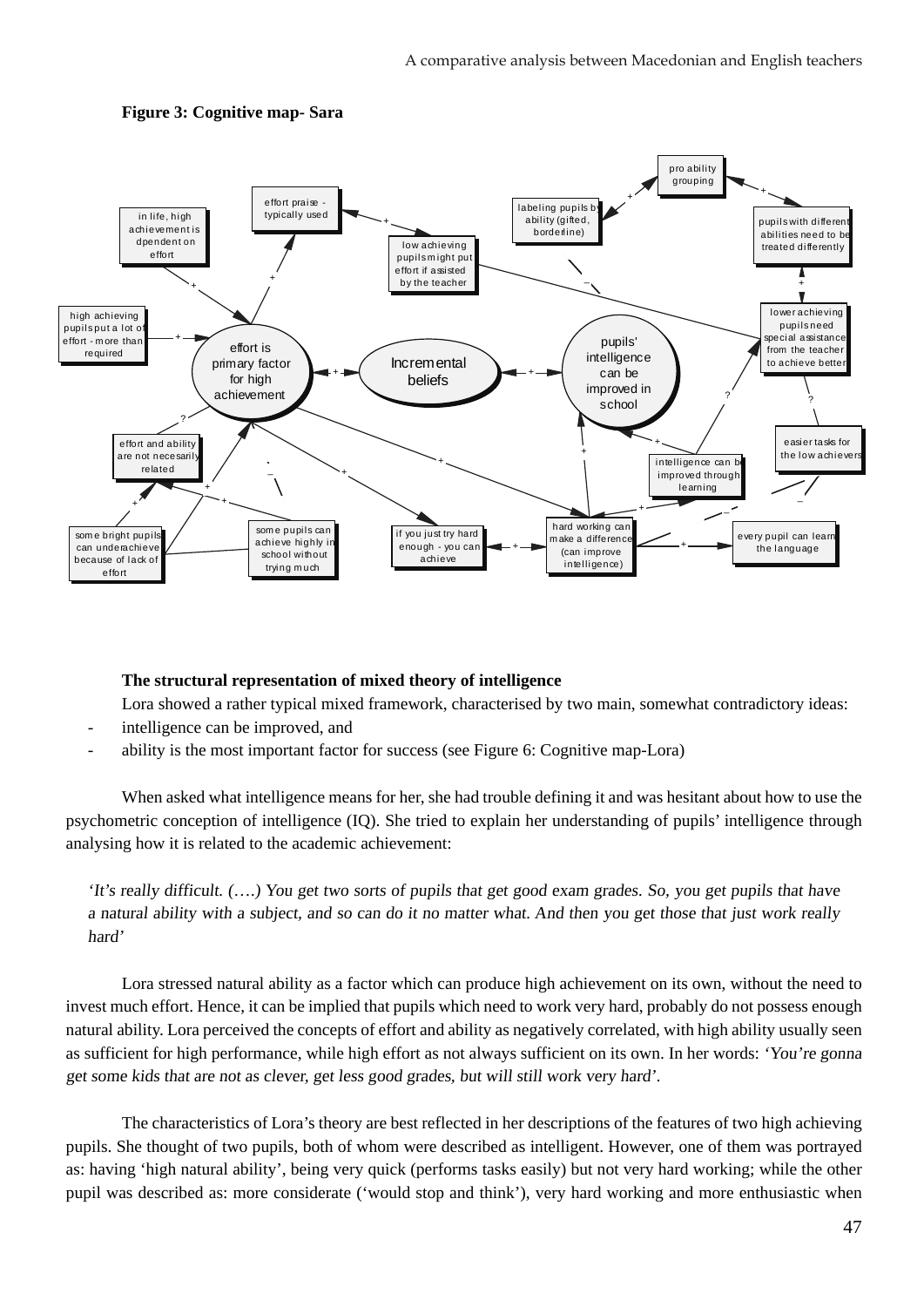faced with a difficult task. These descriptions support the previously determined belief that while working hard can be important for high performance, the pupils that possess high natural ability can do well without investing much effort.

Her description of a low achieving pupil focused mostly on the intellectual capacities (e.g. low ability, difficulty in remembering things, expressing ideas), which she believed have influenced the motivational problems (e.g. does not try, needs constant reinforcement). For this reason, she contended that the 'less able pupils' require special treatment from the teacher, in terms of special teaching methods, but also more support and praise. The different approaches she reported using with certain groups of pupils are reflected in the following statement, which indicates the differentiated view regarding their underlying abilities.

 'With the clever kids you can just give them something and they'll do it. Whereas with the (pause) slightly weaker children you have to break it up a bit. Make sure it is broken up for them. And more things like diagrams, pictures and activities, like matching things up …'

 Therefore, Lora believes that knowing a pupil's ability is important, because it helps the teacher to adjust the methods to fit the pupil's needs. She uses ability grouping at her classes and concludes that there is usually not a lot of mobility between the groups

'If we get a chance it's quite nice to have a look and see if they are in the right places, but usually they are ok where they are.'

 This statement supports Dweck's (1999) claim that the use of ability grouping might facilitate the teachers' expectations that the pupils in the low achieving group will always underperform.

 It can be concluded that, though on the basis of the 'Implicit theory-sale' Lora was identified as a mixed theorist, her practices appear to be more in line with the incremental framework. In addition, certain inconsistencies were detected in her statements. For example, whilst she believed that intelligence can be improved, she also stated that pupils either have or do not have a natural ability for a subject, and the ones that do not have it may not be able to succeed, despite the effort they invest. This way of thinking, according to Dweck et al. (1995b) is more typical of entity theorists. Furthermore, some of the beliefs she reported to hold did not correspond to some of the practices she said she employed, in several aspects. For example, despite her initially expressed belief that everyone can improve, she expressed a reservation regarding the pupils' potential for upward mobility in the ability groups and a tendency to keep the pupils in the groups they were initially assigned to.

 It appears that out of the two central concepts found to constitute her theory, the one which refers to the supremacy of ability over effort for success is more dominant. This concept influences most of Lora's expectations and the classroom practices aimed at motivating pupils. Hence, the beliefs about malleability of intelligence would have been insufficient to detect and predict her practices, if used as an individual measure.

 Lora's example indicates a possibility that the rest of the teachers from the sample, who were identified as mixed theorists, might also be more inclined towards one of the two extreme implicit theory frameworks.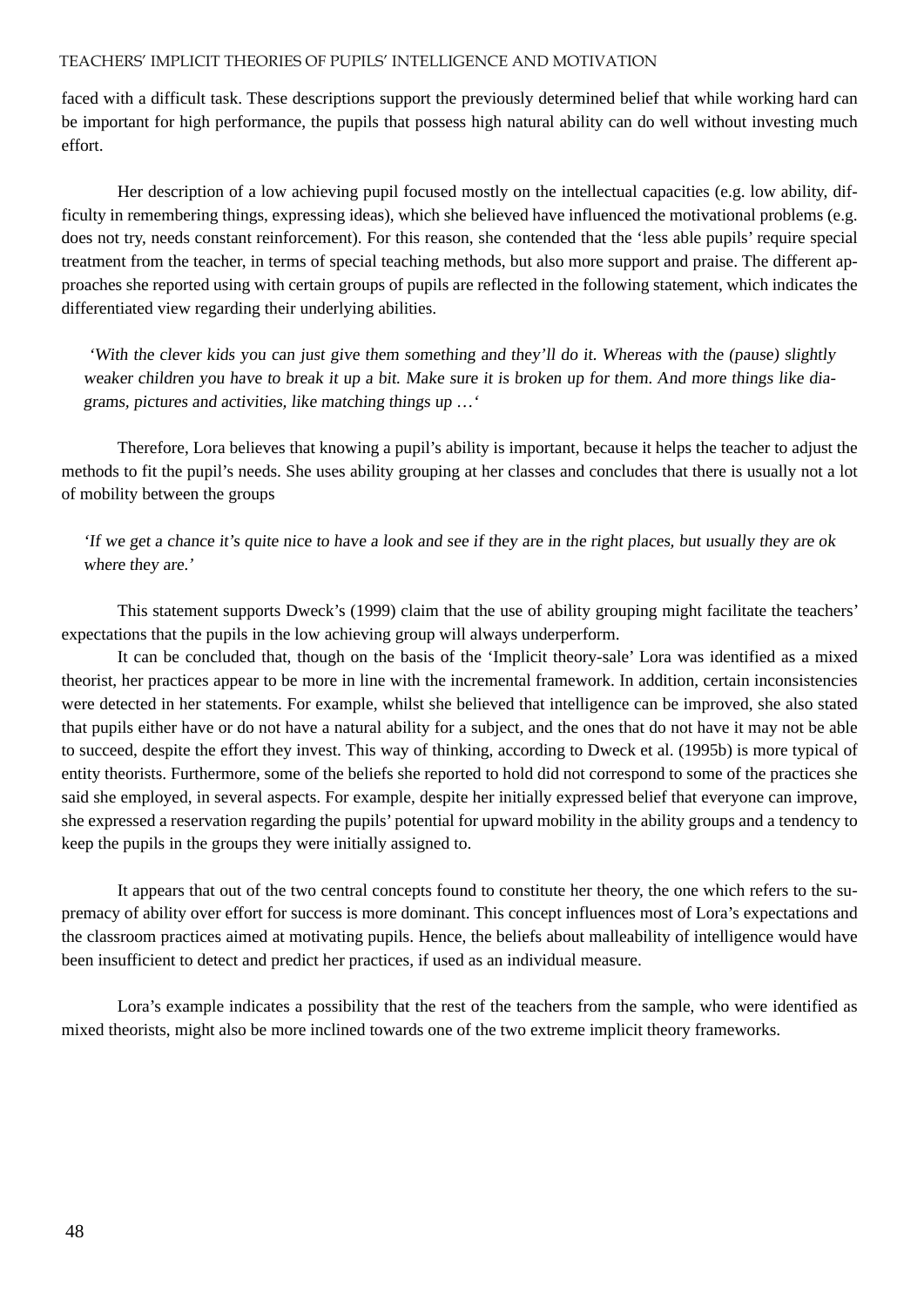

### **Figure 3: Cognitive map- Lora**

### **The structural representation of entity theory of intelligence**

 The information from the interview with Marko provided support for most of the beliefs and related practices expected from an entity theorist on the basis of the Model of Implicit Theories of Intelligence (Dweck and Leggett, 1988).

Marko's theory was characterised by two distinctive concepts (see Figure 7: Cognitive map-Marko):

- intelligence is more or less a constant
- for high achievement in school you need to have high intelligence

 He strongly believed that for a pupil to have high achievement in Maths, s/he needs to have capacity, and characterised the best achievers as having high 'natural ability' for mathematics and being very methodical in their learning.

Describing the characteristics of the low achieving pupils, Marko said:

'Those are usually pupils with low ability, who don't try at all. But, there are some that have poor achievement; they work hard and on a regular basis, but their capacity does not allow high achievement, especially in Maths. Because, you know, achievement in Maths is highly related to IQ… highly related.'

 Since he perceives intelligence as a fixed trait, and believes that the achievement in Maths is highly related to intelligence, his reasoning implies that the low-ability pupils are 'destined' to have poor performance in Maths, no matter how much they try. This perception of ability as independent and uninfluenced by effort causes him to view and treat the high and low achieving pupils differently. He spoke of the high achievers in his subject as an 'elite' group of pupils, with whom he has special relationship, different from his relationship with other pupils: 'Those are talented pupils, whose talent I nurture, and they have complete trust in me. I include them in the process, 'feed' them with special tasks, which they find challenging'.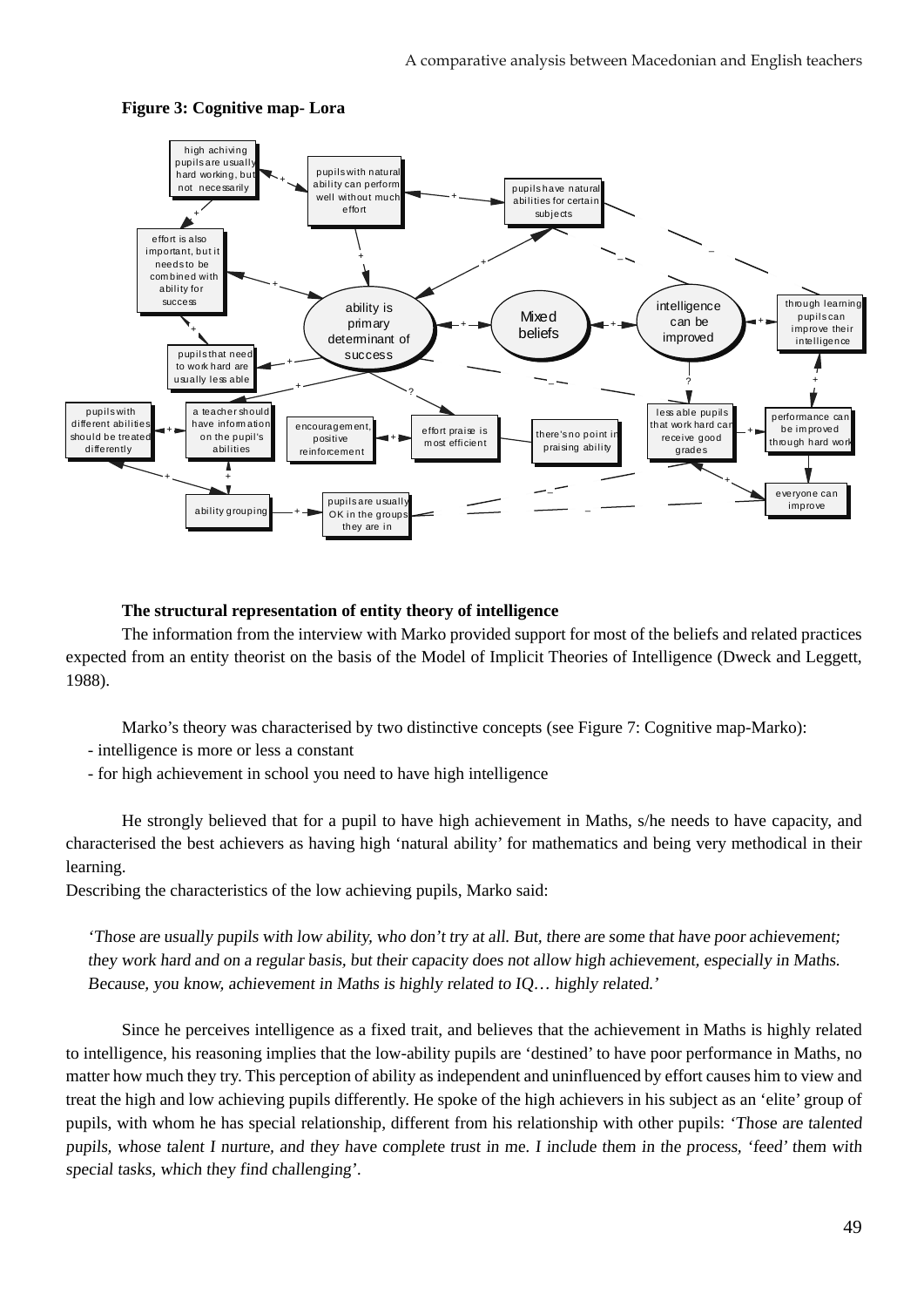In contrast, he contended that the lower performing pupils should be given easier tasks to work on, in order to prevent them from getting de-motivated.

'The teacher should have a sense for these pupils and set lower demands. The level is very important. You should not set demands which are above their abilities; because they are going to get demoralized and you won't achieve anything.'

 Marko said that he employs this principle sometimes when he gives tests. The last time he assessed the pupils' knowledge, he divided them into 3 groups according to their previous achievement and gave them differentiated tasks. The lowest achieving group received basic-level tasks, but he assessed them higher than their actual performance and contended that 'they were happy'. 'The aim of the assessment was not to make a selection, but to motivate them'.

 However, this practice is doubted by some researchers (e.g. Stipek, 1997) to be effective for motivation, because the pupils are not being challenged at all. The tasks given are too easy and even though the pupils can do them without much effort, they can understand that it implies them having lower ability relative to their peers. In addition, Marko's beliefs that these pupils are underperforming because of lack of ability would be likely to prevent him encouraging them to work on more challenging tasks in future (Galloway et al, 1998). These beliefs on behalf of the pupils and the teacher may initiate the self-fulfilling prophecy cycle.

 Marko's beliefs and practices were in line with many aspects of the entity theory framework, as defined by Dweck (1999). The belief that intelligence is fixed and success in school can be expected only when effort is combined with high intelligence, caused him to perceive the high and the low achieving pupils as able and not able, and to form diverse expectations regarding their performance and treat them differently. On the other hand, he also reported using strategy and effort feedback and stated that he considered praising effort to be more efficient than praising ability. However, this might be because he believed that ability can not be changed and therefore, praising ability would not be effective. Despite of some minor inconsistencies in Marko's theory, it can be concluded that his beliefs about pupils' ability correspond to most of the motivational practices he uses.



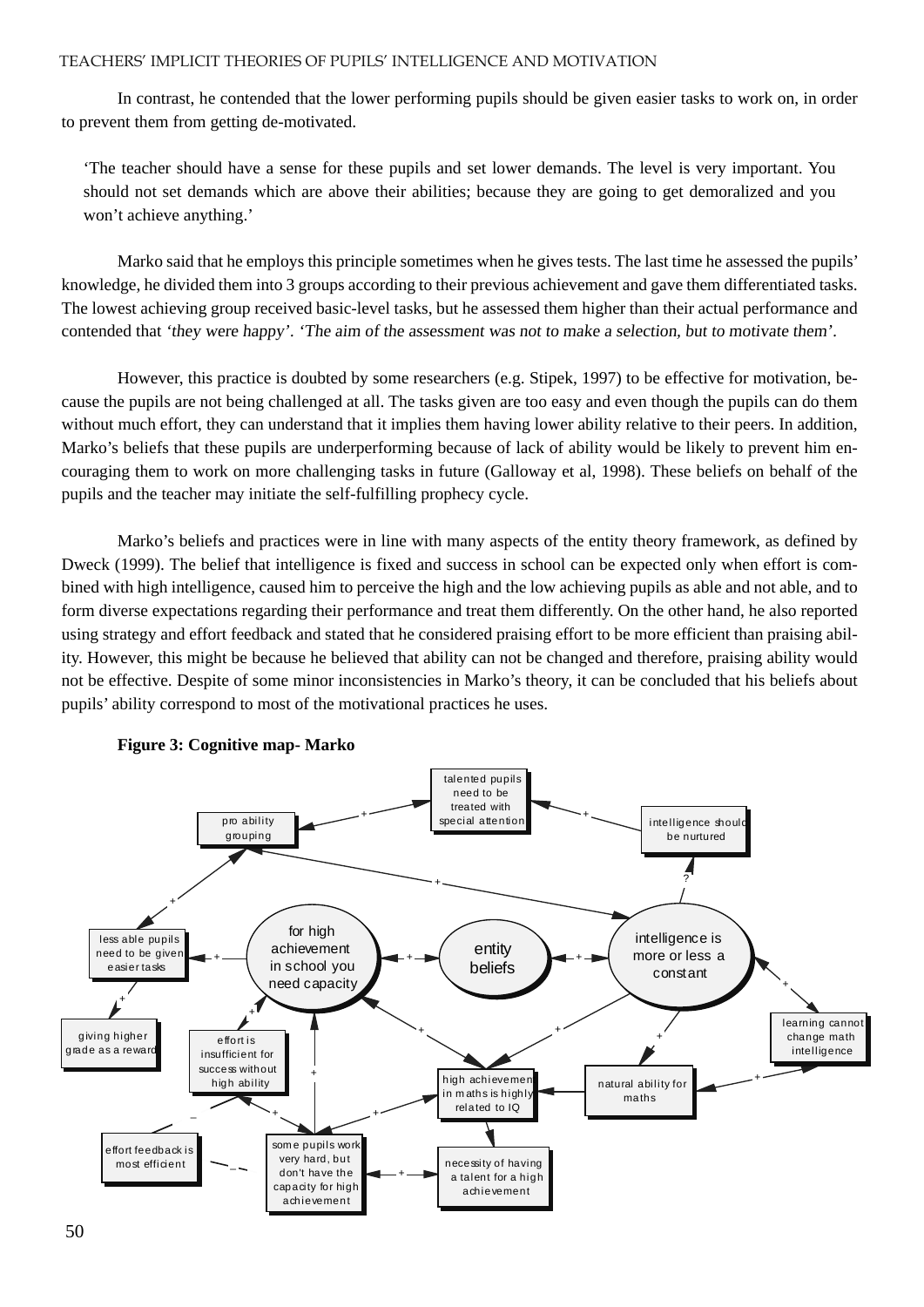| Pseudonym                                                  |                              | Mira                                                                                  | Alma                                                                | Sara                                                                                                                               | Lora                                                                                          | Marko                                                                       |
|------------------------------------------------------------|------------------------------|---------------------------------------------------------------------------------------|---------------------------------------------------------------------|------------------------------------------------------------------------------------------------------------------------------------|-----------------------------------------------------------------------------------------------|-----------------------------------------------------------------------------|
| Characteristics of a<br>high achieving pu-<br>pil          | Ability                      | Intelligence is<br>important, but<br>not the deter-<br>mining factor                  | $222 *$                                                             | High ability<br>(gifted-talented)                                                                                                  | High natural<br>ability (talent)                                                              | High natural<br>ability                                                     |
|                                                            | Effort                       | Hard working<br>and motivation<br>- the most im-<br>portant factors                   | Puts maximum<br>effort and dedi-<br>cation in every<br>task         | Puts a lot effort<br>-more than<br>required                                                                                        | Usually hard<br>working, but<br>not necessarily                                               | ???                                                                         |
|                                                            | Reaction<br>to<br>difficulty | It is a challenge                                                                     | Takes it very<br>seriously,<br>highly commit-<br>ted                | Loves it - the<br>more the better                                                                                                  | Sees it as an<br>interesting<br>challenge; but<br>if lazy might<br>need 'talking<br>round it' | It's a<br>challenge                                                         |
| Characteristics of a <i>Ability</i><br>low achieving pupil |                              | Intelligence as<br>a factor is not<br>important                                       | Normal (aver-<br>age)                                               | Low or high<br>ability (can be<br>either)                                                                                          | Low ability                                                                                   | <b>Usually</b> low<br>capacity<br>Sometimes<br>normal                       |
|                                                            | Effort                       | Does not try,<br>does not show<br>interest for the<br>subject                         | Does not do the<br>work required                                    | Will put effort<br>if supported by<br>an assistant. or<br>Does not put<br>effort because<br>of low self-con-<br>fidence            | Does not want<br>to put effort. It<br>is too hard for<br>him                                  | Usually don't<br>try. Some work<br>hard but their<br>capacity is<br>limited |
|                                                            | Reaction<br>to<br>difficulty | Is not inter-<br>ested, says: I<br>can't                                              | Says: I'm not<br>going to be able<br>to do this                     | Wants to give<br>up                                                                                                                | Does not want<br>to do even easy<br>tasks                                                     | Get demor-<br>alised                                                        |
| Effort-ability relationship                                |                              | There isn't a<br>pupil that can't<br>do the work;<br>only a pupil that<br>doesn't try | Having high<br>ability does not<br>compensate for<br>lack of effort | If you just try<br>hard enough<br>you can achieve<br>Vs. If you are<br>bright, you can<br>get by in school<br>without much<br>work | If you have<br>natural ability,<br>you can achieve<br>well without<br>trying very hard        | Effort is<br>insufficient for<br>success without<br>high ability            |

|  |  | Table 13: Comparison of the key aspects of the interviewees' implicit theory frameworks |  |
|--|--|-----------------------------------------------------------------------------------------|--|
|  |  |                                                                                         |  |

\* The teacher did not provide information on this issue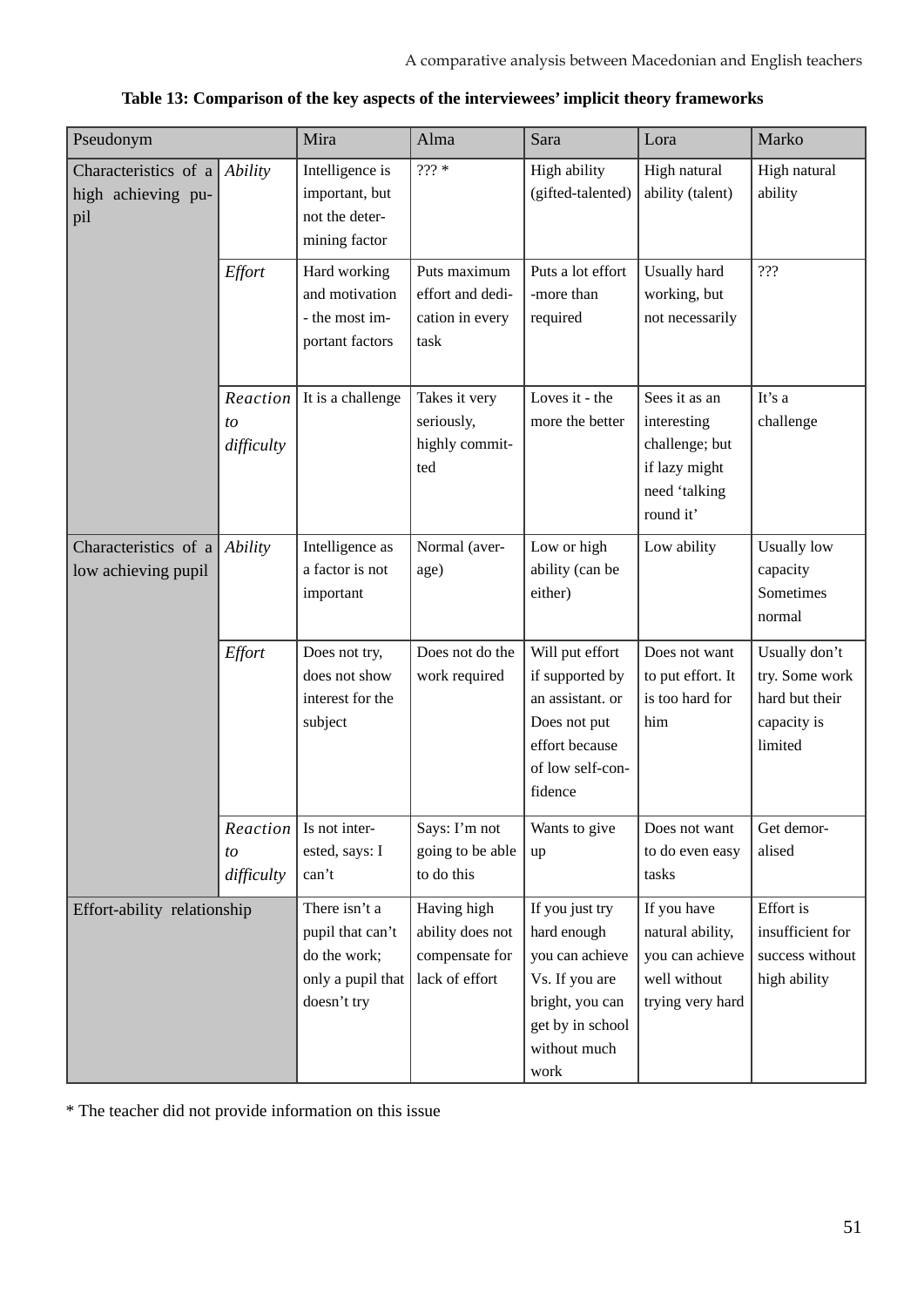| Pseudonym                                                   |                            | Mira                                                                                                  | Alma                                                                                                         | Sara                                                                                                                          | Lora                                                                                                                            | Marko                                                                                                                                      |
|-------------------------------------------------------------|----------------------------|-------------------------------------------------------------------------------------------------------|--------------------------------------------------------------------------------------------------------------|-------------------------------------------------------------------------------------------------------------------------------|---------------------------------------------------------------------------------------------------------------------------------|--------------------------------------------------------------------------------------------------------------------------------------------|
| Use of feed-<br>back<br>as<br>a<br>motivational<br>strategy | Standard<br>task           | Task-directed<br>feedback                                                                             | Effort-directed<br>feedback +<br>conditional<br>praise                                                       | Task-directed<br>feedback                                                                                                     | Strategy<br>feedback                                                                                                            | Strategy<br>feedback                                                                                                                       |
|                                                             | Difficult<br>task          | Effort feedback                                                                                       | Strategy<br>feedback                                                                                         | Effort feedback                                                                                                               | Task praise                                                                                                                     | Teacher<br>satisfaction                                                                                                                    |
|                                                             | Low<br>achieving<br>pupil  | <b>Effort</b> praise                                                                                  | Effort praise                                                                                                | <b>Effort</b> praise                                                                                                          | Praise when he<br>does do some-<br>thing right, but<br>not in front of<br>the class                                             | <b>Effort</b> praise                                                                                                                       |
| Choosingtasks<br>to motivate                                | Pupil that<br>does not try | Encourage-<br>ment that every<br>subject can be<br>performed well<br>through effort<br>and initiative | Giving him a<br>chance to select<br>what interests<br>him                                                    | Giving him<br>less challeng-<br>ing work at the<br>beginning to<br>encourage him                                              | Everyone can<br>improve, try<br>and see what<br>happens                                                                         | Give easier<br>tasks at the<br>beginning and<br>see how far he<br>can go                                                                   |
|                                                             | 'Bright but<br>lazy pupil' | more challeng-<br>ing/<br>interesting tasks                                                           | more challeng-<br>ing/<br>interesting tasks                                                                  | more challeng-<br>ing/<br>interesting tasks                                                                                   | offer rewards/<br>praise                                                                                                        | more challeng-<br>ing/interesting<br>tasks and regu-<br>lar control                                                                        |
| Assessment                                                  |                            | Use of self-as-<br>sessment<br>Higher mark as<br>a reward for the<br>effort                           | Acquainting<br>the pupils with<br>the assessment<br>criteria<br>Higher mark as<br>a reward for the<br>effort | Use of self-<br>assessment:<br>competing with<br>oneself, setting<br>personal goals                                           | ???                                                                                                                             | Different as-<br>sessment stan-<br>dards for the<br>more and less<br>able pupils                                                           |
| Grouping practices                                          |                            | Mixed-ability<br>groups: giving<br>same tasks to<br>all; pupils help<br>each other                    | Mixed-ability<br>groups: giving<br>leadership<br>roles to the<br>lower achieving<br>pupils                   | Ability group-<br>ing: giving<br>different tasks<br>to pupils with<br>different ability.<br>Less able-more<br>help/assistance | Ability group-<br>ing: differenti-<br>ated tasks to<br>pupils with dif-<br>ferent ability.<br>Less able-more<br>help/assistance | Ability group-<br>ing: low abil-<br>ity pupils get<br>easier tasks;<br>high achievers<br>- challenging<br>tasks and spe-<br>cial attention |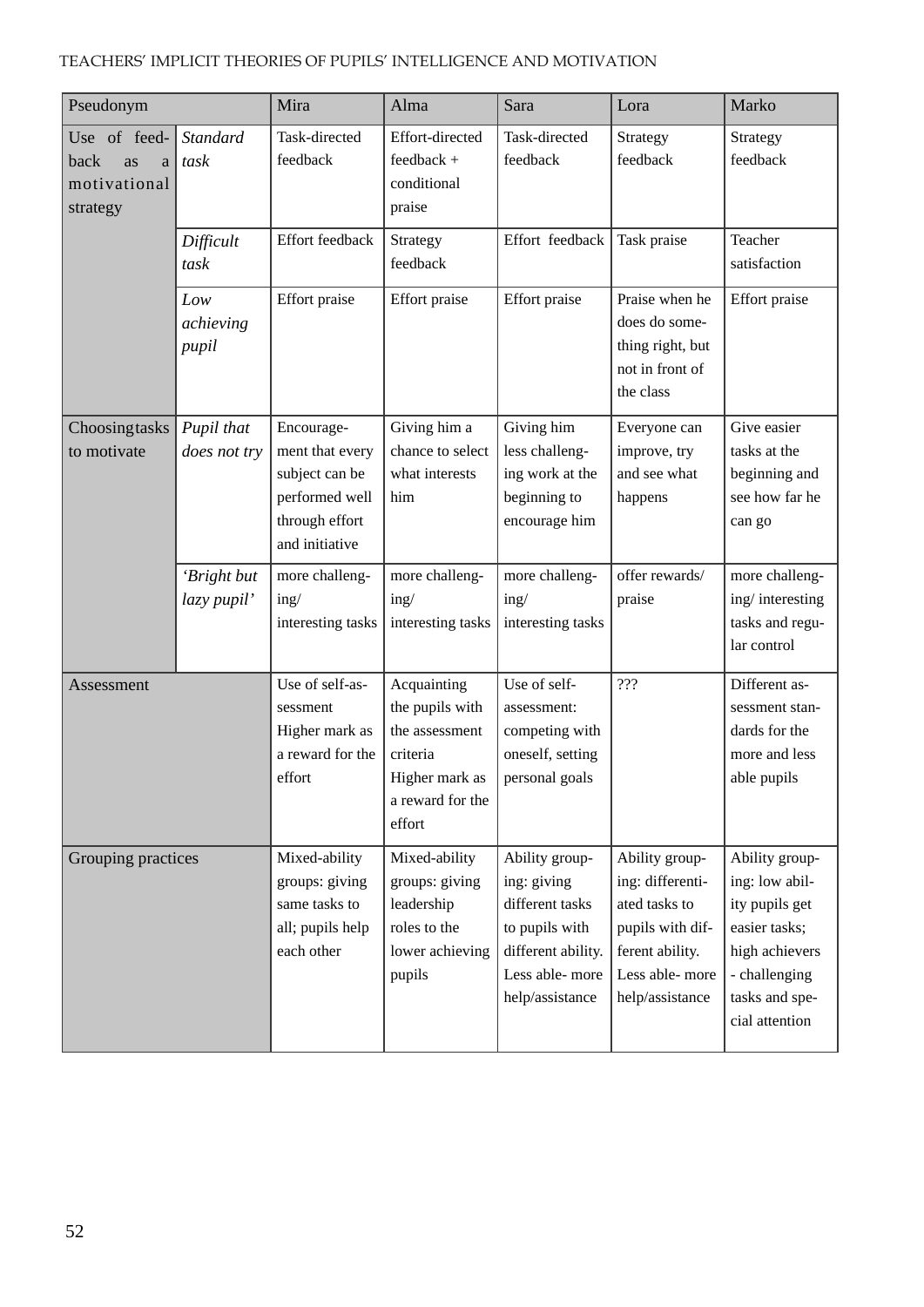### *SUMMARY: IMPLICIT THEORIES' STRUCTURE*

 In general, the five teachers' implicit theories about ability and motivation, which were detected with the questionnaire, were reinforced through the interviews. Nevertheless, the analysis of the cognitive maps had enabled expansion of the explicit data and exploring the latent content of the teachers' statements. It revealed how the implicit theories' concepts are related in the belief-systems of different teachers and indicated the ways in which teachers' beliefs can be associated to their classroom practices.

 Beliefs about pupils' intelligence and motivation were found to be fairly coherent and strongly related to the practices in the case of two teachers (Mira and Marko), but less coherent and not always related to the practices of the other three teachers.

 Whilst the main characteristics of the entity and incremental theory framework, as defined by Dweck (1999) were found in the teachers' belief-systems, the findings suggest that the structure of the implicit-theory-system is not always coherent since some elements can be contradictory. This supports Nespor's (1987; according to Pajares, 1992) claims, that individual beliefs can exist as inconsistencies within the belief system. In fact, a teacher can hold divergent beliefs on the same topic and employ either of them, depending on the situation. For example, s/he might believe that effort is a primary factor for success, but that certain pupils can perform well without investing effort.

 Furthermore, teachers appear to employ some methods because they are commonly used and considered as appropriate in their context. For instance, the practices of rewarding a pupil on the basis of effort, which is common among the Macedonian teachers; and the ability grouping, which is common among the English teachers, appear to be influenced more contextually than individually. It is probable that the dominant schooling practices and the social representations of 'effective strategies' in each context 'interfere' with the teachers' individual practices and may override the impact of their implicit theories. Hence, beliefs might 'influence what teachers say outside the classroom, but their behaviour in the classroom is a result of beliefs being filtered by experience' (Roehler et al., 1988; according to Pajares, 1992: 312). Therefore, even though on the basis of the questionnaire responses, the majority of teachers were identified as incremental theorists, it should not be assumed that the classroom practices<sup>12</sup> they use necessarily adhere to the incremental theory principles.

 Pertinent to this finding, Dweck does not always claim that the effect of the implicit theories will 'spill-over' and influence the social behaviour. Moreover Dweck et al. argue that the impact of the theories is through their allied structures. Thus, if the implicit theory is not strongly linked with the other structures of the system, its impact is likely

<sup>12</sup> The 'classroom practices' are not limited to the motivational strategies discussed in the previous section, but encompass a wider array of methods used in the classroom.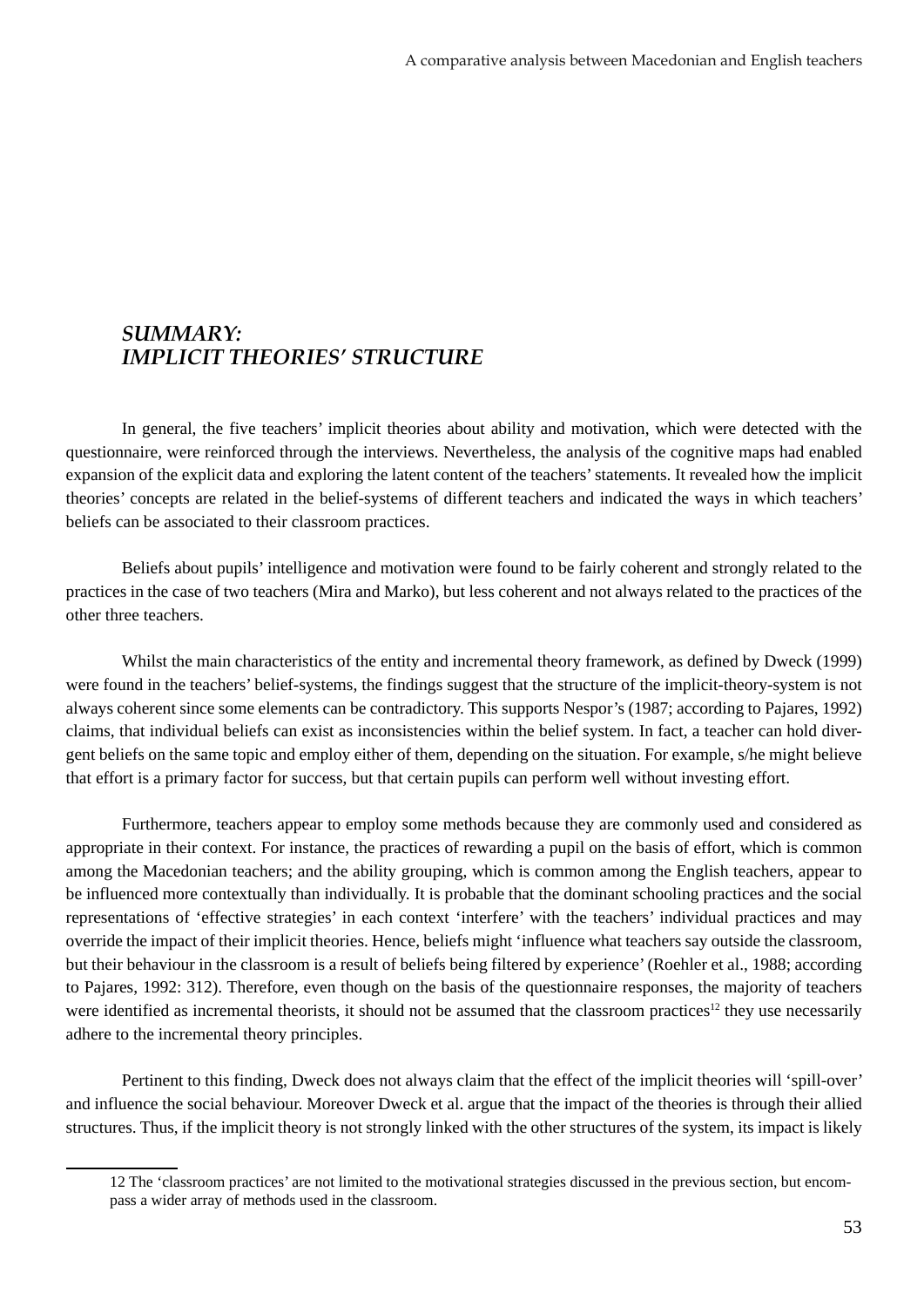to be weak or insignificant. 'For example, an individual might believe that his or her intelligence is fixed but that effort and learning are nonetheless of supreme importance. Such an individual might think and act much like an incremental theorist' (1995b: 324). They emphasise that since 'people do not tend to comb through their system of beliefs, spotting and eliminating contradictions and inconsistencies' (1995b: 323), it is possible that many of them 'actually hold both theories, albeit to differing degrees' (1995b: 323), and the elicitation of a certain framework is dependent on the circumstances.

 Nevertheless, certain individual beliefs were found to be particularly influential in the teachers' practices. For example, the teachers who spoke of having 'natural ability' for a certain subject supported the practice of ability grouping. This finding corresponds to Mugny and Carugati's (1989) discovery that people who believed in 'natural giftedness' tended to support the use of differentiated approaches with the more and less 'talented' children. This belief appears to instigate certain practices which may not be typical in the teacher's cultural context. For example, the practice of ability grouping is very rare in Macedonia, but it was found to be employed by a teacher who displayed adherence to the entity theory of intelligence. Hence, it appears that if teachers hold a relatively 'strong' and consistent implicit theory, they will be more likely to 'bypass' some of the dominant schooling standards, and employ practices concordant with their beliefs (see Cognitive map-Mira; Cognitive map-Marko).

 Furthermore, the findings suggest that although the implicit theories tend to be organised around several central concepts, some may prove to be more dominant and 'suppress' the influence of other concepts on the behaviour. For instance, the belief about 'ability-effort relationship' was found to be a stronger influence on one teacher's practices than the belief about malleability of intelligence (see Figure 6: Cognitive map - Lora).

 In conclusion, although a questionnaire might predict general patterns, the specific relationships between the implicit theories' concepts and the practices are usually not as clear cut, as identified using the present multi-method approach. The fact that the teachers taught different subjects might account for some of the differences, bearing in mind that the implicit theories are often content-specific (Pajares, 1992; Dweck et al., 1995b; Dweck, 1999). It is also likely that some of the differences were influenced by the context. In particular, the findings indicated a less straightforward relationship between the beliefs and practices of the two English teachers', compared to the Macedonian teachers. This supports the previously stated claims that the more the schooling system 'equips' the teachers with specific guidelines on how to behave in the classroom, the less likely their practices would be in concordance with their personal beliefs. However, these results may be due to the selection of the interviewees and can not be generalised, since they are based on a small number of participants. Hence, future research should encompass more teachers – exemplars of each implicit theory framework, in order to enable drawing well-grounded conclusions.

### *3.4. Limitations of the study and suggestions for improvement*

 In this section, the main limitations of the study will be analysed, and proposals will be made on how they could be improved in future research.

#### **Limitations of the data-collection instrument**

 Apart from the general limitations which may arise from using a questionnaire as a data-collection method (see Robson, 2006), certain problems, which are specific for the current study, will be highlighted in this part of the thesis.

 Firstly, because of deficiency in previous similar studies and relevant instruments for data collection, the questionnaire had to be designed specifically for the purposes of the research. This, coupled with limitations in the time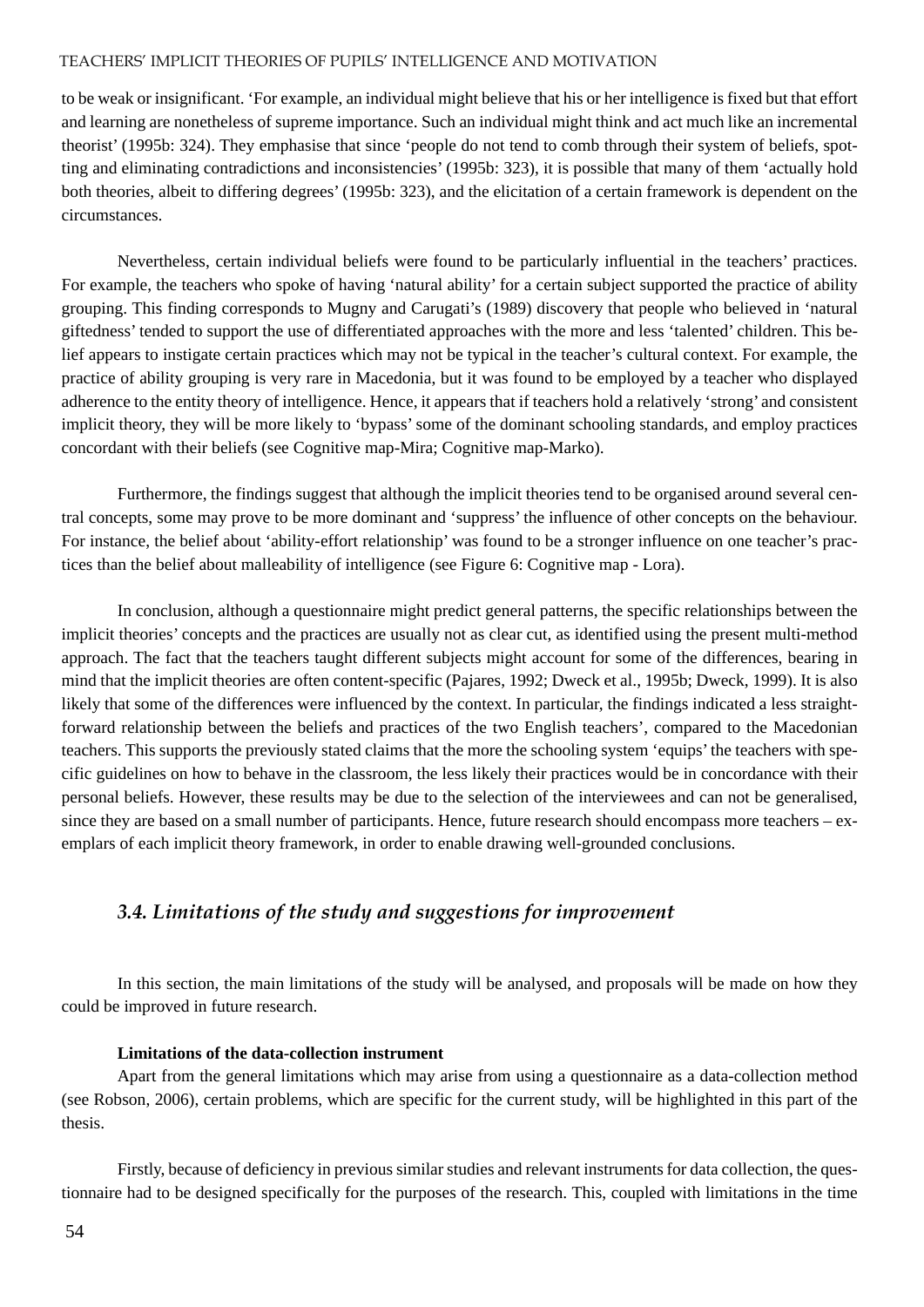available, prevented the standardisation of the instrument for the two populations of teachers. While the pilot-testing with the Macedonian teachers provided some useful information on how to improve the content of the questions, the inability to conduct pilot testing with the English teachers might have influenced the suitability of the questionnaire for this population. Hence, in order for the questionnaire (especially the 'Implicit-theory-scale') to be used in future, its structure and content need to be re-examined. Efforts need to be made to increase the internal consistency of the scale and the discriminatory power of individual items in order for the scale to develop into a more valid and reliable measure of the construct.

 For example, the study would have been more credible if the understanding of individual concepts was initially examined, and then those findings were used during the construction of the items. Though the pilot-testing was expected to provide clarification of the concepts (e.g. intelligence), its usefulness was limited due to the small number of participants.

 At the same time, correlating the scores on the 'Implicit-theory-scale' with scales measuring related concepts (e.g. Dweck's (1999) Implicit theory of intelligence test for adults, Braten and Olaussen's (1998) Conception of Intelligence Scale, Peterson et al's (1982) Attributional Style Questionnaire) would have provided information on the concurrent validity of the scale.

 Secondly, the fact that most of the respondents were aligned towards the incremental extreme may be due to the fact that the characteristics of this framework are regarded as more socially desirable (Dweck et al., 1995b). Hence, perhaps adding a social desirability scale as a part of the questionnaire would have discriminated the teachers that tend to respond in accordance to the societal expectations from a teacher.

 Thirdly, the questionnaire data indicated that the responses of the teachers from the two contexts differed more on the open-ended, than on the closed questions. In addition, the responses on the former had offered richer data and provided a better comprehension of how each question was understood by the respondents. Hence, it is likely that the open-ended questions elicited more valid responses, since they do not impose pre-packed options, but instead rely on the teachers' automatic reaction on the question.

 Finally, the findings from the interviews and the cognitive maps had indicated a discrepancy between some of the teachers' beliefs and practices, which were not detected with the questionnaire. Therefore, perhaps encompassing more aspects of the implicit theory framework (e.g. goals, attributions, expectations etc.) would have increased the predictive validity of the 'Implicit-theory-scale'.

 It can be concluded that the qualitative data has proved to be more significant for understanding the construct and the individual and cultural differences related to it. This corresponds to other authors' claims that the qualitative research methods (e.g. open-ended questions, vignettes, in-depth interviews) are superior in cross-cultural research, especially in the beginning phases (Bond, 1984), and are more efficient than the quantitative methods for exploring personal concepts such as beliefs (Pajares, 1992; Chan and Elliot, 2002).

### **Sampling issues**

 The sampling was conducted on the basis of convenience and included only schools from one city in Macedonia and one county in England. This fact limits the possibility of generalising the findings on the level of countries. Hence, the research should be seen as a pilot to explore the reliability of existing measures. Furthermore, although the number of participants from the two contexts was large enough for performing the statistical analysis employed, the representativeness of the two samples (especially the English one) was not satisfactory. There is a high likelihood that the sample was self-selected and the teachers that responded possessed specific characteristics which differentiated them from the rest of their colleagues (e.g. openness to experiences, tendency for introspection, a desire to contribute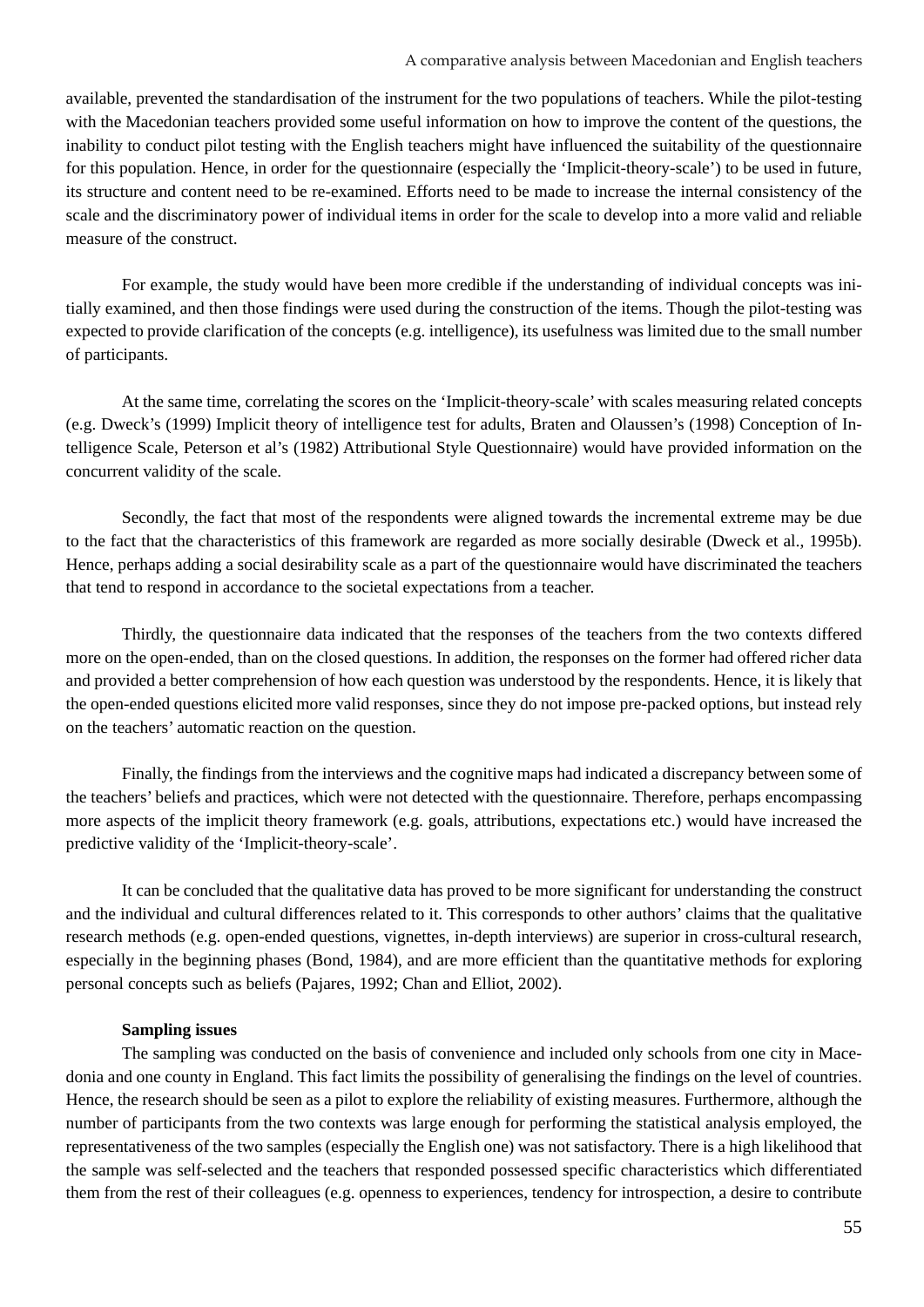to the development of pedagogic knowledge and practice etc.).

 Furthermore, the procedure of selecting interviewees was affected because some of the teachers that completed the questionnaire did not agree to be interviewed. This reduced the number of potential teachers to choose the interviewees from and restricted the possibility of exploring the structure of the entity theory framework on a teacher from England.

### **Limitations of the data-analysis method**

 The discrete nature of the items prevented the possibility of conducting a more complex statistical analysis. This restricted the examination of the potential relationships between the main variables; implicit theories and motivational strategies. The Chi-square test also required merging many of the categories in order to determine the statistical significance, which had resulted in impoverishing some of the data.

 The second method of data analysis – cognitive mapping, provided significant, but not generalisable data. One of the reasons for that was the small number of subjects and another - the subjective nature of the method and the possibility that another researcher might have interpreted the data differently.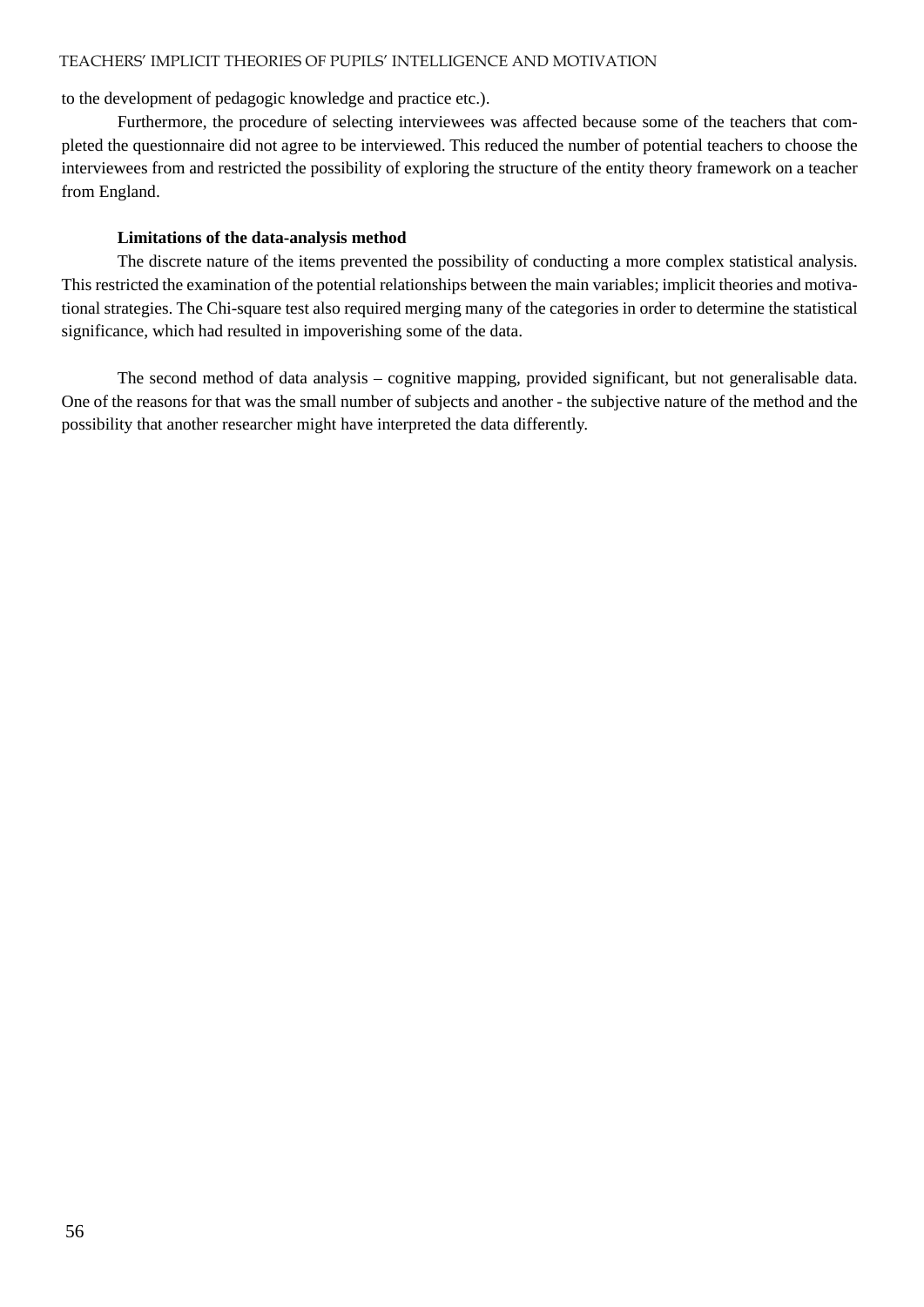### *CONCLUSION*

 The present study examined the relevance of Dweck and Leggett's (1988) Implicit Theories of Intelligence Model within two diverse cultural contexts. During its course, it has answered some issues, and opened new ones. The main findings are summarised below:

- There were no differences in the dominant implicit theory of pupils' intelligence held by the Macedonian and the English teachers. The majority of teachers (about two-thirds of the respondents from each context) were found to hold an incremental theory and value effort as a primary means for high pupil achievement. However, more English than Macedonian teachers conceptualised intelligence as a fixed trait, differentiated from the concept of effort.

- Teachers from the two countries were found to differ in their adoption of motivational strategies in the classroom on most of the achievement situations presented in the questionnaire. In general, strategies adopted by the English teachers were found to be more related to the incremental framework and focused on developing learning goals. Strategies adopted by the Macedonian teachers were less consistent, in that some of them were in line with the entity and others with the incremental framework.

- The dominant schooling doctrine appears to exert a stronger influence on the teachers' adoption of motivational strategies, than their implicit theories. Nevertheless, teachers that possess a 'strong' and consistent system of beliefs can 'bypass' the cultural standards and employ strategies which correspond to their beliefs.

- The two implicit theory frameworks, as described by Dweck (1999) were found to exist in the Macedonian and the English schooling context. Hence, the Model appears to be applicable for describing teachers' implicit theories of pupils' intelligence in both countries. However, some of its aspects may need to be re-examined. For instance, the attributions to ability and effort as factors for success were found to be unrelated to the conception on the nature of intelligence in the case of the English teachers. Although a number of teachers believed that pupils' intelligence is fixed, this did not prevent them from believing in the potential of effort to cause a significant improvement in their performance. In addition, the beliefs about the importance of ability and effort for success were found to be strong predictors of the interviewed teachers' classroom practices.

- The 'Implicit-theory-scale' proved to be a valid instrument for identifying teachers' beliefs about pupils' intelligence. Nevertheless, it needs to be standardised for the two populations separately and made more discriminative and reliable.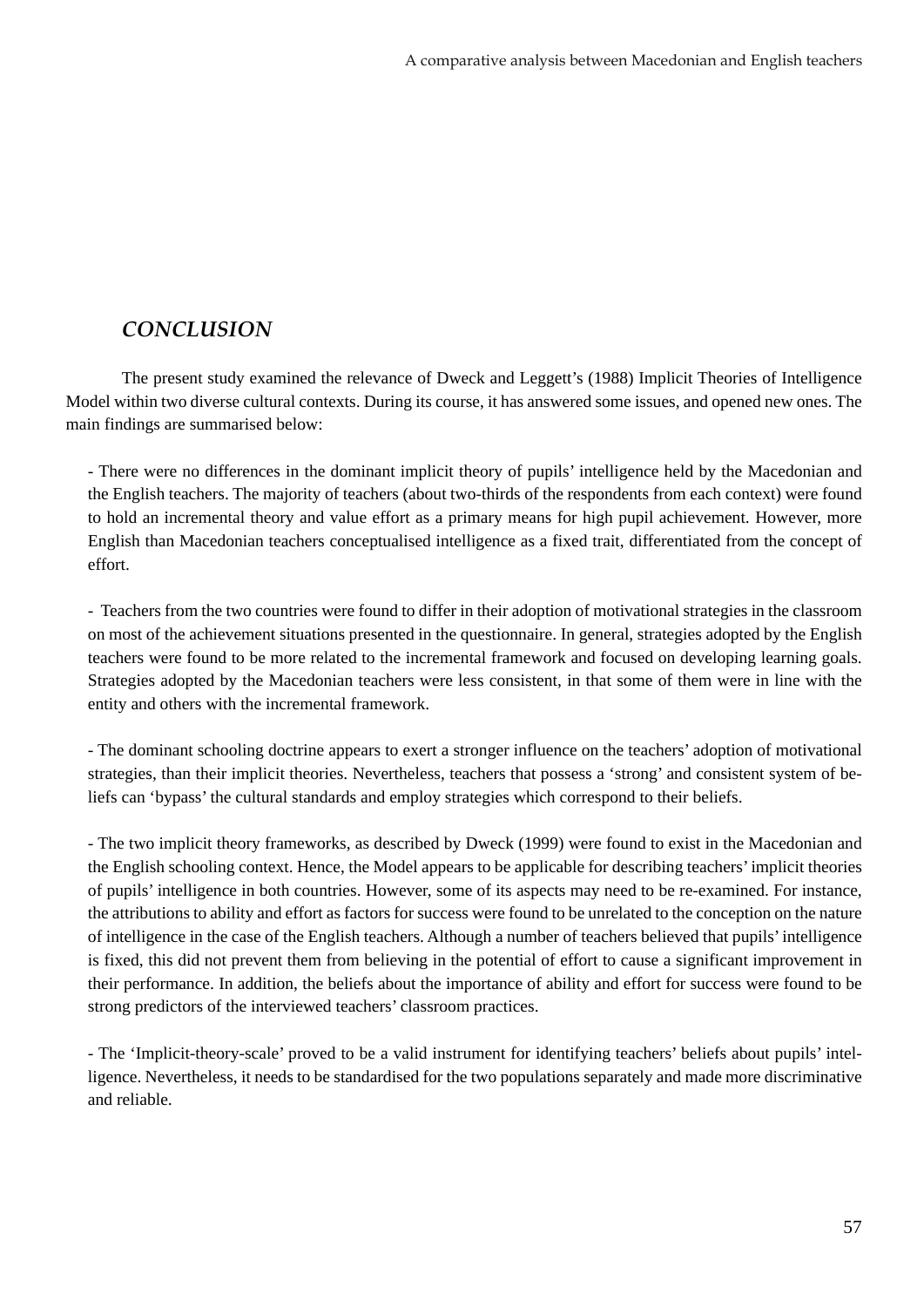### *BIBLIOGRAPHY*

Abd-El-Fattah, S.M. and Yates, G. (2006) Implicit Theory of Intelligence Scale: Testing for factorial invariance and mean structure. Paper presented ate the AARE Conference: Motivation and Learning, 27-30 November, Adelaide http://www.aare.edu.au/06pap/abd06289.pdf (Accessed 3 June, 2007)

Ames, C. (1981) Competitive versus cooperative reward structures: The influence of individual and group performance factors on achievement attributions and affect, American Educational Research Journal, Vol. 18 (3), 273-287. Stable URL: http://links.jstor.org/sici?sici=0002-8312%28198123%2918%3A3%3C273%3ACVCRST%3E2.0.CO%3B2-W (Accessed 2 June, 2007)

Ames, C. (1984) Competitive, cooperative and individualistic goal structures: A cognitive-motivational analysis, In Ames, R.E and Ames, C. (Eds.) Research on motivation in education: Student motivation.Vol.1 Academic press, New York

Ames, C. (1992) Classrooms: Goals, structures, and student motivation. Journal of Educational Psychology, 84 (3), 261-271.

Ames, C. and Archer, J. (1988) Achievement goals in the classroom: Student's learning strategies and motivation processes. Journal of Educational Psychology, Vol. 80 (3), 260-267.

Anderman, E.M, Austin, C. and Johnson, D.M. (2004) The development of goal orientation, In A. Wigfield and J. S. Eccles Development of achievement motivation, Academic Press, San Diego

Anderson, C.A. (1995) Implicit theories in broad perspective, Psychological Inquiry, Vol. 6, No. 4. (1995), pp. 286-290. Stable URL:http://links.jstor.org/sici?sici=1047-840X%281995%296%3A4%3C286%3AITIBP%3E2.0.CO%3B2-6 (Accessed 30 April, 2007)

Basit, T.N. (2003) Manual or electronic? The role of coding in qualitative data Analysis, Educational Research 45 (2), 143–154

Boekartes, M., (2003) How do students from different cultures motivate themselves for academic learning, In F. Salili and R. Hoosain (Eds.) Teaching, learning and motivation in a multicultural context, Information Age Publishing, Greenwich, Connecticut

Berry, J.W., Poortinga, Y.H., Segall, M.H., Dasen, P.R. Cross-cultural psychology: Research and applications, Cambridge University Press, Cambridge

Borg, M. (2004) The apprenticeship of observation. ELT Journal, Vol. 58(3), Oxford University Press, 274-276 http://eltj.oxfordjournals.org/cgi/reprint/58/3/274.pdf (Accessed 25 May, 2007)

Bond, M.H. (1984) A proposal for cross-cultural studies of attribution, In M. Hewstone (Ed.) Attribution Theory: Social and functional extensions, Blackwell, Oxford

Bond, M.H. (1988) The cross-cultural challenge to social psychology, London: Sage Brace, N., Kemp, R. and Snelgar, R. (2000) SPSS for psychologists: A guide for data analysis using SPSS for Windows, Palgrave, London

Braten, I. and Olaussen, B.S. (1998) The relationship between motivational beliefs and learning strategy use among Norwegian college students, Contemporary educational psychology 23, 182–194.

Braten, I. and Strømsø, H.I. (2004) Epistemological beliefs and implicit theories of intelligence as predictors of achievement goals, Contemporary Educational Psychology 29, 371–388.

Brophy, J.E. and Good, T.L (1974) Teacher-student relationships: Causes and consequences, Holt, Reinhart and Winston, New York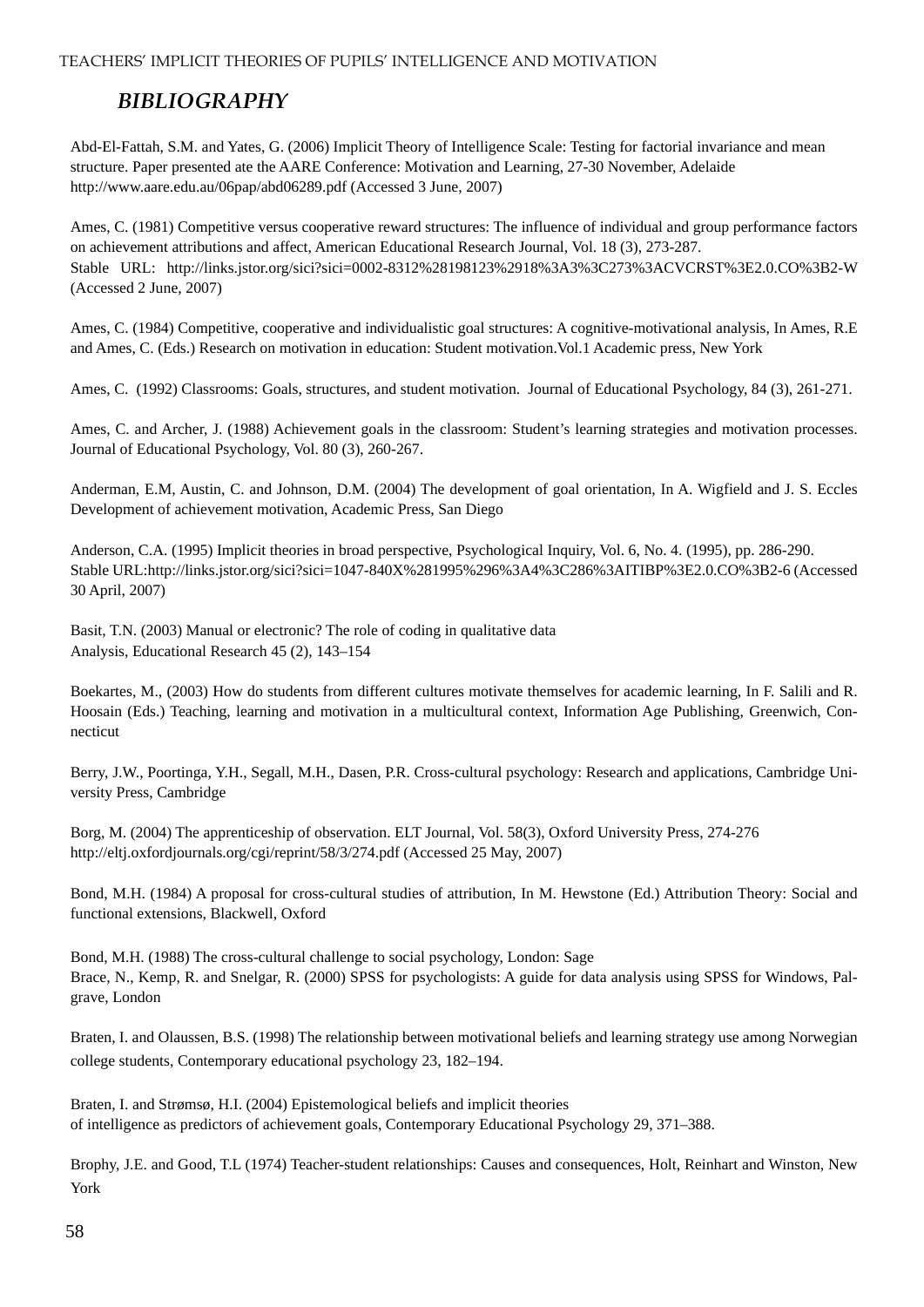Buchmann, M. (1987) Teaching knowledge: The lights that teachers live by, Oxford Review of Education, Vol. 13 (2), 151-164. Stable URL: http://links.jstor.org/sici?sici=0305-4985%281987%2913%3A2%3C151%3ATKTLTT%3E2.0.CO%3B2-K (Accessed 3 June, 2007)

Burhans, K. and Dweck, C.S. (1995). Helplessness in early childhood: The role of contingent worth, Child Development, 66, 1719-1738.

Butler, R. (1984) Task-involving and ego-involving properties of evaluation: Effects of different feedback conditions on motivational perceptions, interest, and performance. Journal of Educational psychology, Vol.79 (4), 474-482

Butler, R. (2000) Making judgments about ability: The role of implicit theories of ability in moderating inferences from temporal and social comparison information, Journal of Personality and Social Psychology, 78, 965–978.

Calderhead, J. (1996) Teachers: Beliefs and knowledge. In D. Berliner & R. Calfee, (Eds.), Handbook of educational psychology, New York: Macmillan.

Calderhead, J. (Ed.) (1987) Exploring teachers' thinking. London: Cassell,

Chan, K. and Elliott, R.G. (2002) Exploratory study of Hong Kong teacher education students' epistemological beliefs: Cultural perspectives and implications on beliefs research, Contemporary Educational Psychology 27, 392–414.

Clark, C. and Peterson, P. (1986) Teachers' thought processes, In M. Wittrock (Ed.) Handbook of Research on Teaching, Macmillan, New York

Cooper, H.M. (1979) Pygmalion Grows up: A Model for Teacher Expectation Communication and Performance Influence, Review of Educational Research, Vol. 49 (3), 389-410. Stable URL: http://links.jstor.org/sici?sici=0034-6543%28197922%2949%3A3%3C389%3APGUAMF%3E2.0.CO%3B2-G (Accessed 14 May, 2007)

Covington, M.V. (1984) The motive for self-worth In R.E. Ames and C. Ames (eds.) Research on Motivation in Education. Vo1.1: Student motivation. Academic Press, London

Covington, M.V. (1992) Making the Grade: A Self-Worth Perspective on Motivation and School Reform, Cambridge University Press Cambridge

Covington, M.V. (1998) The will to learn: A guide form motivating young people, Cambridge University Press, Cambridge

Covington, M.V. and Dray, E. (2001) The developmental course of achievement motivation: A need-based approach. In A. Wigfield and J. S. Eccles Development of achievement motivation, Academic Press, San Diego

Deary, I.J. and Smith, P. (2004) Intelligence research and assessment in the United Kingdom. In R. Sternberg (Ed.) International handbook of intelligence, Cambridge University Press, Cambridge

Delceva Dizdarevic, J., Adamcevska, S., Damovska, L. (2006) National report – Macedonia In P. Zgaga (Ed.) The Prospects of Teacher Education in South-east Europe, Pedagoska Fakulteta Univerze v Ljubljani, Ljubljana

Department of Education and Employment (1995) The English education system: An overview of structure and policy. A briefing paper. London http://eric.ed.gov/ERICDocs/data/ericdocs2sql/content\_storage\_01/0000019b/80/15/c6/92.pdf

(Accessed on 2 June, 2007)

Drever, E. (2003) Using semi-structured interviews in small-scale research, Scottish Council for research in education, Edinburgh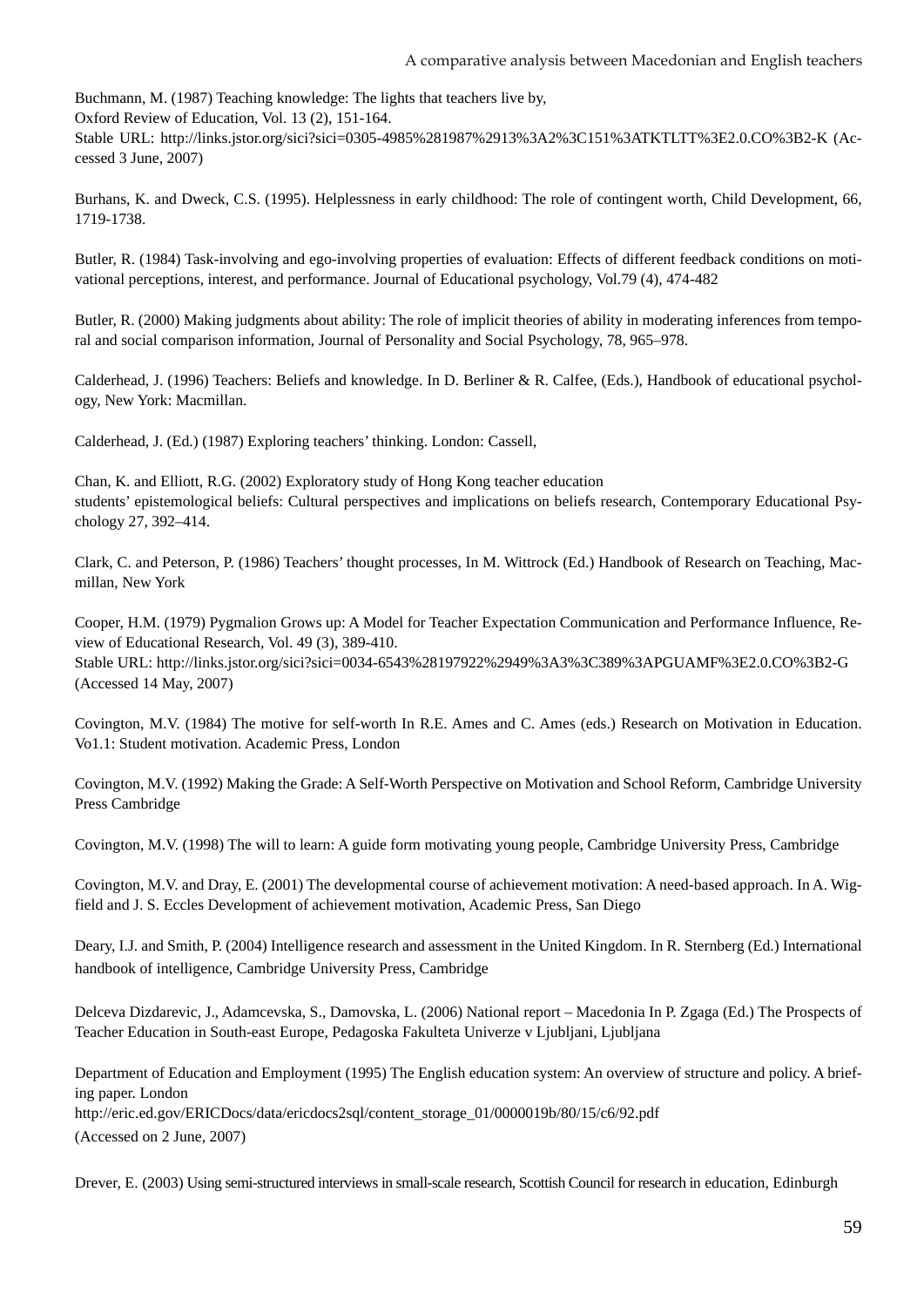Dweck, C.S. (1975) The role of expectations and attributions in the alleviation of learned helplessness. Journal of Personality and Social Psychology, 31, 674-685.

Dweck, C.S. and Elliott, E.S. (1983). Achievement motivation. In P. Mussen and E.M. Hetherington (Eds.) Handbook of child psychology, Wiley, New York

Dweck, C.S., and Leggett, E.L. (1988). A social-cognitive approach to motivation and personality, Psychological Review, 95, 256-273.

Dweck, C. S., Chiu, C., and Hong, Y. (1995a). Implicit theories and their role in judgments and reactions: A world from two perspectives. Psychological Inquiry, 6, 267-285. http://links.jstor.org/sici?sici=1047-840X%281995%296%3A4%3C267%3AI TATRI%3E2.0.CO%3B2-7 (Accessed 20 April, 2007)

Dweck, C. S., Chiu, C., and Hong, Y. (1995b). Implicit theories: Elaboration and extension of the model. Psychological Inquiry, 6, 322-333. http://links.jstor.org/sici?sici=1047-840X%281995%296%3A4%3C322%3AITEAEO%3E2.0.CO%3B2-Y (Accessed 20 April, 2007)

Dweck, C.S. (1996) Implicit theories as organizers of goals and behavior. In P. Gollwitzer and J. Bargh (Eds.), The psychology of action: Linking cognition and motivation to behavior, Guilford, New York

Dweck, C. (1996) Social motivation: Goals and social-cognitive processes. A comment. In: Juvonen, J; Wentzel, R. (eds.) Social Motivation: Understanding Children's School Adjustment, Cambridge University Press, Cambridge

Dweck, C. (1999) Caution: Praise can be dangerous, American Educator, Spring, American Federation of Teachers. http://www.aft.org/pubs-reports/american\_educator/spring99/PraiseSpring99.pdf (Accessed 4 November, 2006)

Dweck, C.S. (1999) Self-Theories: Their role in motivation, personality and development. Taylor and Francis/Psychology Press, Philadelphia

Dweck, C. (2001) The development of ability conceptions. In A. Wigfield and J. S. Eccles Development of achievement motivation, Academic Press, San Diego

Eccles Parsons J., Kaczala C. M., Meece J. L., (1982) Socialization of achievement attitudes and beliefs: Classroom influences, Child Development, Vol. 53 (2), 322-339.

Stable URL: http://links.jstor.org/sici?sici=0009-3920%28198204%2953%3A2%3C322%3ASOAAAB%3E2.0.CO%3B2-6 (Accessed 14 May, 2007)

Eccles J.S., Lord S., Midgley C., (1991) What are we doing to early adolescents? The impact of educational contexts on early adolescents, American Journal of Education, Vol. 99 (4), 521-542. Stable URL: http://links.jstor.org/sici?sici=0195-6744%28199108%2999%3A4%3C521%3AWAWDTE%3E2.0.CO%3B2-B (Accessed 14 May, 2007)

Eder, D. (1981) Ability grouping as a self-fulfilling prophecy: A micro-analysis of teacher-student interaction. Sociology of Education, Vol. 54 (3), 151-162. Stable URL: http://links.jstor.org/sici?sici=0038-0407%28198107%2954%3A3%3C151%3AAGAASP%3E2.0.CO%3B2-O (Accessed 3 June, 2007)

Elliott, E.S., & Dweck, C.S. (1988) Goals: An approach to motivation and achievement, Journal of Personality and Social Psychology, 54, 5-12.

Elliott, J, Hufton, N., Hildreth, A., Illushin, L. (1999) Factors influencing educational motivation: A study of attitudes, expectations and behaviour of children in Sunderland, Kentucky and St Petersburg, British Educational Research Journal, 25 (1), 75-94.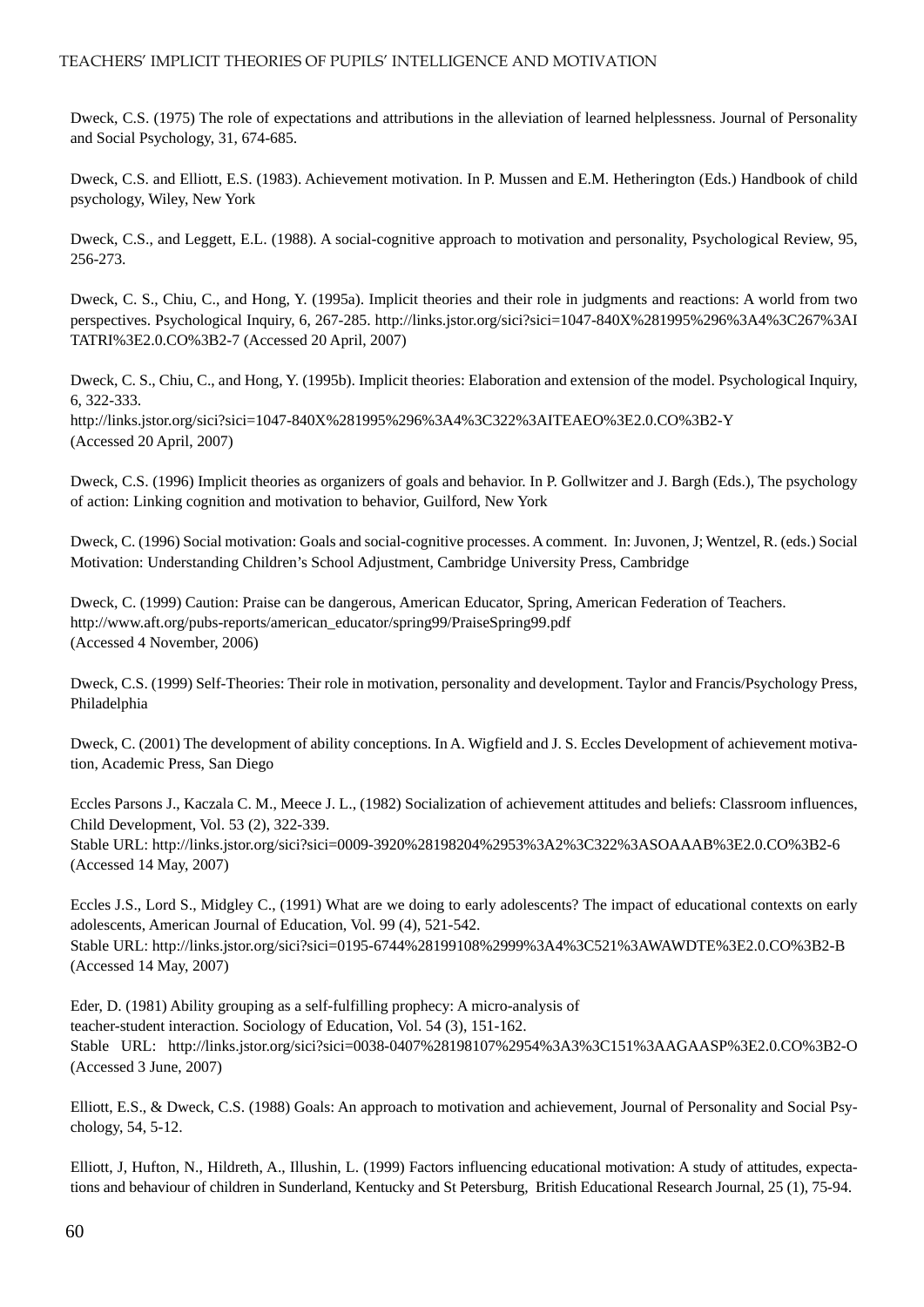http://links.jstor.org/sici?sici=0141-1926%28199902%2925%3A1%3C75%3AFIEMAS%3E2.0.CO%3B2-X (Accessed 23 January, 2007)

Elliot, J.G., Hufton, N. (2001) 'The kids are doing all right': differences in parental satisfaction, expectation and attribution in St. Petersburg, Sunderland and Kentucky, Cambridge Journal of Education, 31 ( 2), 179-204

Elliot, J.G., Hufton, N., Illushin, L (2002) Educational motivation and engagement: Qualitative accounts from three countries. British Educational Research Journal, 28 (2) 265-289. http://links.jstor.org/sici?sici=0141-1926%28200204%2928%3A2%3C265%3AEMAEQA%3E2.0.CO%3B2-5 (Accessed 23 January, 2007)

Farsides, T. L. (2003) Cognitive mapping: generating theories of psychological phenomena from verbal accounts and presenting them diagrammatically. In G. M. Breakwell (Ed.), Doing social psychology research, BPS Blackwell, Oxford

Fischer, F. (1998) Beyond empiricism: Policy inquiry in postpositivist perspective. Policy Studies Journal, 26 (1), 129-146 http://www.cddc.vt.edu/tps/e-print/PETER.htm (Accessed 3 March, 2007)

Fincham,F. and Hewstone, M. (2003) Attribution Theory and research: from basic to applied, in Hewstone, M. and Stroebe, W. (eds.) Introduction to Social Psychology, 3rd Edition, Oxford, Blackwell

Fiske, S.T. and Taylor, S.E. (1991) Social Cognition, New York: McGraw Hill.

Galloway, D., Leo, E., Rogers, C and Armstrong, D. (1995) Prevalence of motivational styles in English and mathematics among children identified as having special educational needs, British Journal of Educational Psychology, 65, 477-487.

Galloway, D., Leo, E., Rogers, C. and Armstrong, D. (1996) Maladaptive motivational style: the role of domain specific task demand in English and mathematics, British Journal of Educational Psychology, 66,197-207.

Galloway D, Rogers, C., Armstrong, D. and Leo, E. (1998) Motivating the difficult to teach, Longman, London and New York

Geen R.G. (1995) Human motivation, Brooks/Cole, Belmont

Gibson, S. and Dembo, M.H. (1984) Teacher self-efficacy: A construct validation. Journal of Educational Psychology, Vol.76(4), 569-582.

Gillham, B. (2000) The research interview, London, Continuum

Gonida, E., Kiosseoglou, G., Leondari A., (2006) Implicit theories of intelligence, perceived academic competence, and school achievement: Testing alternative models, American Journal of Psychology, vol. 119 (2), 223–238.

Goodnow J (1980) Everyday concepts of intelligence and its development. In N. Warren (Ed.) Studies in cross-cultural psychology, London: Academic Press

Hewstone, M. (1989) Causal Attribution: from Cognitive processes to Collective Beliefs, Oxford: Blackwell.

Holloway, S. (1988) Concepts of ability and effort in Japan and the United States, Review of Educational Research, Vol. 58, No. 3, 327-345. Stable URL: http://links.jstor.org/sici?sici=0034-6543%28198823%2958%3A3%3C327%3ACOAAEI%3E2.0.CO%3B2-4 (Accessed 5 May, 2007)

Hall B.W., Villeme G. and Burley W.W. (1989) Teachers' attributions for students' academic success and failure and the relationship to teaching level and teacher feedback practices, Contemporary educational psychology, 14, 133-144

Heyman, G.D., Dweck, C.S., & Cain, K. (1992) Young children's vulnerability to self-blame and helplessness. Child Development, 63, 401-415.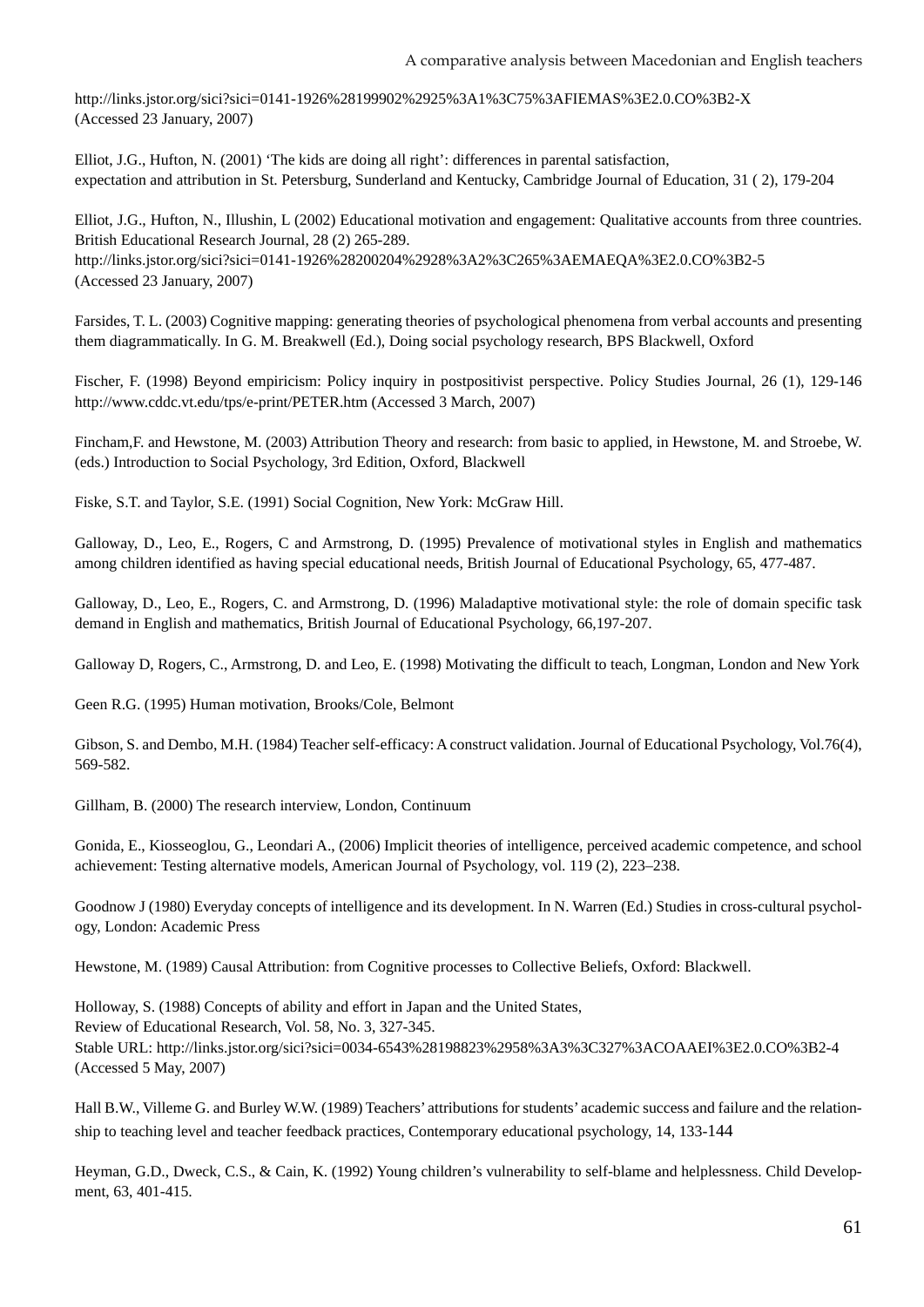Hong, Y.Y., Chiu, C., Dweck, C.S., Lin, D., and Wan, W. (1999) Implicit theories, attributions, and coping: A meaning system approach. Journal of Personality and Social Psychology, Vol. 77(3), 588-599.

Hufton, N., Elliot, J. (1999) Motivation to learn: The pedagogical nexus in the Russian common school: Some implications for trans-national policy borrowing, Paper presented at the British Educational Research Association Conference, University of Sussex, at Brighton, 2-5 September, 1999

http://www.leeds.ac.uk/educol/documents/000001116.htm (Accessed 5 February, 2007)

IEA: International Association for the Evaluation of Educational Achievement (2000a) TIMMS 1999: Student Background with Science Achievement, International Study Center, Lynch School of Education, Boston College

IEA: International Association for the Evaluation of Educational Achievement (2000b) TIMMS 1999 International Mathematics Report. International Study Center, Lynch School of Education, Boston College http://isc.bc.edu/timss1999i/pdf/T99i\_Math\_All.pdf (Accessed 19 May, 2007)

IEA: International Association for the Evaluation of Educational Achievement (2000c) TIMMS 1999 International Science Report. International Study Center, Lynch School of Education, Boston College http://isc.bc.edu/timss1999i/pdf/T99i\_Sci\_All.pdf (Accessed 19 May, 2007)

IEA: International Association for the Evaluation of Educational Achievement (2003) PIRLS 2001 International Report. International Study Center, Lynch School of Education, Boston College http://timss.bc.edu/pirls2001i/pdf/P1\_IR\_FrontMatter.pdf (Accessed 19 May, 2007)

International Bureau of Education UNECSO/Geneva (2001) National Report: Development of education – The Republic of Macedonia. Bureau of Education Development of Republic of Macedonia, Skopje http://www.ibe.unesco.org/International/Ice/natrap/Macedonia.pdf (Accessed 15 April, 2007)

Kagan, D. (1992) Implications of Research on Teacher Belief, Educational psychologist, 27(1), 65-90.

Kagan, D. M., (1990) Ways of Evaluating Teacher Cognition: Inferences concerning the Goldilocks Principle, Review of Educational Research, Vol. 60, (3), 419-469. http://links.jstor.org/sici?sici=0034-6543%28199023%2960%3A3%3C419%3AWOETCI%3E2.0.CO%3B2-R (Accessed 15 January, 2007)

Kelly, G.A (1955) The Psychology of Personal Constructs. Vol. 1: A Theory of Personality, W.W. Norton & Company Inc., New York

Korevaar G.G., Bergen T.C.M. (1992) Experienced teachers' attributions and their reactions in problematic classroom situations, Teaching and Teacher Education, Vol. 8, 509-521.

Kurtz, B.E., Schnider, W., Carr, M., Borkowski, G. and Rellinger, E. (1990) Strategy instruction and attributional beliefs in West Germany and the United States: Do teachers foster metacognitive development? Contemporary Educational Psychology, 15, 268-283.

Lewis, M. (1995). Commentaries: The nature of cause, the role of antecedent conditions in children's attribution, and emotional behavior. Psychological Inquiry, Vol.6 (4), 305–307.

Maehr, M.L. (1984) Meaning and motivation: Toward a theory of personal investment, In Ames, R.E and Ames, C. (Eds.) Research on motivation in education: Student motivation.Vol.1 Academic press, New York

Maehr M. and Nicholls J. G. (1980) Culture and achievement motivation: A second look, In N. Warren (Ed.) Studies in crosscultural psychology, Academic Press, London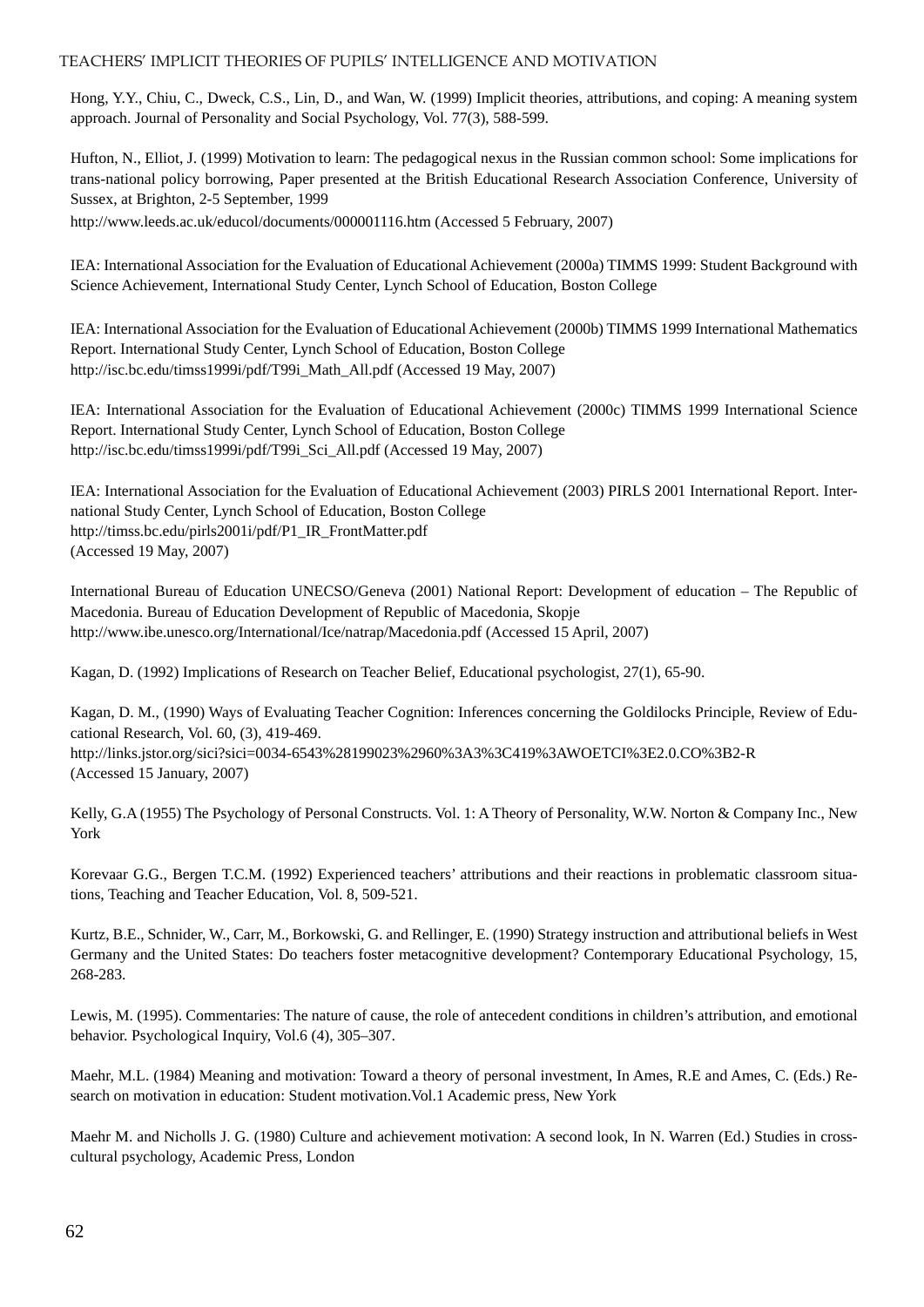Marshall, H.H. and Weinstein, R.S. (1984) Classroom factors affecting students' self-fvaluations: An interactional model. Review of Educational Research, Vol. 54 (3), 301-325. Stable URL: http://links.jstor.org/sici?sici=0034-6543%28198423%2954%3A3%3C301%3ACFASSA%3E2.0.CO%3B2-F (Accessed 3 June, 2007)

Miles, M.B. and Huberman, A.M., (1984) Drawing Valid Meaning from Qualitative Data: Toward a Shared Craft, Educational Researcher, Vol. 13 (5), 20-30. http://links.jstor.org/sici?sici=0013-189X%28198405%2913%3A5%3C20%3ADVMFQD%3E2.0.CO%3B2-I (Accessed 10 February, 2007)

Miller, J. (1996). Culture as a source of order in social motivation. Psychological Inquiry, Vol. 7 (3), 240-243. Stable URL: http://links.jstor.org/sici?sici=1047-840X%281996%297%3A3%3C240%3ACAASOO%3E2.0.CO%3B2-X (Accessed 10 May, 2007)

Moscovici, S. (1984) The phenomenon of social representations. In S. Moscovici and R.M. Farr Social Representations, Cambridge University Press, Cambridge

Moscovici, S. and Hewstone, M. (1984) Social representations and social explanations: from the 'naive' to the 'amateur' scientist. In M. Hewstone (Ed.) Attribution Theory: Social and Functional Extensions, Blackwell, Oxford

Mugny, G. and Carugati, F. (1989) Social representations of intelligence, Cambridge University Press, Cambridge

Mueller, C. M. and Dweck, C. S. (1998) Intelligence praise can undermine motivation and performance. Journal of Personality and Social Psychology, Vol.75, 33-52.

Munro D. (1977) Levels and processes in motivation and culture, In D. Munro, J.F. Schumaker and S.C. Carr (Eds.) Motivation and culture, Routledge, NY and London

Nicholls, J.G . (1976) 'Effort is virtuous, but it's better to have ability'. Journal of Research in Personality, Vol.10, 306-315.

Nicholls, J.G. and Miller A. (1984) The Differentiation of the Concepts of Difficulty and Ability. Child Development, Vol. 54 (4) 951-959.

Stable URL: http://links.jstor.org/sici?sici=0009-3920%28198308%2954%3A4%3C951%3ATDOTCO%3E2.0.CO%3B2-5 (Accessed 5 May, 2007)

Nicholls, J.G. and Miller A. (1984) Conceptions of ability and achievement motivation, In Ames, R.E and Ames, C. (Eds.) Research on motivation in education: Student motivation.Vol.1 Academic press, New York

Ofsted (1998) Secondary Education 1993-97: A Review of Secondary Schools in England. Office for Standards in Education, London

Ofsted (2006) The Annual Report of Her Majesty's Chief Inspector of Schools 2005/06 http://preview.ofsted.gov.uk/assets/Internet\_Content/Shared\_Content/Files/annrep0506\_hmcispch.pdf (Accessed 12 June, 2007)

Pajares, M.F. (1992) Teachers' belief and educational research: Cleaning up a messy construct, Review of Educational Research, 62 (3), 307-332.

Pallant, J (2004) SPSS Survival Manual, Open University Press, Maidenhead

Pepi, L., Faria, A. and Alesi, M. (2006) Personal conceptions of intelligence: Cross-cultural comparisons between Portuguese and Italian Students, Social Behavior and Personality http://findarticles.com/p/articles/mi\_qa3852/is\_200601/ai\_n17181363 (Accessed 3 June, 2007)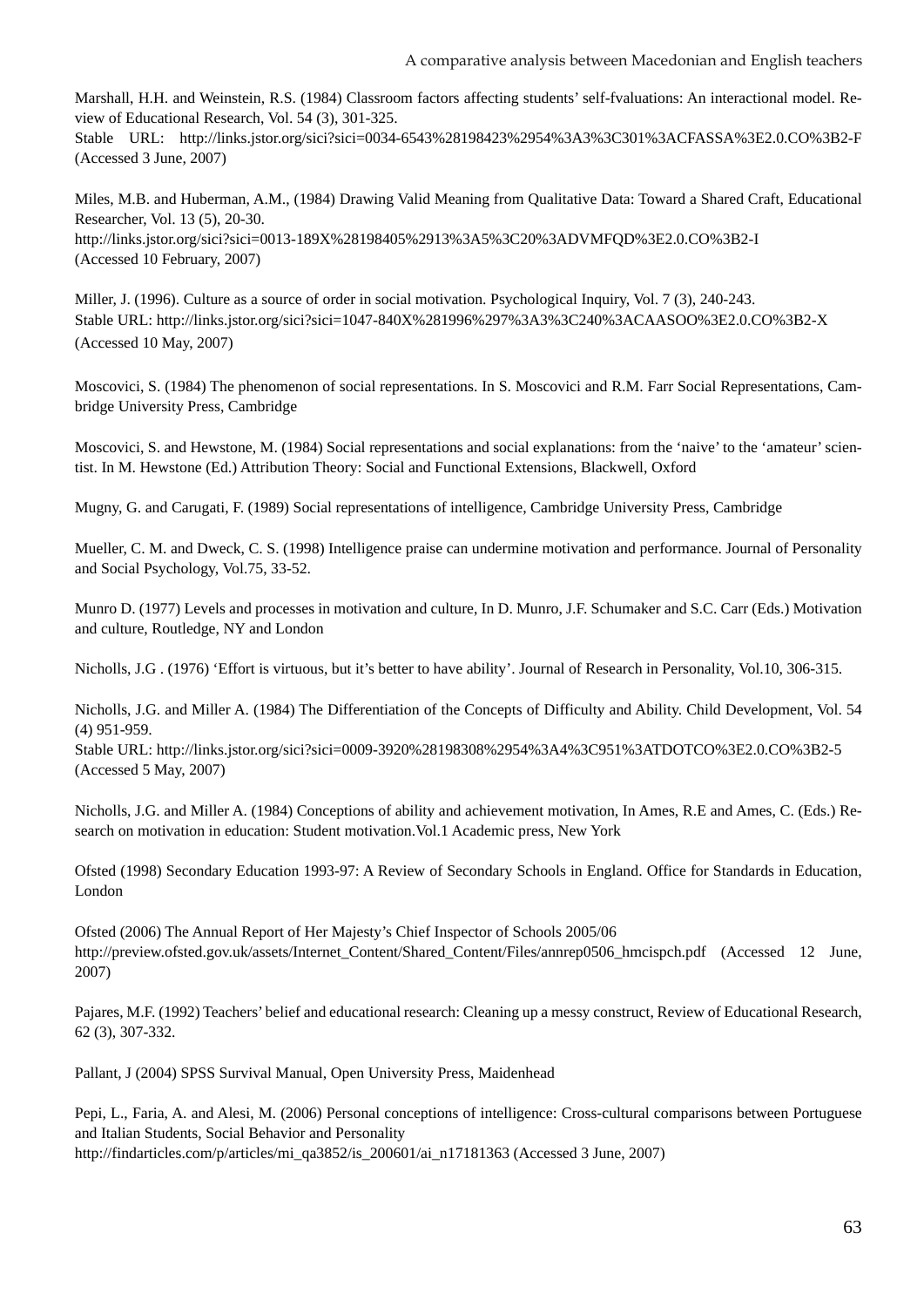Peterson, C. (1995). Commentaries: Entity and incremental world views: Some lessons from learned helplessness theory and research. Psychological Inquiry, 6(4), 307–311.

Peterson, C., Semmel, A., von Baeyer, C., Abramson, L., Metalsky, and Seligman, M. (1982) The Attributional Style Questionnaire, Cognitive Therapy and Research, Vol.6, 287-300. http://www.columbia.edu/cu/ssw/projects/pmap/docs/crittendenattribution.pdf

(Acessed 17 June, 2007)

Pintrich, P.R. (2000) An Achievement Goal Theory Perspective on Issues in Motivation Terminology, Theory, and Research. Contemporary Educational Psychology Vol. 25, 92–104

Pintrich, P.R. and Shunk, D.H. (2002) Motivation in education: Theory, research and applications, Merrill Prentice Hall, New Jersey

Pope, M., Denicolo, P., (1986) Intuitive Theories: A Researcher's Dilemma: Some Practical Methodological Implications, British Educational Research Journal, 12 (2), 153-166. http://links.jstor.org/sici?sici=0141-1926%281986%2912%3A2%3C153%3AITARDS%3E2.0.CO%3B2-T (Accessed 15 January, 2007)

Popovski, K. (1998) Psiholoski osnovi na sovremenata nastava, Prosvetno delo, Skopje

Pravat, R.S. (1992) Teachers' beliefs about teaching and learning: A constructivist perspective, American Journal of Education, Vol.100 (3), 354-395

QCA: Qualifications and Curriculum Authority (2007) Assessment for learning http://www.qca.org.uk/qca\_4334.aspx (Accessed 20 May, 2007)

Räty, H. and Snellman, L. (1995) On the social fabric of intelligence. Papers on Social Representations, 4, 2, 177-185. http://www.psr.jku.at/PSR1995/4\_1995Raety.pdf (Accessed 26 June, 2007)

Resnick, L.B and Nelson-Le Gal, S., (2004) Socializing intelligence, In: The RoutledgeFalmer Reader in Psychology in Education, H. Daniels and A. Edwards (Eds.) RoutledgeFalmer, London and New York

Richardson, V. (1996). The role of attitudes and beliefs in learning to teach. In J.Sikula (Ed) Handbook of Research on Teacher Education, 102-119.

Ristevska, S. (1998), Odnosot na nastavnikot kon licnosta na ucenikot, Pedagoski zavod na Makedonija, Skopje

Richhart R. (2002) Intellectual Character- what it is, why it matters and how to get it, San Francisco: Jossey-Bass

Robson, C (2006) Real World Research: A resource for social scientists and practitioners, Oxford: Blackwell

Rogers, C.G. (1982) A Social Psychology of Schooling, RKP, London

Rogers, C.G., Galloway, D., Armstrong, D., Jackson, C. and Leo, E.L. (1994) Changes in motivational style over the transfer from primary to secondary school: subject and dispositional effects, Educational and Child Psychology, Vol.11, 26-38.

Rodrigues A., (1980) Causal ascription and evaluation of achievement – related outcomes: A cross-cultural comparison, International Journal of Intercultural relations Vol. 4, 378-389.

Rosenholtz, S.J. and Rosenholtz (1981) S.H. Classroom organization and the perception of ability, Sociology of Education, Vol. 54 (2), 132-140.

Stable URL: http://links.jstor.org/sici?sici=0038-0407%28198104%2954%3A2%3C132%3ACOATPO%3E2.0.CO%3B2-%23 (Accessed June 2, 2007)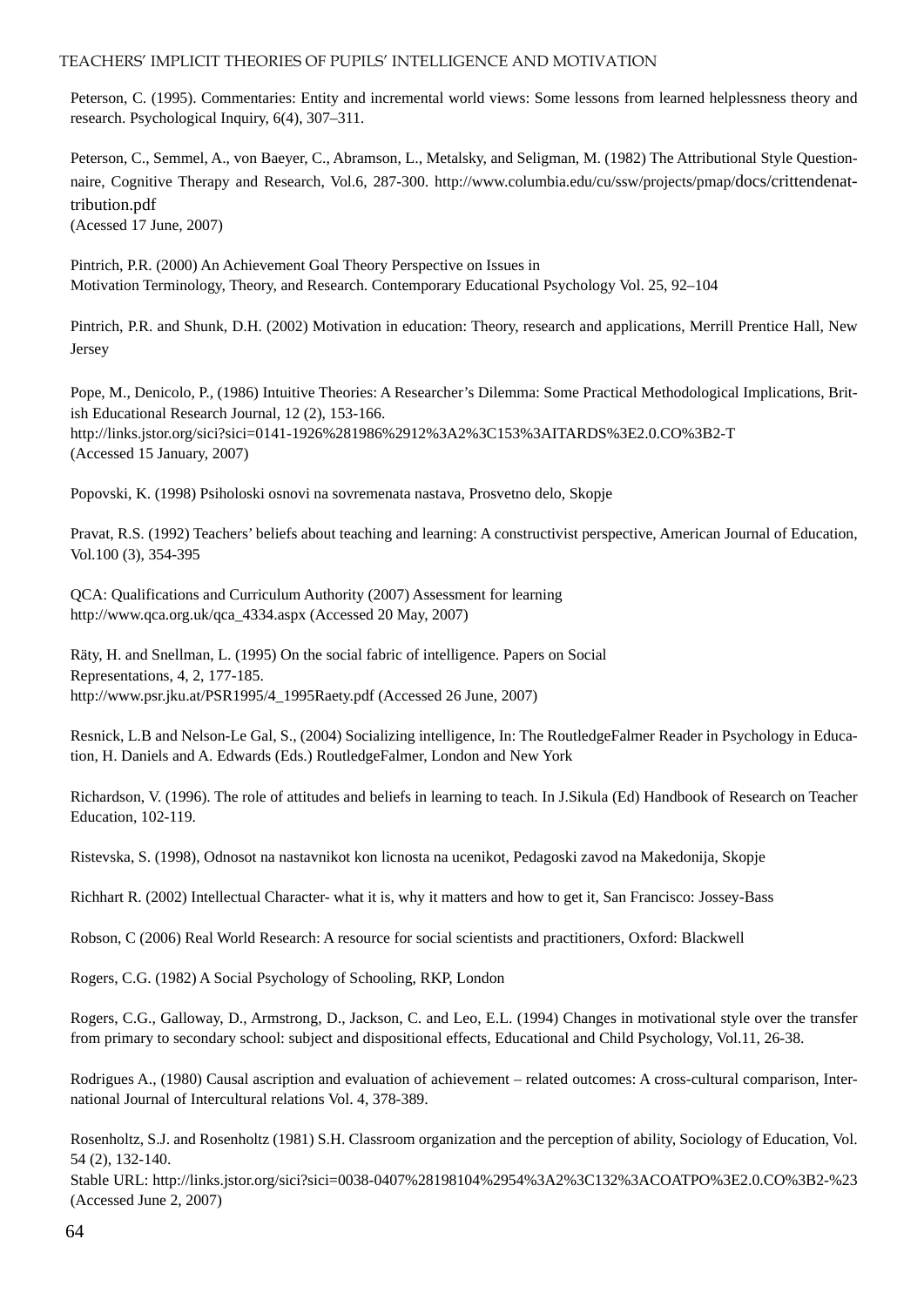Sato T., Namiki H., Ando J., Hatano G. (2004) Japanese Conception and research on human intelligence. In Sternberg R. International handbook of intelligence, Cambridge: Cambridge University press

Schuster, B., Forsterlung, F. and Weiner, B. (1989) Perceiving the causes of success and failure: A cross-cultural examination of attributional concepts. Journal of Cross-Cultural Psychology, Vol.20 (2), 191-213.

Schunk, D.H. (1995) Implicit theories and achievement behavior. Psychological Inquiry, Vol. 6 (4), 311-314. Stable URL: http://links.jstor.org/sici?sici=1047-840X%281995%296%3A4%3C311%3AITAAB%3E2.0.CO%3B2-I (Accessed 20 June, 2007)

Semin, G.R., Zwier, S.M. (1997) Social cognition, In Berry, J.W, Segall, M.H., Kagitibasi, C. (Eds.) Handbook of cross-cultural psychology: Volume 3, Social behavior and application,s Allyn and Bacon, London

Shorrocks-Taylor D. (1999) National testing: past, present and future, The British Psychological Society, Leicester

Sorrentino, R. M. (1995). Commentaries: A world from two perspectives—E pluribus duo? Psychological Inquiry, 6(4), 314–318.

Sorrentino R.M. and Higgins T.T (1986) Handbook of motivation and cognition: Foundations of social behavior, The Guilford Press, New York

Sternberg, R.J. and Grigorenko, E.L. (2004) Intelligence and culture: How culture shapes what intelligence means, and the implications for a science of well-being

PACE Center, Department of Psychology, Yale University, Published online http://www.pubmedcentral.nih.gov/picrender.fcgi?artid=1693428&blobtype=pdf (Accessed 24 June, 2007)

Sternberg R. (2000) Handbook of Intelligence. Cambridge University Press, Cambridge

Stevenson, H.V. and Stigler, J.W. (1992) The learning gap: Why our schools are failing and what can we learn from Japanese and Chinese Education, Simon & Schuster, New York

Stipek, D.J. (1984) The development of achievement motivation, In Ames, R.E and Ames, C. (Eds.) Research on motivation in education: Student motivation.Vol.1 Academic press, New York

Stipek, D. J. (1997) Motivation and instruction. In D. C. Berliner and R. C. Calfee (Eds.), Handbook of Educational Psychology, MacMillan, New York

Swann, W.B. and Snyder, M. (1980) On translating beliefs into action: Theories of ability and theur application in an instructional setting. Journal of Personality and Social Psychology,88, 879-888.

Thompson, T. (1997) Do we need to train teachers how to administer praise? Self-worth theory says we do. Learning and Instruction. Vol. 1 (1), 49-63.

Tollefson, N., Shan Chen, J. (1988) Consequences of teacher' attributions for student failure, Teaching and Teacher Education, 4 (3), 259-265.

Tuss, P., Zimmer, J., Ho, H. (1995) Causal attributions of underachieving fourth-grade students in China, Japan and The United States. Journal of Cross-cultural Studies vol. 26 (4), 408-425.

Vijver van de, F. J. R. (2002). Types of cross-cultural studies in cross-cultural psychology. In W. J. Lonner, D. L. Dinnel, S. A. Hayes, and D. N. Sattler (Eds.), Online Readings in Psychology and Culture (Unit 2, Chapter 6), (http://www.wwu.edu/~culture), Center for Cross-Cultural Research, Western Washington University, Bellingham (Accessed 5 May, 2007)

Wagner R.K., Sternberg R.J. (1984) Alternative conceptions of intelligence and their implications for education, Review of Educational Research, Vol. 54 (2),179-223.

Stable URL: http://links.jstor.org/sici?sici=0034-6543%28198422%2954%3A2%3C179%3AACOIAT%3E2.0.CO%3B2-H (Ac-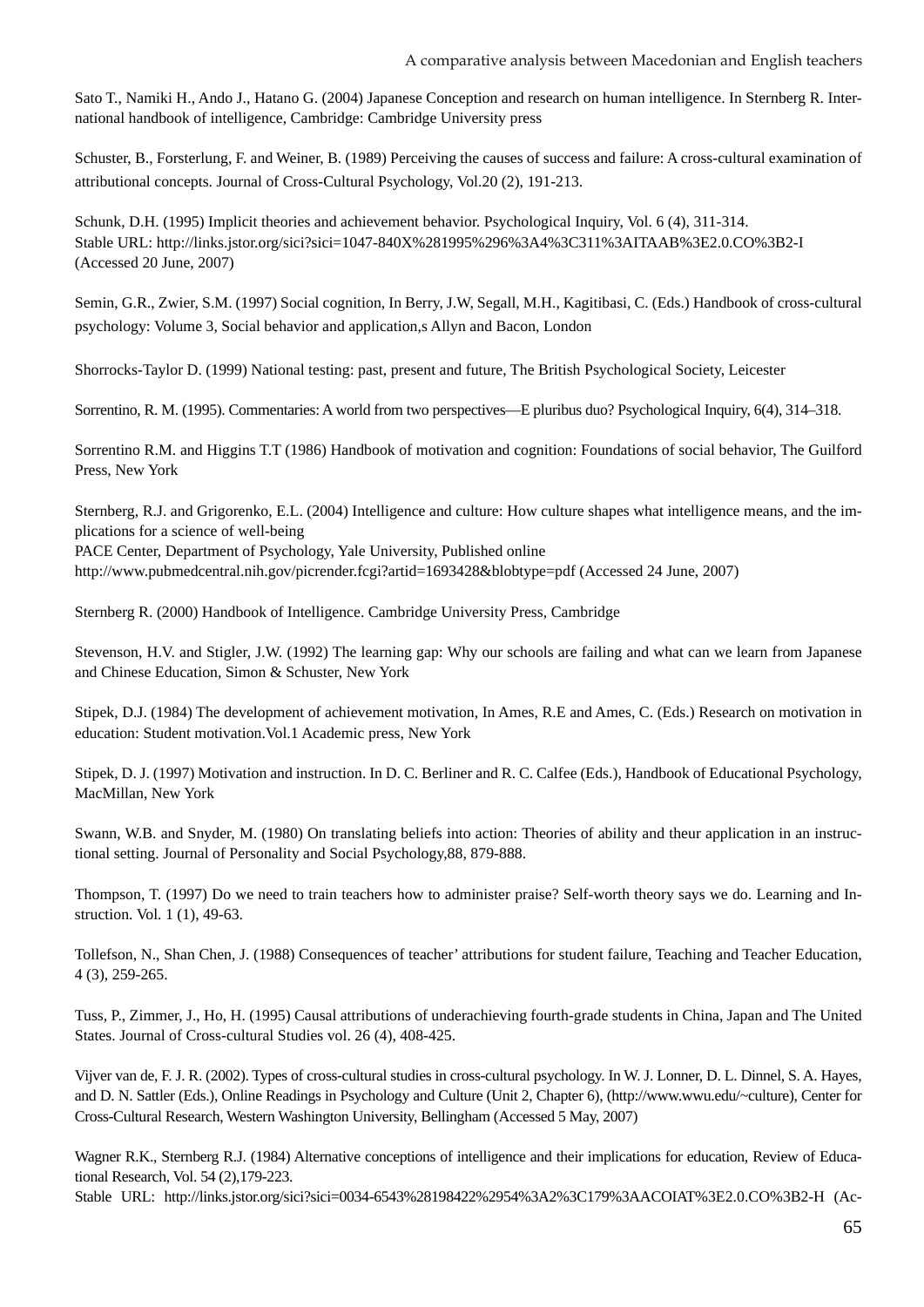#### cessed 13 June, 2007)

Wegner, D.M. and Vallacher, R.R. (1977) Implicit Psychology: An introduction to social cognition, Oxford University Press, New York

Weiner, B. (1984) Principles for a theory of student motivation and their application within an attributional framework. In R.E. Ames and C. Ames (eds.) Research on Motivation in Education. Vo1.1: Student motivation. London: Academic Press

Weiner, B. (1992) Human Motivation. London: Sage

Wigfield A. and Eccles J.S. (2004) The development of competence beliefs, expectancies for success, and achievement values from childhood through adolescence. In A. Wigfield and J. S. Eccles Development of achievement motivation, Academic Press, San Diego

Woolfolk, A.E., Rosoff, B and Hoy, W. (1990) Teachers' sense of self-efficacy and their beliefs about managing students. Teaching and Teacher Education, Vol.6 (2), 137-148.

Woolfolk Hoy, A. and Murphy, P. K. (2001) Teaching educational psychology to the implicit mind. In R. Sternberg and B. Torff (Eds.) Understanding and teaching the implicit mind, Lawrence Erlbaum, Mahwah, NJ

Yan, W., and Gaier, E.L. (1994) Causal attributions for college success and failure: An Asian-American comparison. Journal of Cross-Cultural Studies, Vol.25 (1) 146-158.

Yates, Moore and McCabe (1999) The practice of statistics (1st Ed.). W.H. Freeman, New York

Zusho, A. Pintrich, P.R. (2003) A process-oriented approach to culture: Theoretical and methodological issues in the study of culture and motivation. In F. Salili and R. Hoosain (Eds.) Teaching, learning and motivation in a multicultural context, Information Age Publishing, Greenwich, Connecticut, USA